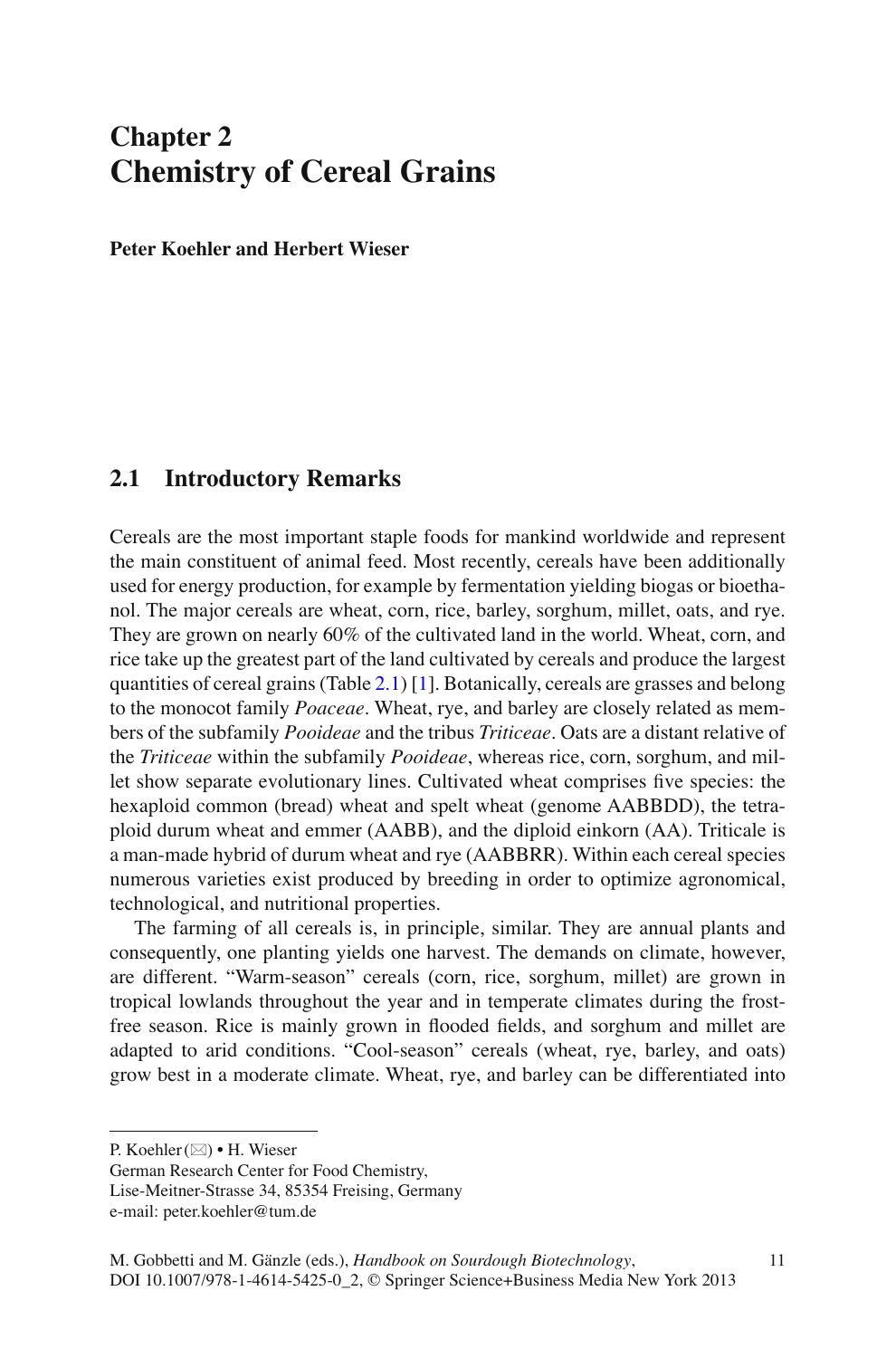| <b>Species</b>     | Cultivated area<br>(million ha) | Grain production<br>(million tons) |
|--------------------|---------------------------------|------------------------------------|
| Corn               | 162                             | 844                                |
| Rice               | 154                             | 672                                |
| Wheat              | 217                             | 651                                |
| Barley             | 48                              | 123                                |
| $Sorghum + millet$ | 76                              | 85                                 |
| Oats               | 9                               | 20                                 |
| Triticale          | 4                               | 13                                 |
| Rye                | 5                               | 12                                 |

<span id="page-1-0"></span>**Table 2.1** Cereal production in 2010 [1]

winter or spring varieties. The winter type requires vernalization by low temperatures; it is sown in autumn and matures in early summer. Spring cereals are sensitive to frost temperatures and are sown in springtime and mature in midsummer; they require more irrigation and give lower yields than winter cereals.

 Cereals produce dry, one-seeded fruits, called the "kernel" or "grain", in the form of a caryopsis, in which the fruit coat (pericarp) is strongly bound to the seed coat (testa). Grain size and weight vary widely from rather big corn grains (~350 mg) to small millet grains  $(\sim 9 \text{ mg})$ . The anatomy of cereal grains is fairly uniform: fruit and seed coats (bran) enclose the germ and the endosperm, the latter consisting of the starchy endosperm and the aleurone layer. In oats, barley, and rice the husk is fused together with the fruit coat and cannot be simply removed by threshing as can be done with common wheat and rye ( *naked* cereals).

 The chemical composition of cereal grains (moisture 11–14%) is characterized by the high content of carbohydrates (Table [2.2](#page-2-0))  $[2, 3]$ . Available carbohydrates, mainly starch deposited in the endosperm, amount to 56–74% and fiber, mainly located in the bran, to 2–13%. The second important group of constituents is the proteins which fall within an average range of about 8–11%. With the exception of oats  $(\sim 7\%)$ , cereal lipids belong to the minor constituents  $(2-4\%)$  along with minerals  $(1-3\%)$ . The relatively high content of B-vitamins is, in particular, of nutritional relevance. With respect to structures and quantities of chemical constituents, notable differences exist between cereals and even between species and varieties within each cereal. These differences strongly affect the quality of products made from cereal grains. Because of the importance of the constituents, in the following we provide an insight into the detailed chemical composition of cereal grains including carbohydrates, proteins, lipids, and the minor components (minerals and vitamins).

# **2.2 Carbohydrates**

Cereal grains contain  $66-76\%$  carbohydrates (Table 2.2), thus, this is by far the most abundant group of constituents. The major carbohydrate is starch (55–70%) followed by minor constituents such as arabinoxylans  $(1.5-8\%)$ ,  $\beta$ -glucans  $(0.5-$ 7%), sugars  $(\sim 3\%)$ , cellulose  $(\sim 2.5\%)$ , and glucofructans  $(\sim 1\%)$ .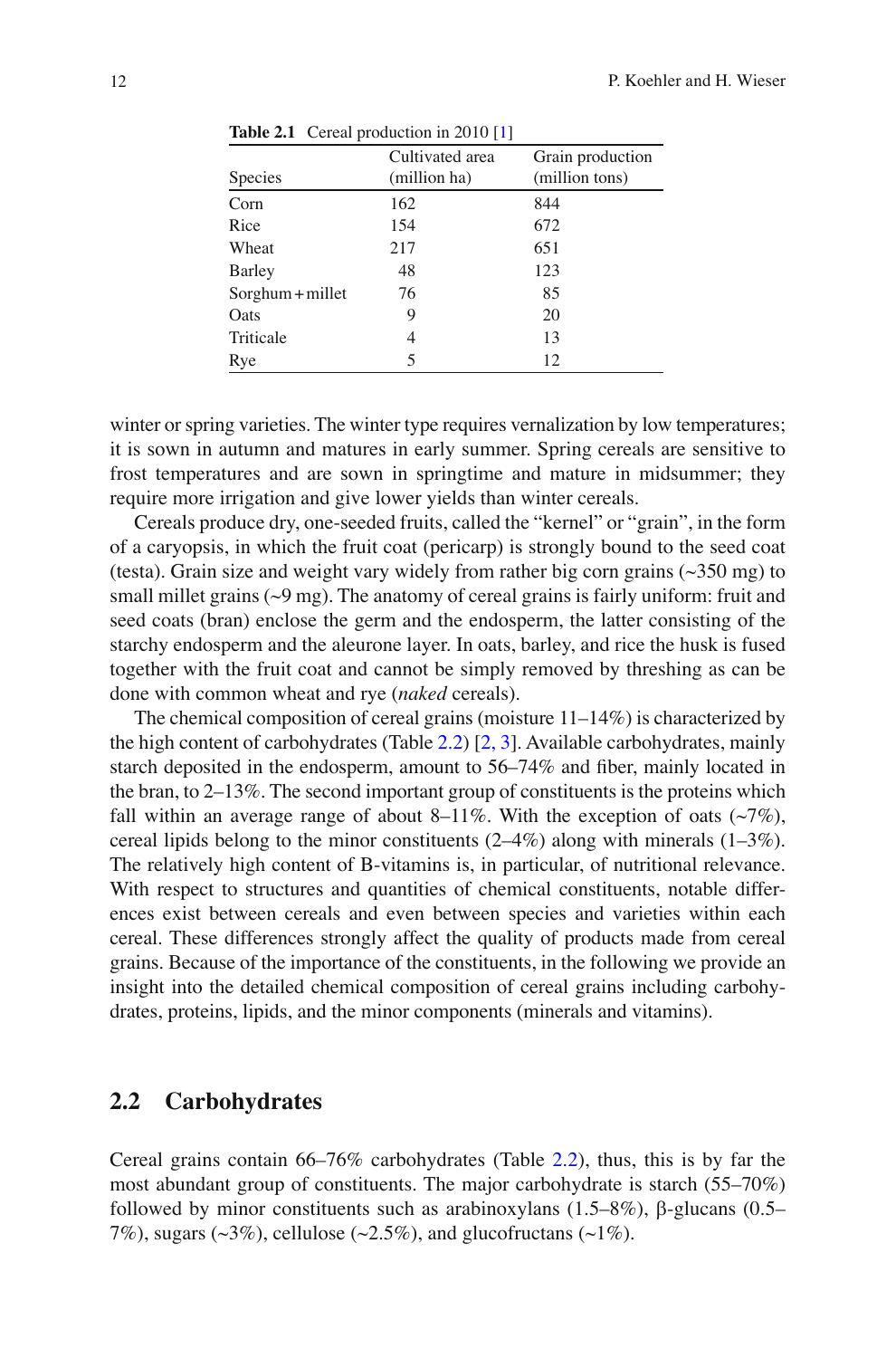#### <span id="page-2-0"></span>2 Chemistry of Cereal Grains 13

|                                     | Wheat     | Rye  | Corn | Barley | Oats | Rice | Millet |
|-------------------------------------|-----------|------|------|--------|------|------|--------|
|                                     | (g/100 g) |      |      |        |      |      |        |
| Moisture                            | 12.6      | 13.6 | 11.3 | 12.1   | 13.1 | 13.0 | 12.0   |
| Protein $(N \times 6.25)$           | 11.3      | 9.4  | 8.8  | 11.1   | 10.8 | 7.7  | 10.5   |
| Lipids                              | 1.8       | 1.7  | 3.8  | 2.1    | 7.2  | 2.2  | 3.9    |
| Available carbohydrates             | 59.4      | 60.3 | 65.0 | 62.7   | 56.2 | 73.7 | 68.2   |
| Fiber                               | 13.2      | 13.1 | 9.8  | 9.7    | 9.8  | 2.2  | 3.8    |
| Minerals                            | 1.7       | 1.9  | 1.3  | 2.3    | 2.9  | 1.2  | 1.6    |
|                                     | (mg/kg)   |      |      |        |      |      |        |
| Vitamin $B_1$ (thiamine)            | 4.6       | 3.7  | 3.6  | 4.3    | 6.7  | 4.1  | 4.3    |
| Vitamin B <sub>2</sub> (riboflavin) | 0.9       | 1.7  | 2.0  | 1.8    | 1.7  | 0.9  | 1.1    |
| Nicotinamide                        | 51.0      | 18.0 | 15.0 | 48.0   | 24.0 | 52.0 | 18.0   |
| Panthothenic acid                   | 12.0      | 15.0 | 6.5  | 6.8    | 7.1  | 17.0 | 14.0   |
| Vitamin $Bc$                        | 2.7       | 2.3  | 4.0  | 5.6    | 9.6  | 2.8  | 5.2    |
| Folic acid                          | 0.9       | 1.4  | 0.3  | 0.7    | 0.3  | 0.2  | 0.4    |
| Total tocopherols                   | 41.0      | 40.0 | 66.0 | 22.0   | 18.0 | 19.0 | 40.0   |

**Table 2.2** Chemical composition of cereal grains (average values) [2, 3]

### *2.2.1 Starch*

 Starch is the major storage carbohydrate of cereals and an important part of our nutrition. Because of its unique properties starch is important for the textural properties of many foods, in particular bread and other baked goods. Finally, starch is nowadays also an important feedstock for bioethanol or biogas production (for reviews see  $[4, 5]$ ).

### **2.2.1.1 Amylose and Amylopectin**

 Starch occurs only in the endosperm and is present in granular form. It consists of the two water-insoluble homoglucans amylose and amylopectin. Cereal starches are typically composed of  $25-28\%$  amylose and  $72-75\%$  amylopectin [6]. Mutant genotypes may have an altered amylose/amylopectin ratio. "Waxy" cultivars have a very high amylopectin level (up to 100%), whereas "high amylose" or "amylostarch" cultivars may contain up to 70% amylose. This altered ratio of amylose/amylopectin affects the technological properties of these cultivars  $[7, 8]$ . High-amylose wheat has been suggested as a raw material for the production of enzyme-resistant starch [9].

Amylose consists of  $\alpha$ -(1,4)-linked D-glucopyranosyl units and is almost linear. Parts of the molecules also have  $\alpha$ -(1,6)-linkages providing slightly branched structures  $[10, 11]$ . The degree of polymerization ranges from 500 to 6,000 glucose units giving a molecular weight (MW) of  $8 \times 10^4$  to  $10^6$ . Amylopectin is responsible for the granular nature of starch. It contains 30,000–3,000,000 glucose units and, therefore, it has a considerably higher MW  $(10<sup>7</sup>-10<sup>9</sup>)$  than amylose [12]. Amylopectin is a highly branched polysaccharide consisting of  $\alpha$ -(1,4)-linked D-glucopyranosyl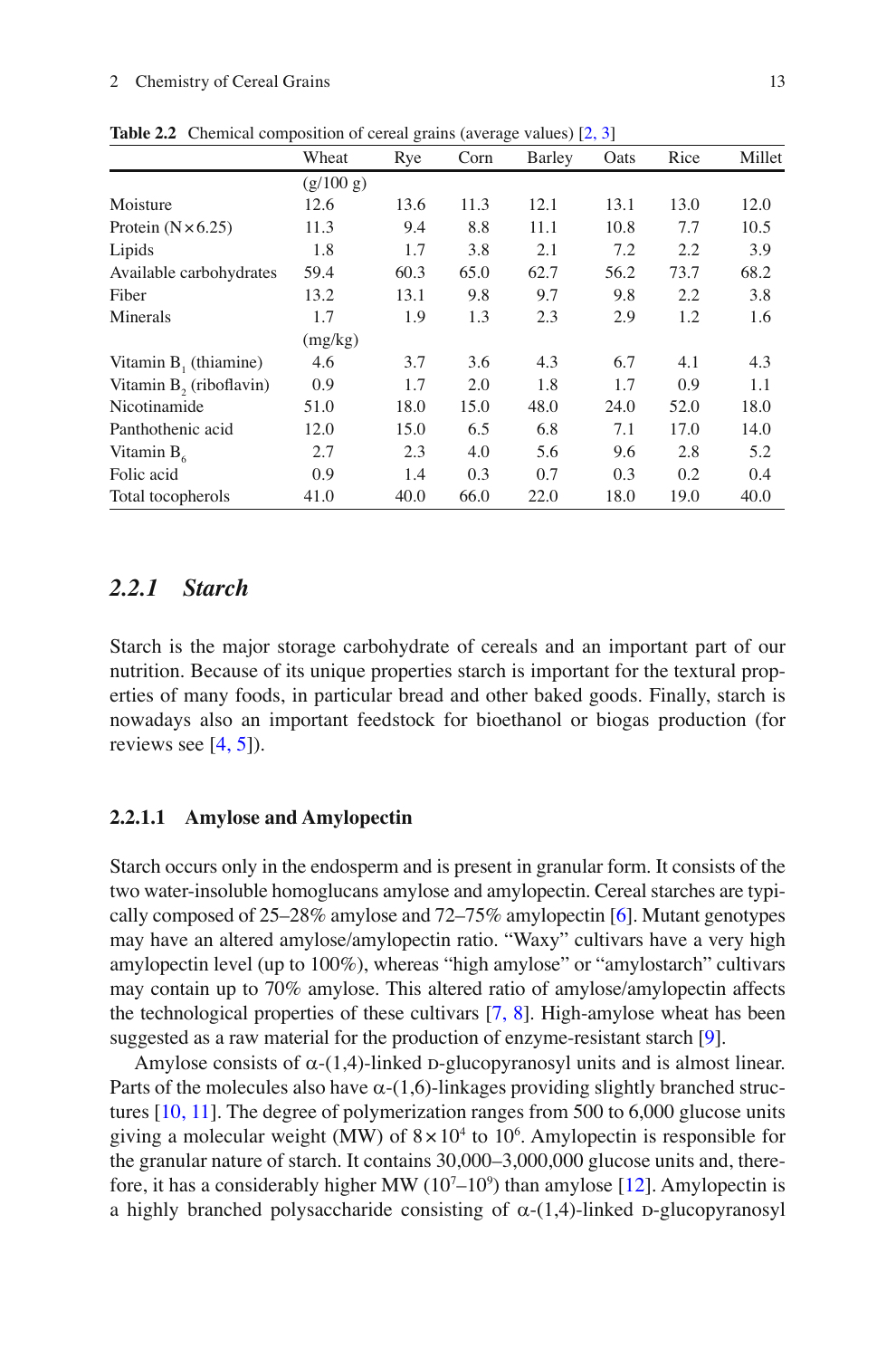chains, which are interconnected via  $\alpha$ -(1,6)-glycosidic linkages, also called branch points [13]. The  $\alpha$ -(1,4)-linked chains have variable length of 6 to more than 100 glucose units depending on the molecular site at which they are located. The unbranched A- or outer chains can be distinguished from the branched B- or inner chains, which can be subdivided into  $B1$ -,  $B2$ -,  $B3$ -, and  $B4$ -chains [14]. The molecules are "terminated" by a single C-chain containing the reducing glucose residue  $[15]$ . Amylopectin has a tree-like structure, in which clusters of chains occur at regular intervals along the axis of the molecule  $[16]$ . Short A- and B1-chains of  $12-15$  glucose residues form the clusters which have double-helical structures. The longer, less abundant B2-, B3-, and B4-chains interconnect 2, 3 or 4 clusters, respectively. B2-chains contain approximately 35–40, B3-chains 70–80, and B4-chains up to more than 100 glucose residues [12, 17].

### **2.2.1.2 Starch Granules**

 In the endosperm starch is present as intracellular granules of different sizes and shapes, depending on the cereal species. In contrast to most plant starches, wheat, rye, and barley starches usually have two granule populations differing in size. Small spherical B-granules with an average size of  $5 \mu m$  can be distinguished from large ellipsoid A-granules with mean diameters around 20  $\mu$ m [18]. In the polarization microscope native starch granules are birefringent indicating that ordered, partially crystalline structures are present in the granule. The degree of crystallinity ranges from 20 to  $40\%$  [19] and is primarily caused by the structural features of amylopectin. It is thought that the macromolecules are oriented perpendicularly to the granule surface  $[12, 16]$  with the nonreducing ends of the molecules pointing to the surface.

 A model of starch granule organization from the microscopic to the nanoscopic level has been suggested  $[12]$ . At the microscopic level alternating concentric "growth rings" with periodicities of several hundreds of nanometers can be observed. They reflect alternating semicrystalline and amorphous shells  $[12]$ . The latter are less dense, enriched in amylose, and contain noncrystalline amylopectin. They further consist of alternating amorphous and crystalline lamellae of about  $9-10$  nm  $[20]$ . Crystalline regions contain amylopectin double helices of A- and B1-chains oriented in parallel fashion and possibly 18 nm-wide, left-handed superhelices formed from double helices. Amorphous regions represent the amylopectin branching sites, which may also contain a few amylose molecules. The lamellae are organized into larger spherical blocklets, which vary periodically in diameter between 20 and 500 nm  $[21]$ . The amylopectin double helices may be packed into different crystal types. The very densely packed A-type is found in most cereal starches, while the more hydrated tube-like B-type is found in some tuber starches, high amylose cereal starches, and retrograded starch  $[12, 19]$ . Mixtures of A- and B-types are designated C-type.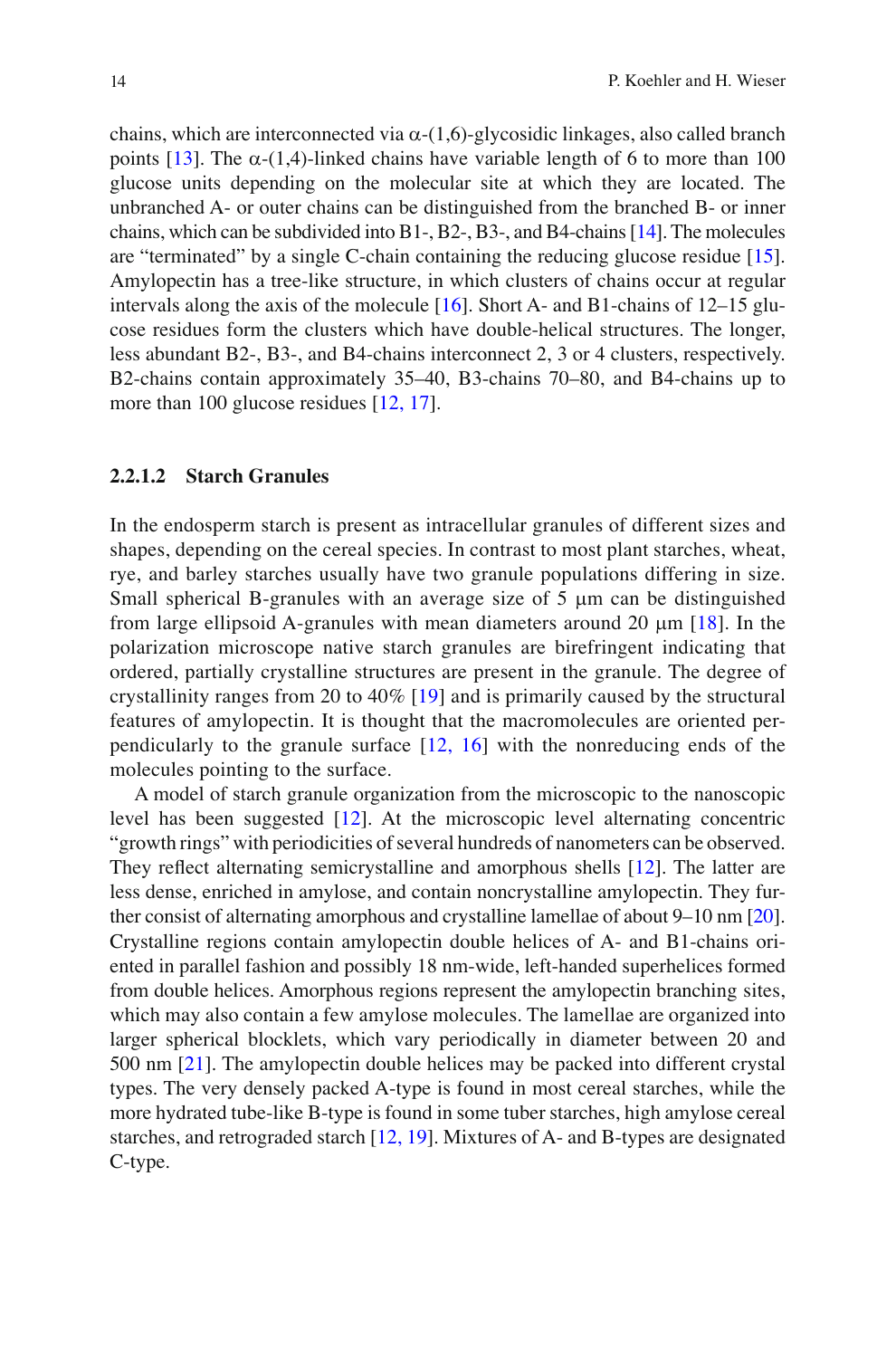### **2.2.1.3 Changes in Starch Structure During Processing**

In many cereal manufacturing processes flour and also starch is usually dispersed in water and finally heated. In particular heating induces a series of structural changes. This process has been termed gelatinization [22]. Depending on water content, water distribution, and intensity of heat treatment the molecular order of the starch granules can be completely transformed from the semicrystalline to an amorphous state.

 The mixing of starch and excess water at room temperature leads to a starch suspension. During mixing starch absorbs water up to 50% of its dry weight (1) because of physical immobilization of water in the void space between the granules, and (2) because of water uptake due to swelling. The latter process increases with temperature. If the temperature is below the gelatinization temperature, the described changes are reversible. As the temperature increases, more water permeates into the starch granules and initiates hydration reactions. Firstly, the amorphous regions are hydrated thereby increasing molecular mobility. This also affects the crystalline regions, in which amylopectin double helices dissociate and the crystallites melt  $[23, 24]$ . These reactions are endothermic and irreversible. They are accompanied by the loss of birefringence, which can be observed under the polarization microscope. Endothermic melting of crystallites can also be followed by differential scanning calorimetry (DSC). Viscosity measurements, for example in an amylograph or a rapid visco analyzer, also allow one to monitor the gelatinization process. Characteristic points are the onset temperature (*T*<sub>0</sub>; ca. 45  $^{\circ}$ C), which reflects the initiation of the process, as well as the peak (*T* $p$ ; ca. 60 °C) and conclusion (*T* $c$ ; ca. 75 °C) temperatures. These temperatures are subject to change depending on the botanical source of the starch and the water content of the suspension. The loss of molecular order and crystallinity during gelatinization is accompanied by further granule swelling due to increased water uptake and a limited starch solubilization. Mainly amylose is dissolved in water, which strongly increases the viscosity of the starch suspension. This phenomenon has been termed "amylose leaching," and it is caused by a phase separation between amylose and amylopectin, which are immiscible [25]. During further heating beyond the conclusion temperature of gelatinization swelling and leaching continue and a starch paste consisting of solubilized amylose and swollen, amorphous starch granules is formed. The shapes of the starch granules can still be observed unless shear force or higher temperatures are applied [23, 26].

 Upon cooling with mixing the viscosity of a starch paste increases, whereas a starch gel is formed on cooling without mixing at concentrations above 6%. The second process is relevant in cereal baked goods. The changes that occur during cooling and storage of a starch paste have been summarized as "retrogradation" [22]. Generally, the amorphous system reassociates to a more ordered, crystalline state. Retrogradation processes can be divided into two subprocesses. The first is related to amylose and occurs in a time range of minutes to hours, the second is caused by amylopectin and takes place within hours or days. Therefore, amylose retrogradation is responsible for the initial hardness of a starch gel or bread, whereas amylopectin retrogradation determines the long-term gel structure, crystallinity, and hardness of a starch-containing food [27].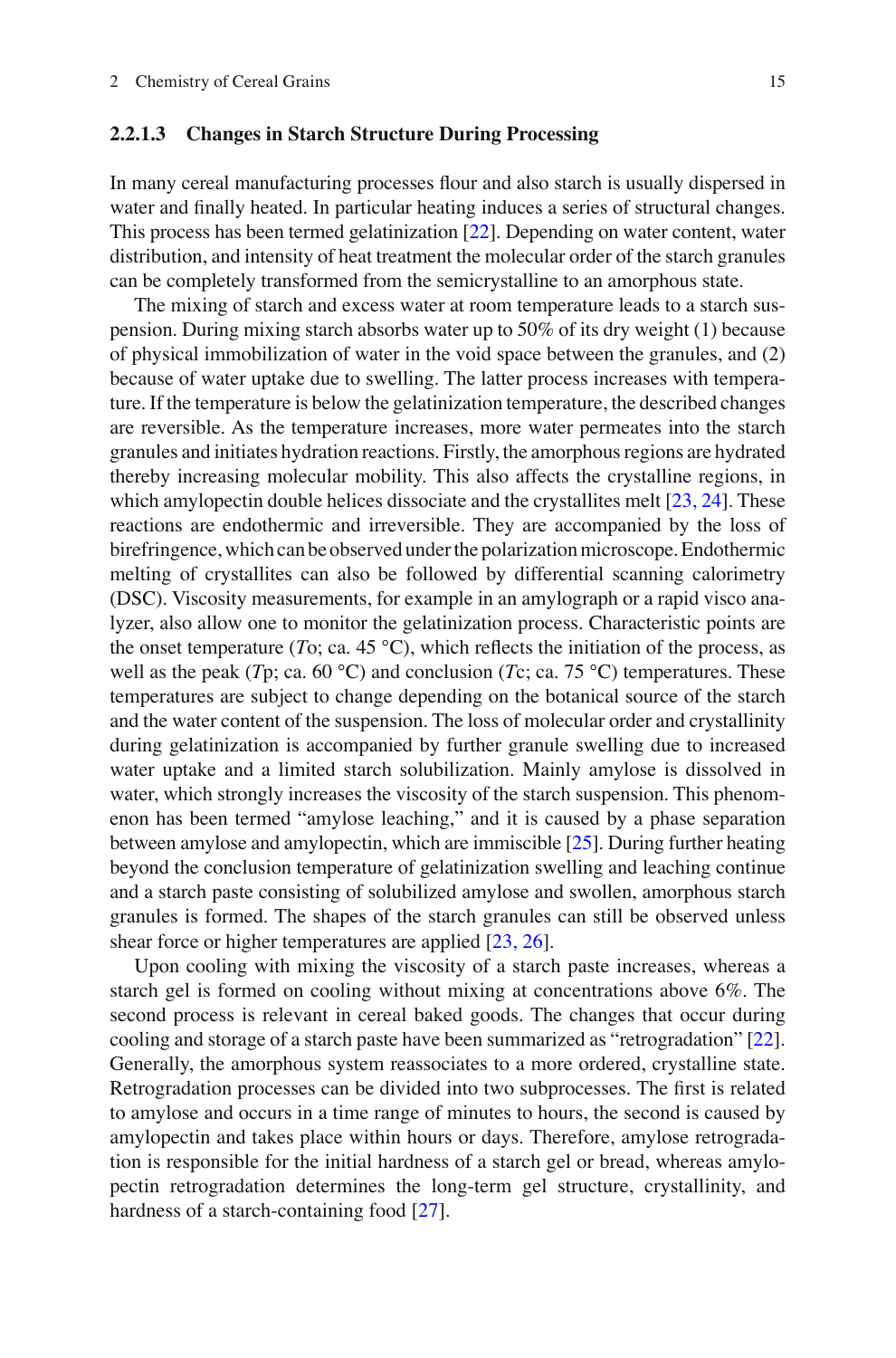On cooling granule remnants that are enriched in amorphous amylopectin become incorporated into a continuous amylose matrix. Amylose molecules that are dissolved during gelatinization reassociate to local double helices interconnected by hydrated parts of the molecules, and a continuous network (gel) forms [27]. As amylose retrogradation proceeds, double helix formation increases and, finally, very stable crystalline structures are formed, which cannot be melted again by heating. Amylopectin retrogradation takes several hours or days and occurs in the granule remnants embedded in the initial amylose gel [ [27 \]](#page-30-0) . Crystallization mainly occurs within the short-chain outer A- and B1-chains of the molecules. The amylopectin crystallites melt at ca. 60 °C and, therefore, aged bread can partly be "refreshed" by heating. This so-called "staling endotherm" can be measured by DSC to evaluate amylopectin retrogradation. Amylopectin retrogradation is strongly influenced by a number of conditions and substances, including pH and the presence of low-molecularweight (LMW) compounds such as salts, sugars, and lipids [26].

#### **2.2.1.4 Interaction with Lipids**

 Amylose is able to form helical inclusion complexes in particular with polar lipids and this can occur in native (starch lipids; see below) as well as in gelatinized starch [28]. During gelatinization amylose forms a left-handed single helix and the nonpolar moiety of the polar lipid is located in the central cavity  $[16]$ . The inclusion complexes give rise to a V-type X-ray diffraction pattern. The presence of polar lipids strongly affects the retrogradation characteristics of the starch, because amylose-lipid complexes do not participate in the recrystallization process  $[26]$ . Complex formation is, however, strongly affected by the structure of the polar lipid [29]. For example, monoglycerides are more active than diglycerides and saturated fatty acids more active than unsaturated ones, because inclusion complexes are preferably formed with linear hydrocarbon chains and with compounds having one fatty acid residue. In addition, lipids, in particular lysophospholipids (lysolecithin), are minor constituents of cereal starches in amounts of  $0.8-1.2\%$  [30]. As so-called starch lipids they are associated with amylose as well as with the outer branches of amylopectin [28]. These lipid complexes lead to a delay of the onset of gelatinization and affect the properties of the starch especially in baking applications.

### *2.2.2 Nonstarch Polysaccharides (NSP)*

 Polysaccharides other than starch are primarily constituents of the cell walls and are much more abundant in the outer than in the inner layers of the grains. Therefore, a higher extraction rate is associated with a higher content of NSP. From a nutritional point of view NSP are dietary fiber, which has been associated with positive health effects. For example, cereal dietary fiber has been related to a reduced risk of chronic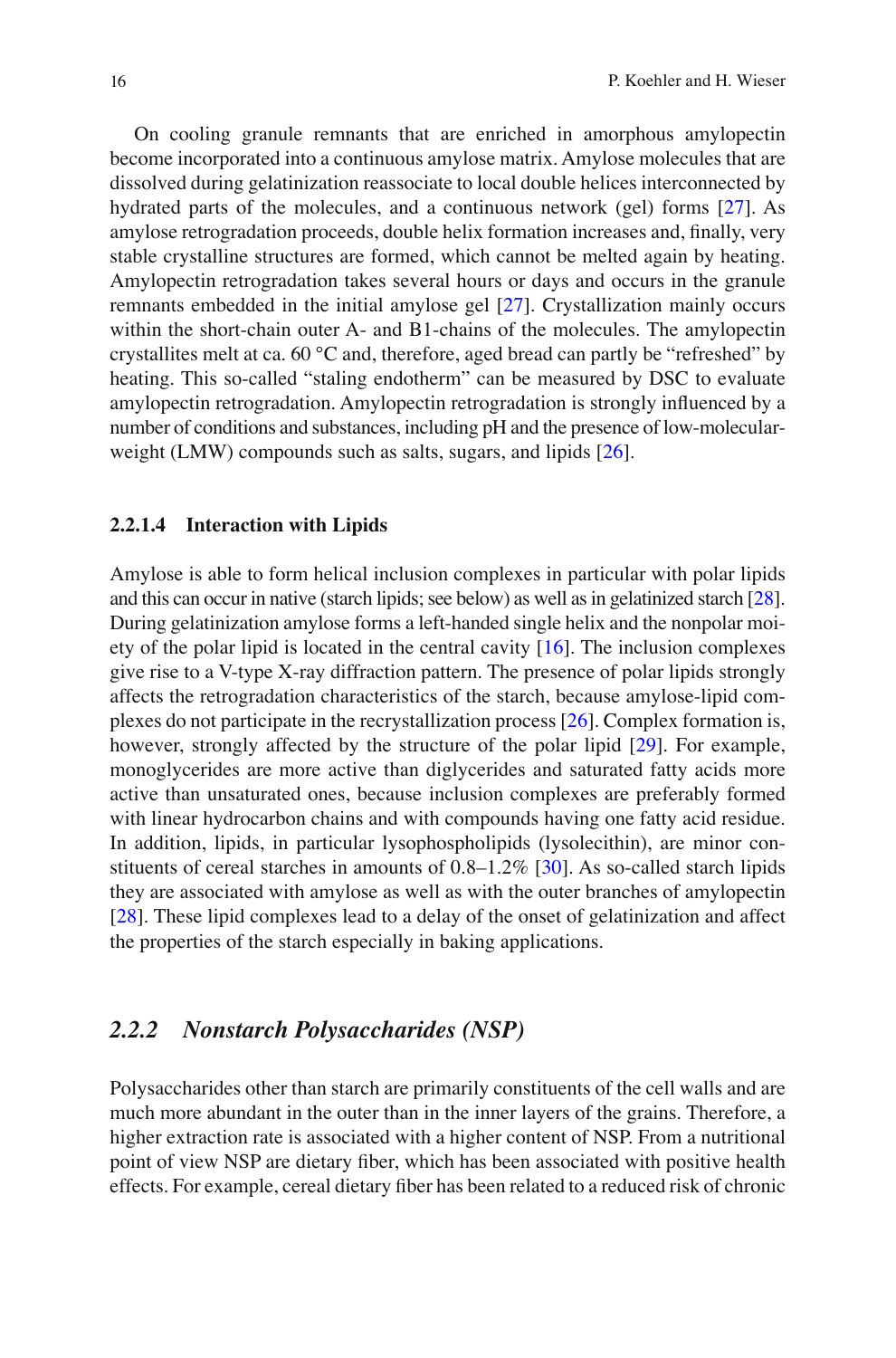life style diseases such as cardiovascular diseases, type II diabetes, and gastrointestinal cancer  $[31–36]$ . In addition, technological functionalities have been described for the arabinoxylans  $(AX)$  of wheat (reviewed by  $[4]$ ) and rye.

#### **2.2.2.1 Arabinoxylans**

 AX are the major fraction (85–90%) of the so-called pentosans. Different cereal species contain different amounts of AX. The highest contents are present in rye  $(6–8\%)$ , whereas wheat contains only 1.5–2% AX. On the basis of solubility AX can be subdivided into a water-extractable (WEAX) and a water-unextractable fraction (WUAX). The former makes up 25–30% of total AX in wheat and  $15-25\%$  in rye [37]. In particular WEAX has considerable functionality in breadmaking.

AX consist of linear  $\beta$ -(1,4)-D-xylopyranosyl-chains, which can be substituted at the O-2 and/or O-3-positions with  $\alpha$ -L-arabinofuranose [38, 39]. A particular minor component of AX is ferulic acid, which is bound to arabinose as an ester at the  $O-5$  position  $[40]$ . AX of different cereals may vary substantially in content, substitutional pattern and molecular weight [41–43]. WEAX mainly consist of two populations of alternating open and highly branched regions, which can be distinguished by their characteristic arabinose/xylose ratios, ranging between 0.3 and 1.1 depending on the specific structural region  $[44]$ . WUAX can be solubilized by mild alkaline treatment yielding structures that are comparable to those of WEAX  $[37, 45 - 48]$ .

 The unique technological properties of AX are attributable to the fact that AX are able to absorb 15–20 times more water than their own weight and, thus, form highly viscous solutions, which may increase gas holding capacity of wheat doughs via stabilization of the gas bubbles  $[49]$ . In total, WEAX bind up to 25% of the added water in wheat doughs [50]. Under oxidizing conditions, in particular under acidic pH, the so-called "oxidative gelation"  $[51]$  leads to AX gel formation by inducing di- and oligoferulic acid cross-links  $[52, 53]$ . This is thought to be one major structure-forming reaction in rye sourdoughs. Because of covalent crosslinks to the cell wall structure WUAX do not dissolve in water. Although they have high water-holding capacity and assist in water binding during dough mixing they are considered to have a negative impact on wheat breadmaking as they form physical barriers against the gluten network and, thus, destabilize the gas bubbles. However, the baking performance can be affected by adding endoxylanases, which preferentially hydrolyze WUAX. This produces solubilized WUAX, which have techno-functional effects comparable to WEAX [54, 55].

 Beside AX the pentosan fraction contains a small part of a water-soluble, highly branched arabinogalactan peptide [41]. It consists of  $\beta$ -(1,3) and  $\beta$ -(1,6) linked galactopyranose units with  $\alpha$ -glycosidically bound arabinofuranose residues. The peptide is attached by 4- *trans* -hydroxyproline. Unlike AX, arabinogalactan peptides have no significant effects in cereal processing.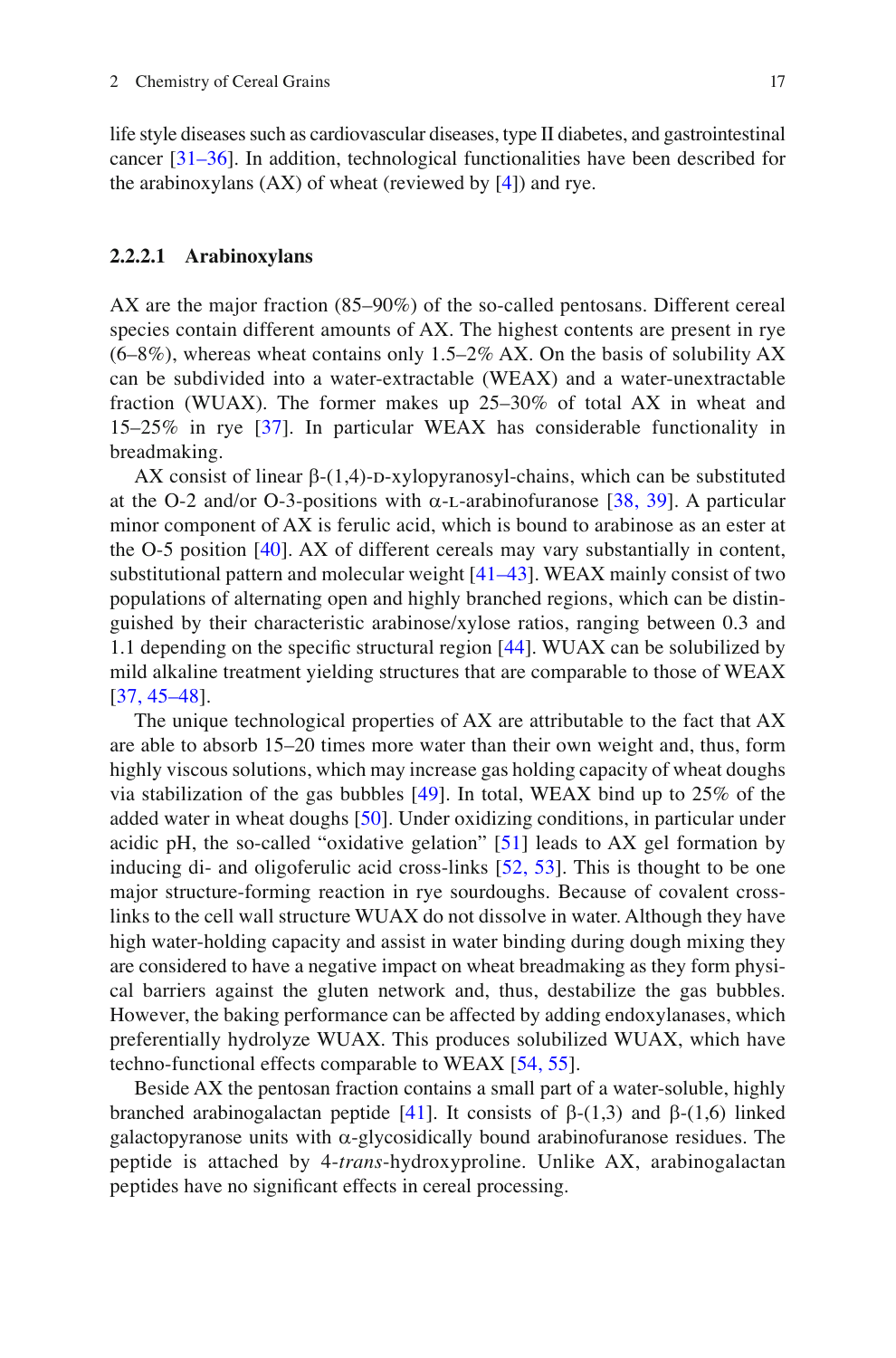### **2.2.2.2 b -Glucans**

 $\beta$ -Glucans are also called lichenins and are present particularly in barley (3–7%) and oats (3.5–5%), whereas less than  $2\%$   $\beta$ -glucans are found in other cereals. The chemical structure of these NSP is made up of linear D-glucose chains linked via mixed  $\beta$ -(1,3)- and  $\beta$ -(1,4)-glycosidic linkages.  $\beta$ -Glucans show a higher water solubility than AX (38–69% in barley, 65–90% in oats) and form viscous solutions, which in the case of barley may interfere in wort filtration during the production of beer.

### **2.3 Proteins**

 The average protein content of cereal grains covers a relatively narrow range  $(8-11\%$ , Table 2.2), variations, however, are quite noticeable. Wheat grains, for instance, may vary from less than 6% to more than 20%. The content depends on the genotype (cereal, species, variety) and the growing conditions (soil, climate, fertilization); amount and time of nitrogen fertilization are of particular importance. Proteins are distributed over the whole grain, their concentration within each compartment, however, is remarkably different. The germ and aleurone layer of wheat grains, for instance, contain more than 30% proteins, the starchy endosperm  $\sim$ 13%, and the bran  $\sim$ 7% [3]. Regarding the different proportions of these compartments, most proteins of grains are located in the starchy endosperm, which is the source of white flours obtained by milling the grains and sieving.

White flours are the most important grain products. Therefore, the predominant part of the literature on cereal proteins deals with white flour proteins. The amino acid compositions of flour proteins from various cereals are shown in Table [2.3](#page-8-0). Typical of all flours is the fact that glutamic acid almost entirely occurs in its amidated form as glutamine [56]. This amino acid generally predominates  $(15-31\%)$ , followed by proline in the case of wheat, rye, and barley (12–14%). Further major amino acids are leucine  $(7-14\%)$  and alanine  $(4-11\%)$ . The nutritionally essential amino acids tryptophan  $(0.2-1.0\%)$ , methionine  $(1.3-2.9\%)$ , histidine  $(1.8-2.2\%)$ , and lysine (1.4–3.3%) are present only at very low levels. Through breeding and genetic engineering, attempts are being made to improve the content of essential amino acids. These approaches have been successful in the case of high-lysine barley and corn.

# *2.3.1 Osborne Fractions*

Traditionally, cereal flour proteins have been classified into four fractions (albumins, globulins, prolamins, and glutelins) according to their different solubility and based on the fractionation procedure of Osborne [57]. Albumins are soluble in water,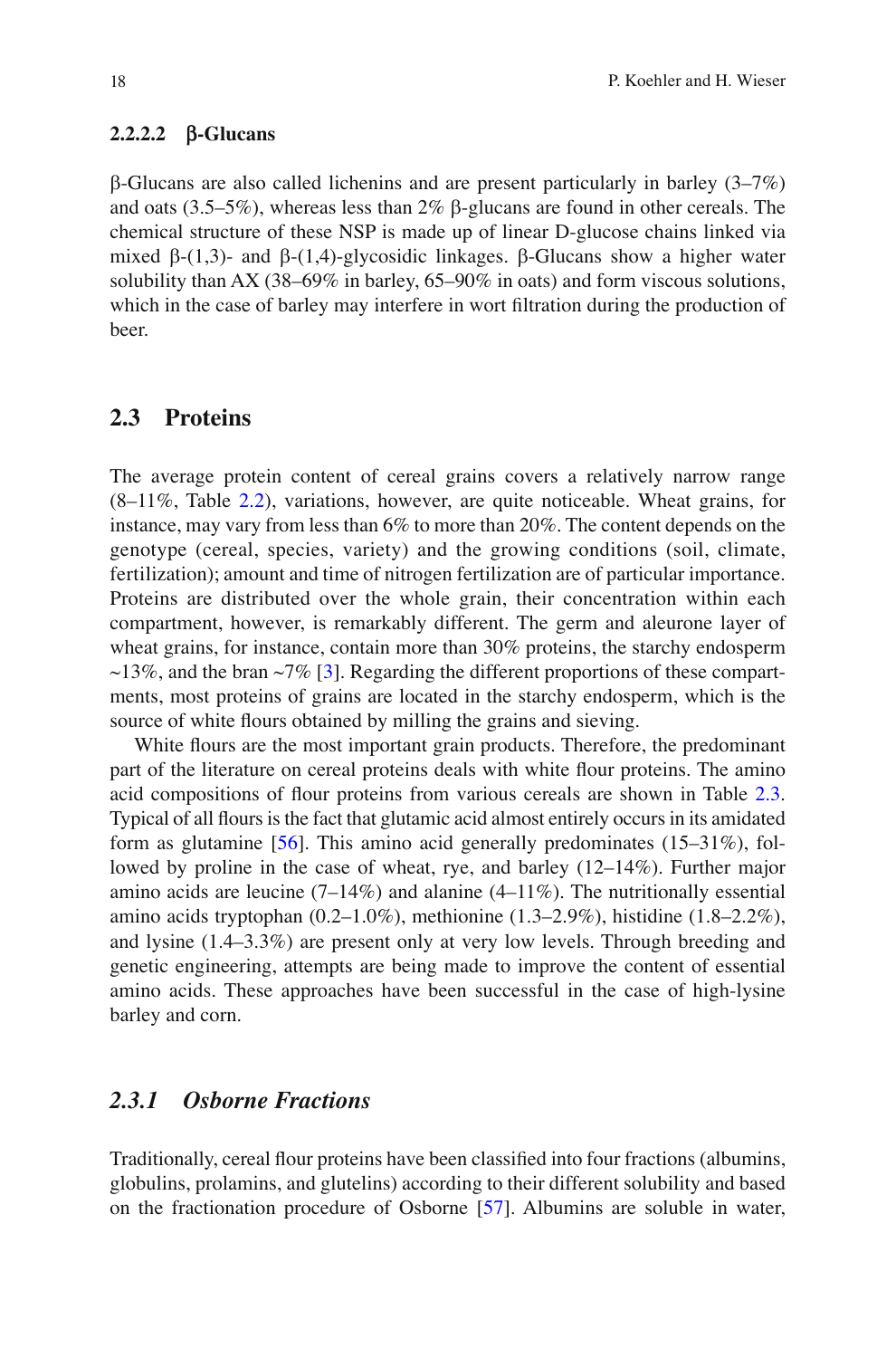| Amino acid         | Wheat | Rye  | Barley | Oats | Rice | Millet | Corn |
|--------------------|-------|------|--------|------|------|--------|------|
| $\mathrm{A} s x^a$ | 4.2   | 6.9  | 4.9    | 8.1  | 8.8  | 7.7    | 5.9  |
| Thr                | 3.2   | 4.0  | 3.8    | 3.9  | 4.1  | 4.5    | 3.7  |
| Ser                | 6.6   | 6.4  | 6.0    | 6.6  | 6.8  | 6.6    | 6.4  |
| $Glx^a$            | 31.1  | 23.6 | 24.8   | 19.5 | 15.4 | 17.1   | 17.7 |
| Pro                | 12.6  | 12.2 | 14.3   | 6.2  | 5.2  | 7.5    | 10.8 |
| Gly                | 6.1   | 7.0  | 6.0    | 8.2  | 7.8  | 5.7    | 4.9  |
| Ala                | 4.3   | 6.0  | 5.1    | 6.7  | 8.1  | 11.2   | 11.2 |
| Cys                | 1.8   | 1.6  | 1.5    | 2.6  | 1.6  | 1.2    | 1.6  |
| Val                | 4.9   | 5.5  | 6.1    | 6.2  | 6.7  | 6.7    | 5.0  |
| Met                | 1.4   | 1.3  | 1.6    | 1.7  | 2.6  | 2.9    | 1.8  |
| <b>Ile</b>         | 3.8   | 3.6  | 3.7    | 4.0  | 4.2  | 3.9    | 3.6  |
| Leu                | 6.8   | 6.6  | 6.8    | 7.6  | 8.1  | 9.6    | 14.1 |
| Tyr                | 2.3   | 2.2  | 2.7    | 2.8  | 3.8  | 2.7    | 3.1  |
| Phe                | 3.8   | 3.9  | 4.3    | 4.4  | 4.1  | 4.0    | 4.0  |
| His                | 1.8   | 1.9  | 1.8    | 2.0  | 2.2  | 2.1    | 2.2  |
| Lys                | 1.8   | 3.1  | 2.6    | 3.3  | 3.3  | 2.5    | 1.4  |
| Arg                | 2.8   | 3.7  | 3.3    | 5.4  | 6.4  | 3.1    | 2.4  |
| Trp                | 0.7   | 0.5  | 0.7    | 0.8  | 0.8  | 1.0    | 0.2  |
| Amide group        | 31.0  | 24.4 | 26.1   | 19.2 | 15.7 | 22.8   | 19.8 |

<span id="page-8-0"></span>**Table 2.3** Amino acid composition (mol-%) of the total proteins of flours from various cereals [56]

a*Asx* Asp+Asn, *Glx* Glu+Gln

while globulins are insoluble in pure water but soluble in dilute salt solutions. Prolamins are classically defined as cereal proteins soluble in aqueous alcohols, for example 60–70% ethanol. Originally, glutelins were described as proteins that were insoluble in water, salt solution, aqueous alcohols and soluble in dilute acids or bases. Later, it was ascertained that notable portions of glutelins are insoluble in dilute acids such as acetic acid, and that extraction with strong bases destroys the primary structure of proteins. Nowadays, complete solubility of glutelins is achieved by solvents containing a mixture of aqueous alcohols (e.g., 50% propanol), reducing agents (e.g., dithiothreitol), and disaggregating compounds (e.g., urea).

 Regarding their functions, most of the albumins and globulins are metabolic proteins, for example enzymes or enzyme inhibitors (see Sect. [2.3.4](#page-23-0)). Oats are an exception containing considerable amounts of legume-like globulins such as 12S globulin [\[ 58](#page-31-0) ] . Albumins and globulins are concentrated in the aleurone layer, bran, and germ, whereas their concentration in the starchy endosperm is relatively low. Predominantly, prolamins and glutelins are the storage proteins of cereal grains (see Sects. [2.3.2](#page-9-0) and [2.3.3](#page-22-0)). Their only biological function is to supply the seedling with nitrogen and amino acids during germination. They are located only in the starchy endosperm; in white flours, their proportions based on total proteins amount to 70–90%. In general, none of the Osborne fractions consists of a single protein, but of a complex mixture of different proteins. A small portion of proteins does not fall into any of the four solubility fractions. Together with starch, they remain in the insoluble residue after Osborne fractionation and mainly belong to the class of lipo (membrane) proteins.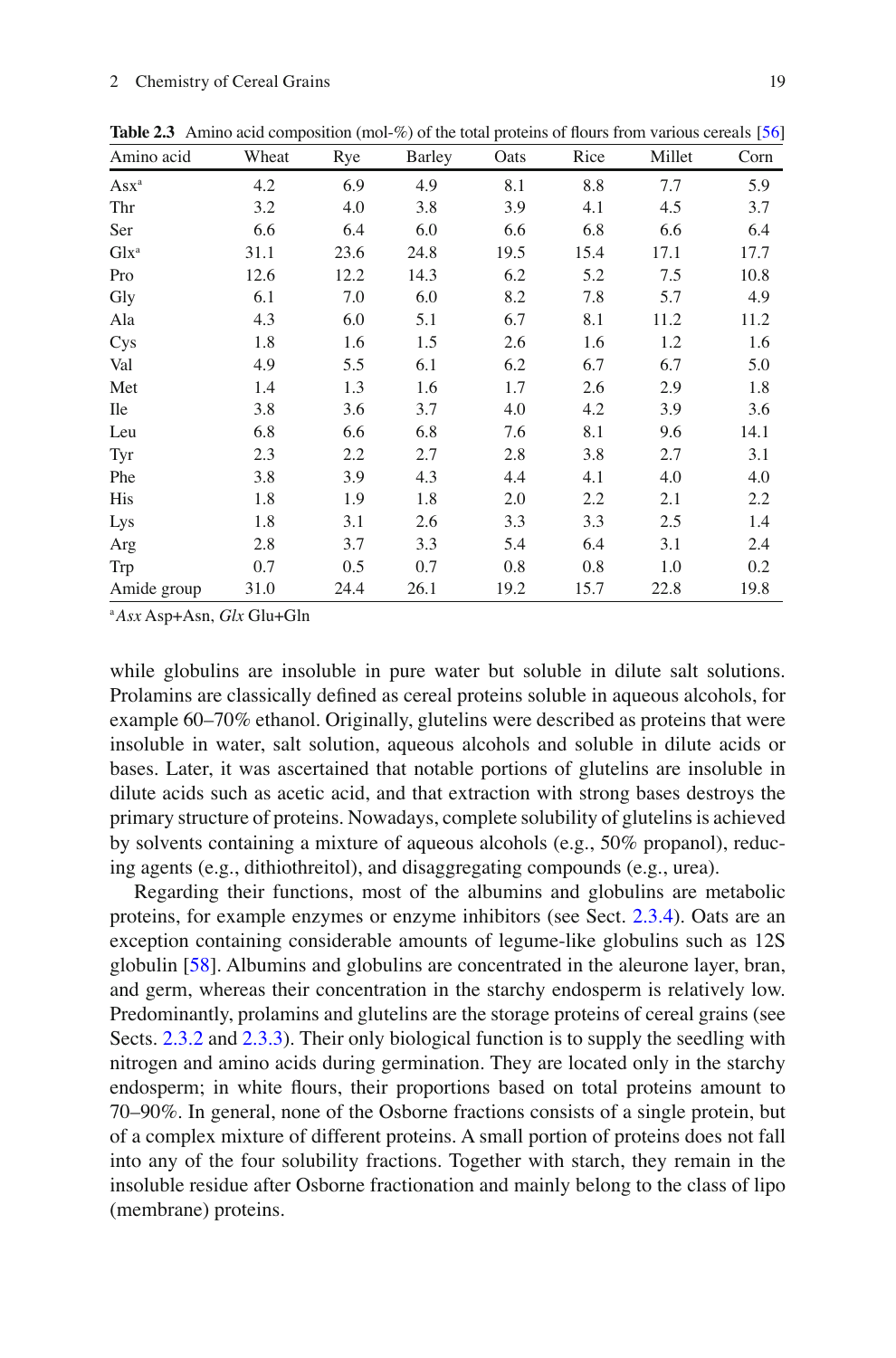<span id="page-9-0"></span> The prolamin fractions of the different cereals have been given trivial names: gliadin (wheat), secalin (rye), hordein (barley), avenin (oats), zein (corn), kafirin (millet, sorghum), and oryzin (rice). The glutelin fraction of wheat has been termed glutenin. Terms for the other glutelin fractions such as secalinin (rye), hordenin (barley), and zeanin (corn) are scarcely used today. Gliadin and glutenin fractions of wheat have been combined in the terms gluten or gluten proteins.

 The content of the Osborne fractions varies considerably and depends on genotype and growing conditions. Moreover, the results of Osborne fractionation are strongly influenced by experimental conditions, and the fractions obtained are not clear-cut. Therefore, data from the literature on the qualitative and quantitative composition of Osborne fractions is differing and, in parts, contradictory. On average, the smallest proportion of total protein is present in the globulin fraction, followed by the albumin fraction. An exception is oat globulins amounting to more than 50% of total proteins. In most cereal flours, prolamins are the dominating fractions, oat prolamins, however, are minor protein components and rice flour is almost free of prolamins. Beside quantitative aspects the Osborne procedure is still useful for the preparation and characterization of flour proteins and the enrichment of different protein types.

# *2.3.2 Storage Proteins of Wheat Rye, Barley, and Oats*

#### **2.3.2.1 Classification and Primary Structures**

 Storage proteins (prolamins and glutelins) have been extensively investigated by the analysis of amino acid compositions, amino acid sequences, MW, and intra- and interchain disulfide linkages. The results indicated that, in accordance with phylogeny (see Sect. [2.1](#page-0-0)), the storage proteins of wheat, rye, and barley are closely related, whereas those of oats, in particular their glutelins, are structurally divergent. According to common structures storage proteins have been classified into three groups by two different principles. Shewry and coworkers [59] defined all storage proteins as prolamins and grouped them into the high-molecular-weight (HMW), sulfur-poor (S-poor) and sulfur-rich (S-rich) prolamins based on differences in MW and sulfur (cysteine, methionine) content. To prevent confusion, however, the term "prolamin" is not used for total storage proteins in the present paper, since classically the term prolamins comprises only the alcohol-soluble portions of storage proteins and does not include glutelins. We classified storage proteins according to related amino acid sequences and molecular masses into the following groups [60, 61]: (1) a HMW group; (2) a medium-molecular-weight (MMW) group; and (3) a LMW group. The proteins of these groups can be divided into different types on the basis of structural homologies (Table [2.4 \)](#page-10-0). Each type contains numerous closely related proteins; the small differences in their amino acid sequences can be traced back to substitutions, insertions, and deletions of single amino acids and short peptides.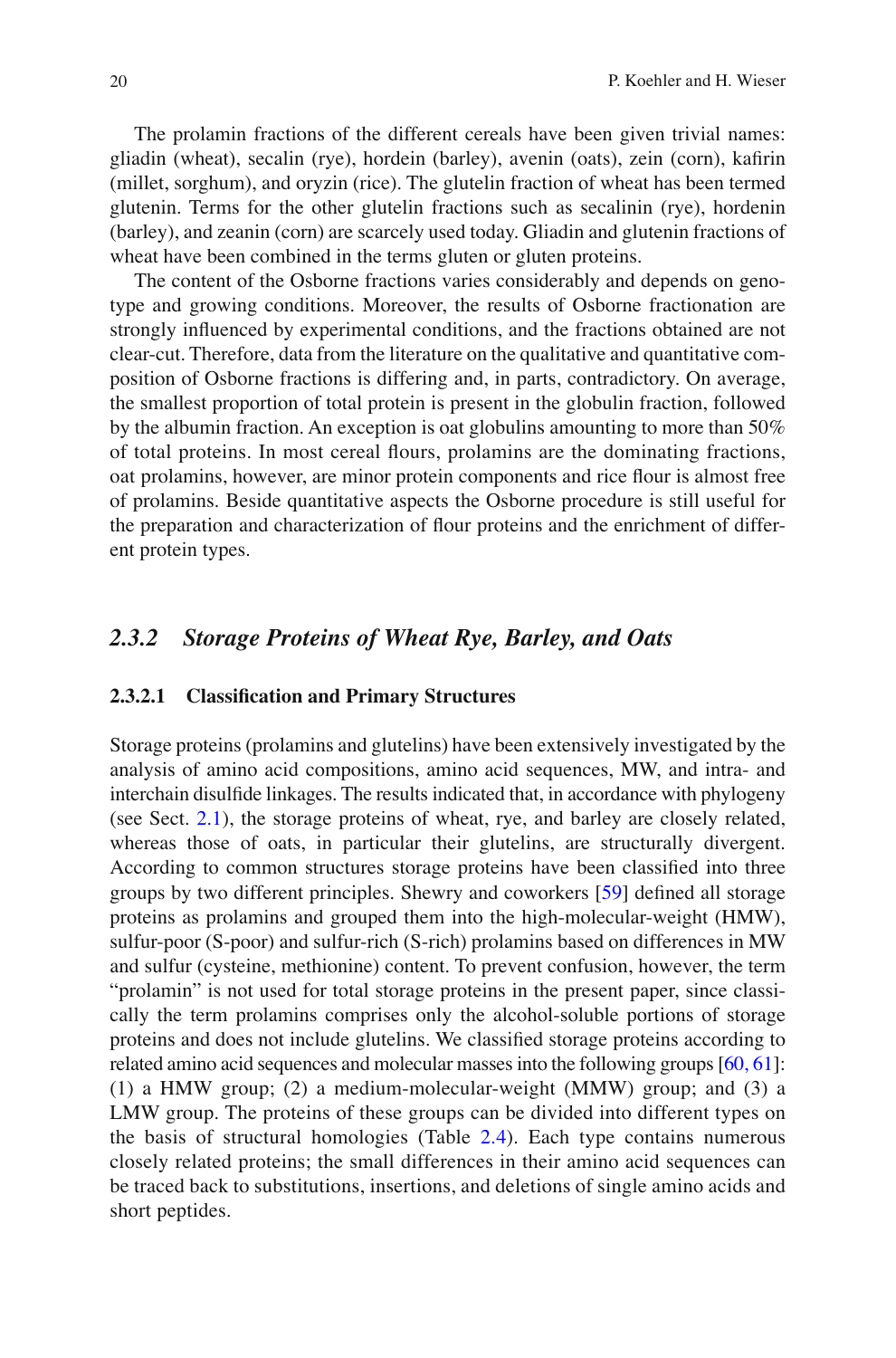|                                     |                    |                             |   | Repetitive unit <sup>b,c</sup> | Partial amino acid<br>composition<br>$(mol-%)^b$ |       |         |     |     |                 |
|-------------------------------------|--------------------|-----------------------------|---|--------------------------------|--------------------------------------------------|-------|---------|-----|-----|-----------------|
| Group/type                          | Code               | Residues State <sup>a</sup> |   | (frequency)                    | Q                                                | P     | $F+Y$ G |     | L   | V               |
| HMW group                           |                    |                             |   |                                |                                                  |       |         |     |     |                 |
| HMW-GS x                            | Q6R2V1             | 815                         | a | QQPGQG (72x)                   |                                                  | 36 13 | 5.8     | 20  |     | 4.4 1.7         |
| HMW-GS v                            | O52JL3             | 637                         | a | OOPGOG $(50x)$                 |                                                  | 32 11 | 5.5     | 18  |     | 3.8 2.3         |
| HMW-secalin x                       | <b>O94IK6</b>      | 760                         | a | QQPGQG (66x)                   |                                                  | 34 15 | 6.7     | 20  | 3.7 | 1.5             |
| HMW-secalin y                       | O94IL4             | 716                         | a | QQPGQG (60x)                   |                                                  | 34 12 | 5.0     | 18  | 3.2 | 1.8             |
| D-hordein                           | O40054             | 686                         | a | QQPGQG (26×)                   |                                                  | 26 11 | 5.5     | 16  |     | $4.1 \quad 4.1$ |
| MMW group                           |                    |                             |   |                                |                                                  |       |         |     |     |                 |
| $\omega$ 5-gliadin                  | O <sub>40215</sub> | 420                         | m | (Q)QQQFP(65x)                  |                                                  | 53 20 | 10.0    | 0.7 |     | $3.1 \quad 0.2$ |
| $\omega$ 1,2-gliadin                | O6DLC7             | 373                         | m | (QP)QQPFP(42x)                 |                                                  | 42 29 | 9.9     | 0.8 | 4.0 | 0.5             |
| $\omega$ -secalin                   | O04365             | 338                         | m | (Q)QPQQPFP (32×)               |                                                  | 40 29 | 8.6     | 0.6 | 4.4 | 1.8             |
| C-hordein                           | Q40055             | 328                         | m | $(Q)$ QPQQPFP $(36x)$          |                                                  | 37 29 | 9.4     | 0.6 |     | 8.6 0.3         |
| LMW group                           |                    |                             |   |                                |                                                  |       |         |     |     |                 |
| $\alpha$ /ß-gliadin                 | O9M4M5             | 273                         | m | QPQPFPPQQPYP<br>(5x)           |                                                  | 36 15 | 7.4     | 2.6 |     | 8.1 5.1         |
| $\gamma$ -gliadin                   | Q94G91             | 308                         | m | $(Q)$ QPQQPFP $(15x)$          |                                                  | 36 18 | 5.2     | 2.9 |     | 7.2 4.6         |
| LMW-GS                              | Q52NZ4             | 282                         | a | (Q) Q Q P P F S (11x)          |                                                  | 32 13 | 5.7     | 3.2 | 8.2 | 5.3             |
| $\gamma$ -40 k-secalin <sup>d</sup> |                    |                             | m | <b>QPQQPFP</b>                 |                                                  | 34 18 | 5.5     | 2.4 | 7.4 | 4.7             |
| $\gamma$ -75 k-secalin              | Q9FR41             | 436                         | a | QQPQQPFP (32×)                 |                                                  | 38 22 | 6.1     | 1.6 | 4.8 | 5.3             |
| $\gamma$ -hordein                   | P17990             | 286                         | m | QPQQPFP (15x)                  |                                                  | 28 17 | 7.7     | 3.1 | 7.0 | 7.3             |
| B-hordein                           | P06470             | 274                         | a | QQPFPQ(13x)                    |                                                  | 30 19 | 7.3     | 2.9 | 8.0 | 6.2             |
| avenin                              | O09072             | 203                         | m | PFVQQQQ (3x)                   |                                                  | 33 11 | 8.4     | 2.0 | 8.9 | 8.3             |

<span id="page-10-0"></span>**Table 2.4** Characterization of storage protein types from wheat, rye, barley, and oats [61, 63]

<sup>a</sup> a aggregative, *m* monomeric<br><sup>b</sup>One-letter-code for amino ac

One-letter-code for amino acids

Basic unit frequently modified by substitution, insertion, and deletion of single amino acid residues

<sup>d</sup>Gellrich et al. [65]

 The nomenclature of types is rather confusing and inconsequential. On the one hand prolamins have been termed according to their electrophoretic mobility in acid polyacrylamide gel electrophoresis (PAGE) with band regions designated as w (lowest mobility),  $\gamma$  (medium mobility), and  $\alpha/\beta$  (highest mobility). On the other hand, the nomenclature is based on their apparent sizes (after reduction of disulfide bonds) as indicated by sodiumdodecyl sulfate (SDS-) PAGE; examples are HMWand LMW-glutenin subunits (GS), HMW-secalins, D-, C-, and B-hordeins. Because of the different importance of HMW-GS for the bread-making quality of wheat, single subunits have been numbered according to their mobility on SDS-gel electrophoresis (original nos.  $1-12$ ), the genome (1A, 1B, or 1D), and the type (x or y); examples of nomenclature are HMW-GS 1Ax1, 1Bx7, and 1Dy10 [62].

 The HMW group contains HMW-GS of wheat, HMW-secalins of rye, and D-hordeins of barley (Table 2.4 ); this type is missing in oats. HMW-GS and HMWsecalins can be subdivided into the x-type and the y-type. The proteins comprise around 600–800 amino acid residues corresponding to MW of 70,000–90,000.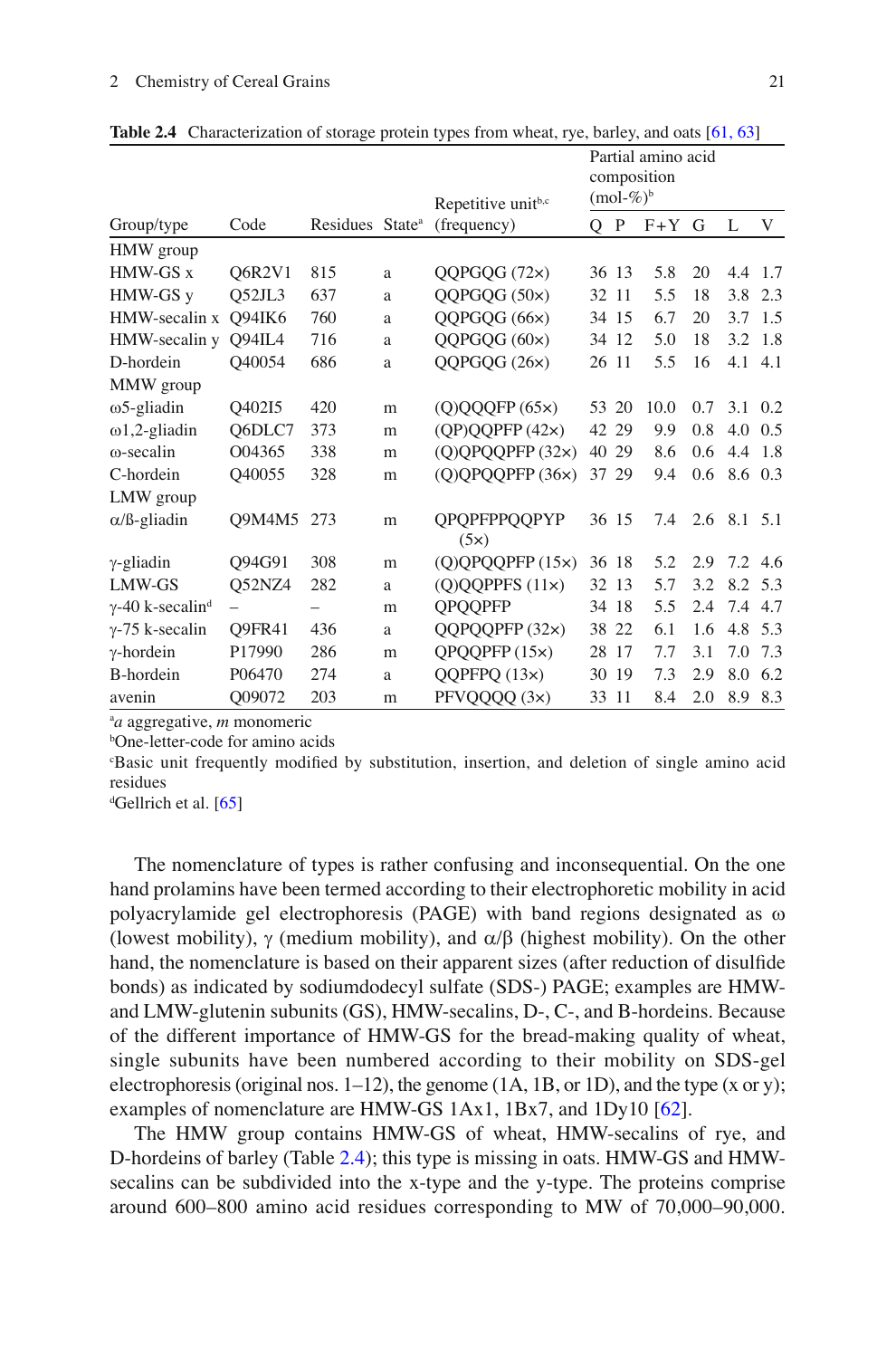

The amino acid compositions are characterized by high contents of glutamine, glycine, and proline. The amino acid sequences  $[63]$  can be separated into three structural domains: a nonrepetitive N-terminal domain A of  $\sim$ 100 residues, a repetitive central domain B of 400–700 residues, and a nonrepetitive C-terminal domain C with ~40 residues (Fig. 2.1)  $[64, 65]$ . Domain B is dominated by repetitive sequences such as QQPGQG (one-letter-code for amino acids) as a backbone with inserted sequences like YYPTSL, QQG, and QPG with remarkable differences between x- and y-types (Table [2.5](#page-12-0)). Domains A and C have a more balanced amino acid composition and more amino acid residues with charged side chains. In a native state, the proteins of the HMW group are aggregated through interchain disulfide bonds (Fig. 2.1).

The MMW group consists of the homologous  $\omega$ 1,2-gliadins of wheat,  $\omega$ -secalins of rye, and C-hordeins of barley including amino acid residues between 300 and 400 and MW around 40,000 (Table 2.4). Additionally, wheat contains unique  $\omega$ 5gliadins with more than 400 residues and MW around 50,000. This group, likewise, is not present in oats. The proteins of the MMW group have extremely unbalanced amino acid compositions characterized by high contents of glutamine, proline, and phenylalanine, which together account for ~80% of total residues. Most sections of the amino acid sequences are composed of repetitive units such as QPQQPFP or QQQFP. This type of protein occurs as monomers and is readily soluble in aqueous alcohols and, in parts, even in water.

<span id="page-11-0"></span> **Fig. 2.1** Schematic structure and disulfide bonds of  $\alpha$ / $\beta$ -gliadins,  $\nu$ -gliadins, LMW-, and HMW-GS  $(Adapted from [64])$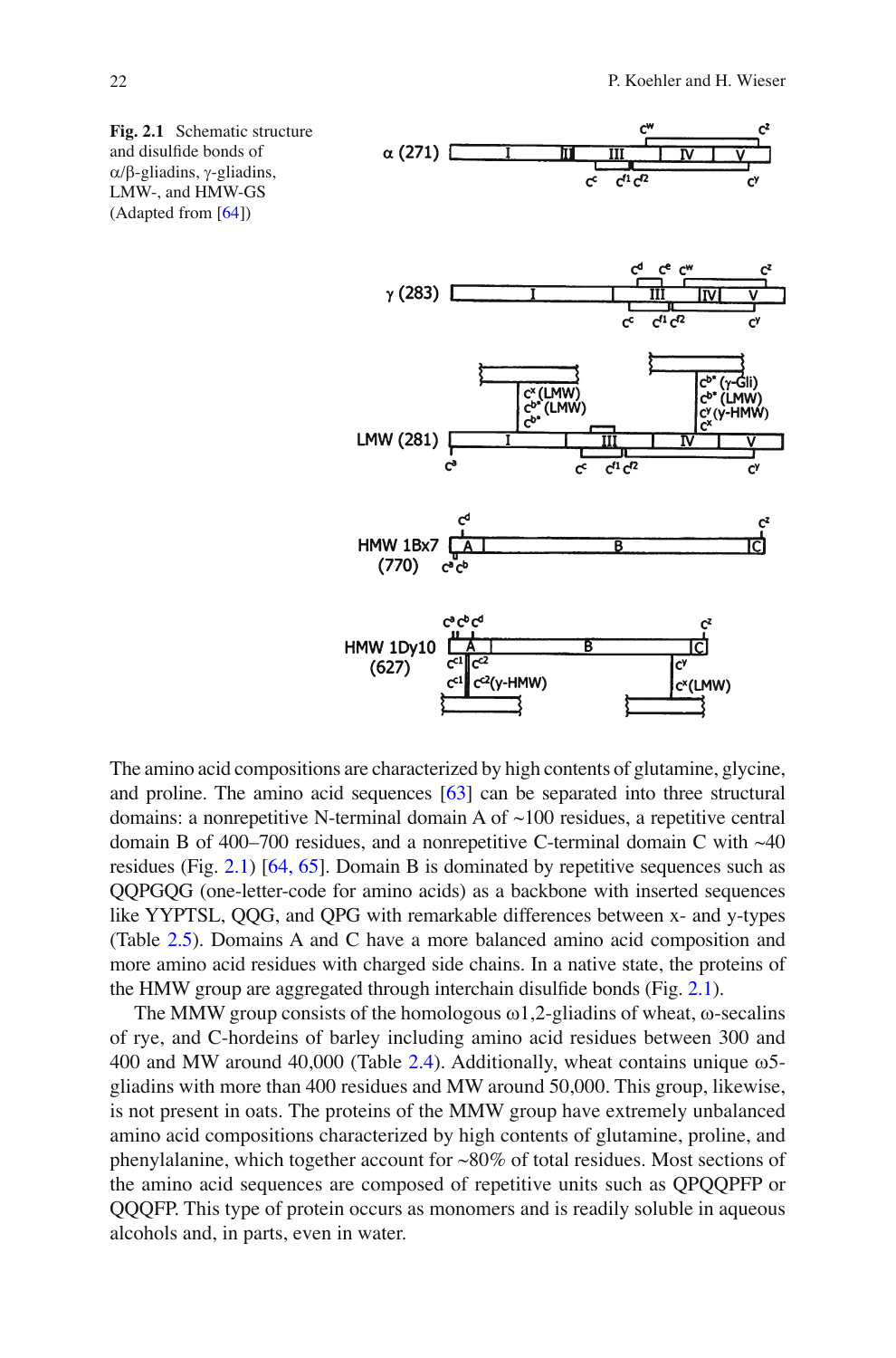| Position | Sequence <sup>a</sup> | Position | Sequence <sup>a</sup> |
|----------|-----------------------|----------|-----------------------|
| 93       | <b>YYPSVTSPQQVS</b>   | 106      | <b>YYPGVTSPRQGS</b>   |
| 105      | <b>YYPGQASPQRPGQG</b> | 118      | YYPGOASPOOPGOG        |
| 119      | QQPGQG                | 132      | QQPGKW                |
| 125      | QQSGQGQQG             | 138      | QEPGQGQQW             |
| 134      | YYP--TSPQQPGQW        | 147      | YYP--TSLQQPGQG        |
| 146      | QQPEQGQPG             | 159      | QQIGKGQQG             |
| 155      | YYP--TSPQQPGQL        | 168      | YYP--TSLQQPGQGQQG     |
| 167      | QQPAQG                | 183      | YYP--TSLQHTGQR        |
| 173      | QQPGQGQQG             | 195      | QQPVQG                |
| 182      | QQPGQGQPG             | 201      | QQPEQG                |
| 191      | YYP-TSSOLOPGOL        | 207      | QQPGQWQQG             |
| 204      | QQPAQGQQG             | 216      | YYP--TSPQQLGQG        |
| 213      | QQPGQGQQG             | 228      | QQPRQW                |
| 222      | QQPGQG                | 234      | QQSGQGQQG             |
| 228      | QQPGQGQQG             | 243      | HYP--TSLQQPGQGQQG     |
| 237      | QQPGQG                | 258      | HYL--ASQQQPGQGQQG     |
| 243      | QQPGQGQQG             | 273      | HYP--ASQQQPGQGQQG     |
| 252      | QQLGQGQQG             | 288      | HYP--ASQQQPGQGQQG     |
| 261      | YYP--TSLQQSGQGQPG     | 303      | HYP--ASQQEPGQGQQG     |
| 276      | YYP--TSLQQLGQGQSG     | 318      | <b>OIPASO</b>         |
| 291      | YYP--TSPQQPGQG        | 324      | QQPGQGQQG             |
| 303      | QQPGQL                | 333      | HYP--ASLQQPGQGQQG     |
| 309      | QQPAQG                | 348      | HYP--TSLQQLGQGQQT     |
| 315      | QQPGQGQQG             | 363      | QQPGQK                |
| 324      | QQPGQGQQG             | 369      | QQPGQG                |
| 333      | QQPGQG                | 375      | QQTGQG                |

<span id="page-12-0"></span> **Table 2.5** Partial amino acid sequences of domain B of HMW-GS 1Dx2 (positions 93–338) and of HMW-GS  $1Dy10$  (positions  $106-380$ )  $[63]$ 

a One-letter-code for amino acids; *-* deletion

The LMW group consists of monomeric proteins including  $\alpha/\beta$ - and  $\gamma$ -gliadins of wheat,  $\gamma$ -40 k-secalins of rye,  $\gamma$ -hordeins of barley, and avenins of oats, and of aggregative proteins including LMW-GS of wheat,  $\gamma$ -75 k-secalins of rye, and B-hordeins of barley (Table 2.4). They have around 300 amino acid residues and MW ranging from 28,000–35,000, besides  $\gamma$ -75 k-secalins (~430 residues, MW  $\sim$ 50,000) and avenins ( $\sim$ 200 residues, MW  $\sim$ 23,000). The amino acid compositions of the LMW group proteins are characterized by relatively high contents of hydrophobic amino acids besides glutamine and proline. The amino acid sequences consist of four  $(\alpha/\beta$ -gliadins five) different sequence sections (Fig. [2.1](#page-11-0)). The N-terminal section I is rich in glutamine, proline, and phenylalanine forming repetitive units such as QPQPFPPQQPY  $(\alpha/\beta$ -gliadins), QQPQQPFP ( $\gamma$ -gliadins), QQPPFS (LMW-GS), or PFVQQQQ (avenins). Section I of  $\gamma$ -75 k-secalins is prolonged by around 130 residues as compared to  $\gamma$ -40 k-secalins and that of avenins is shortened to around 40 residues. Section II is unique to  $\alpha/\beta$ -gliadins and consists of a polyglutamine sequence (up to 18 Q-residues). Sections III, IV, and V possess more balanced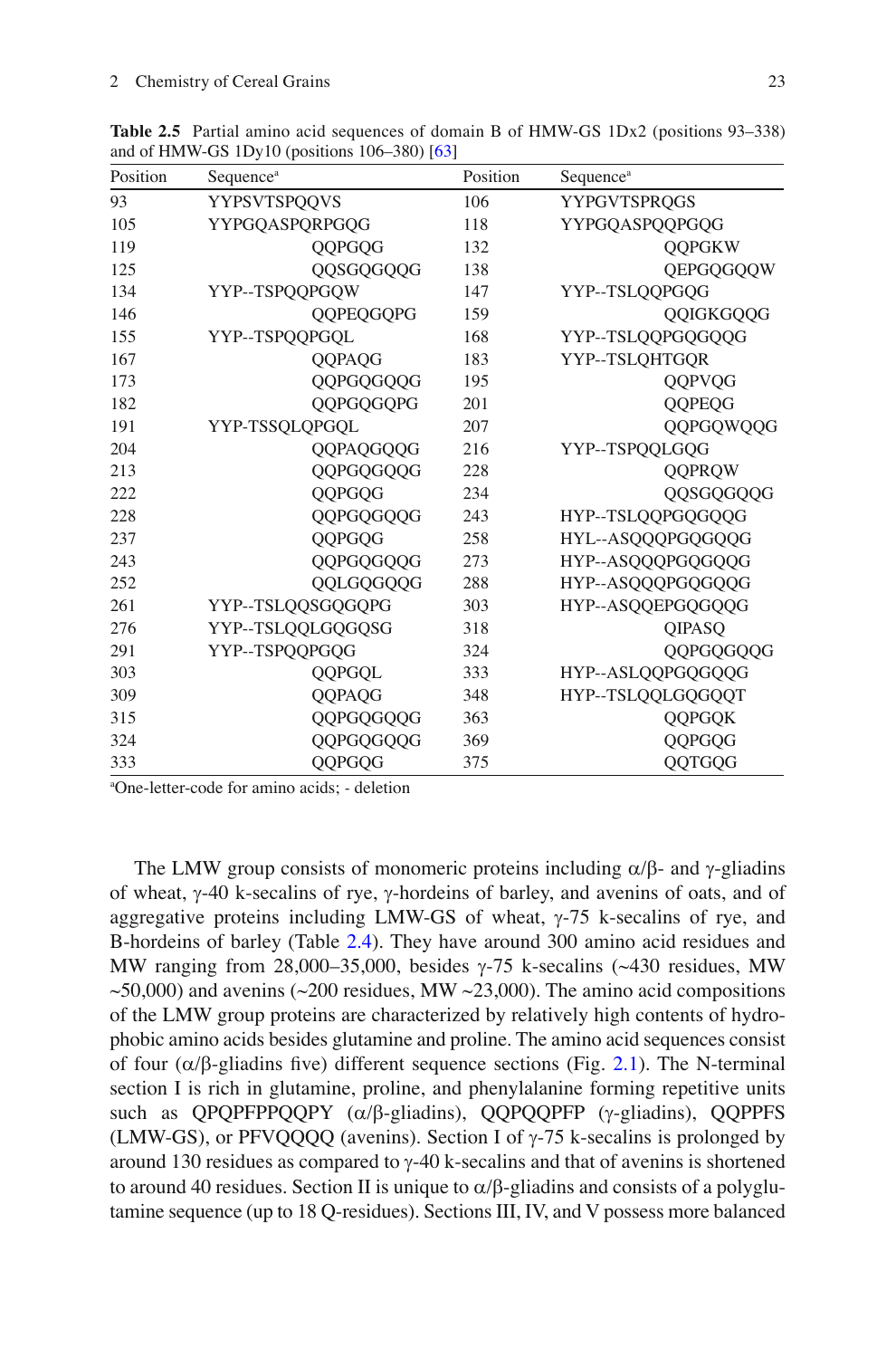amino acid compositions and most of the cysteine residues that form only intrachain disulfide bonds (monomeric proteins) or both intra- and interchain disulfide bonds (aggregative proteins). The comparison of the amino acid sequences demonstrates that sections III and V contain homologous sequences, whereas section IV is, in part, unique to each type (Table 2.6).  $\gamma$ -Type proteins ( $\gamma$ -gliadins,  $\gamma$ -40 k-secalins [66],  $\gamma$ -75 k-secalins,  $\gamma$ -hordeins) show the highest conformity;  $\alpha/\beta$ -gliadins, LMW-GS, and avenins have the lowest degree of homology within the LMW group. Most oat glutelins are globulin-like proteins and do not show any structural relationship with the HMW-, MMW-, and LMW-type proteins described above  $[67]$ . The reasons as to why they are not extractable with a salt solution are not yet clear.

 As mentioned earlier, the quantitative composition of storage protein is strongly dependent on both genotype and growing conditions. Nevertheless, some constant data can be observed (Table [2.7](#page-15-0))  $[68–70]$ : Proteins of the LMW group belong, by far, to the major components. Within this group, monomeric proteins (55–77% of total storage proteins) exceed aggregative proteins  $(10-25%)$  in the case of wheat species, whereas rye and barley are characterized by more aggregative (34–48%) than monomeric proteins (~25%). Proteins of the MMW and HMW groups belong to the minor components except  $\omega$ -secalins (18%) and C-hordeins (36%) or are missing (oats). Within wheat species significant differences can be observed. Common wheat is characterized by the highest values for aggregative proteins (HMW-, LMW-GS) and a low monomeric/aggregated (m/a) ratio, and the "old" wheat species emmer and einkorn by low proportions of HMW-GS and high m/a ratios.

### **2.3.2.2 Disulfide Bonds**

Disulfide bonds play an important role in determining the structure and properties of storage proteins. They are formed between sulfhydryl groups of cysteine residues, either within a single protein (intrachain) or between proteins (interchain). Most information on disulfide bonds is available for wheat gliadins and glutenins. With a few exceptions, w -type gliadins are free of cysteine and, consequently occur as monomers. Most  $\alpha/\beta$ - and  $\gamma$ -gliadins contain six and eight cysteine residues, respectively, and form three or four homologous intrachain disulfide bonds, present within or between sections III and V (Fig.  $2.1$ ) [64]. A small portion of gliadins is different from most gliadins and contains an odd number of cysteine residues. They may be linked to each other or to glutenins by an interchain disulfide bond. Homologous to  $\gamma$ -gliadins,  $\gamma$ -40 k- and  $\gamma$ -75 k-secalins,  $\gamma$ - and B-hordeins as well as avenins contain eight cysteine residues at comparable positions within sections III–V (Table  $2.6$ ). Probably they form four intrachain disulfide bonds homologous to those of  $\gamma$ -gliadins (Fig. [2.2](#page-15-0) ). LMW-GS include eight cysteine residues, six of which form three intrachain disulfide bonds homologous to those of  $\alpha/\beta$ - and  $\gamma$ -gliadins [64, 65]. Two cysteine residues located in sections I and IV are unique to LMW-GS; they are obviously not able to form intrachain bonds for steric reasons. They are involved in interchain bonds with residues of different proteins (LMW-GS, modified gliadins, y-type HMW-GS).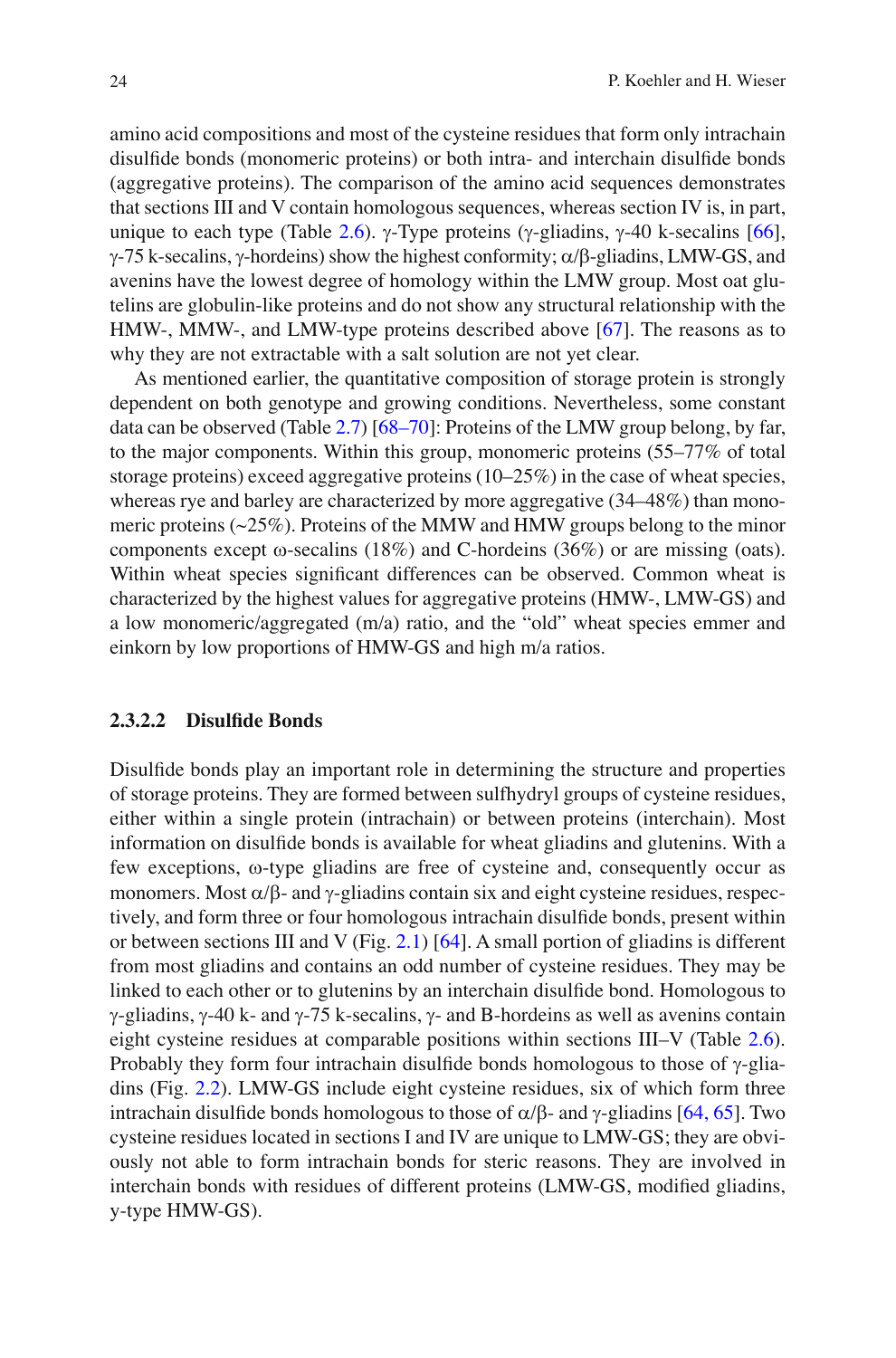| $\sim$ THE concentration of $\sim$<br>i<br>T<br>of the LM |
|-----------------------------------------------------------|
|                                                           |
| ∫<br>∃<br>THE INT And is                                  |
|                                                           |
|                                                           |
| $\sim$                                                    |
|                                                           |
| mino and centernes of st                                  |
| ì                                                         |
|                                                           |
| . טיה מנה                                                 |

<span id="page-14-0"></span>

|                                                               |                         | Table 2.6 Amino acid sequences of sections III, IV, and V of the LMW group [63] |
|---------------------------------------------------------------|-------------------------|---------------------------------------------------------------------------------|
| lype                                                          | Positions               | Sequences                                                                       |
| (a) Section II                                                |                         |                                                                                 |
| α/β-gliadin                                                   | 119-186                 | LQQILQQULPCMDVVLQQHNIVHGRSQVLQQSTY----QLLQELCCQHLWQIPEQSQCQAIHNVVHAIIL          |
| y-gliadin<br>LMW-GS                                           | $-224$<br>153           | FIQPSLQQQLAPCKNILLQCKPASLYWSILWPQSDCQVMRQQCCQQLAQIPQQLQCAAIHSVVHSIIM            |
|                                                               | $101 - 173$             | IVQPSYLQQLNPCKVFLQQCSPVAMPQRLARSQMWQQSRCHVMQQQCCQQLSQIPEQSRYDAIRAITYSIIL        |
|                                                               |                         | SIQLSLOQQLNPCKNVLLQQCSPVALVSSL-RSKIFPQSECQVMQQQCQQQLAQIPHILQCAAIHSVVHAIIM       |
| $\gamma$ -40 k-secalin <sup>a</sup><br>$\gamma$ -75 k-secalin | 285-356                 | SIQUSLOQUAPCKNVLLQQSPVALVSSL-RSKIFPQSBCVMQQQCCQQLAQDPQQLQAANHSVVHAIMM           |
| y-hordein                                                     |                         | TIQLYLQQQLNPCKEFLLQQCRPVSLLSYI-WSKIVQQSSCRVMQQQCCLQLQDPEQYKCTAIDSIVHAIFM        |
| <b>B-hordein</b>                                              | 135-206<br>112-184      | YYHPSILQQLNPCKYFLQQQCSPYPYORIARSQMLQQSSCHVLQQQCCQQLPQIPEQFRHEAIRAIYYSIFL        |
| Avenin                                                        | $\frac{1}{4}$<br>$43 -$ | FLQPLLQQQLXPCKQFLVQQCSPVAAVPFL-RSQILRQAICQVTRQQCCRQLAQIPEQLRCPAIHSVVQSIIL       |
| (b) Section IV                                                |                         |                                                                                 |
| $\alpha/\beta$ -gliadin                                       | $187 - 222$             | HQQQKQQQQPSSQVSFQQPLQQYPLGQGSFRPSQQN                                            |
| y-gliadin<br>LMW-GS                                           | $225 - 253$             | QQQQQQQQGMHIFLPLSQQQVGQGSL                                                      |
|                                                               | $-228$<br>174           | QEQQQGFYQAQQQQSGQGYSQQQQQQQQLGQCSFQQPQQQLGQQPQQQQQQ                             |
| $\gamma$ -40 k-secalinª                                       |                         | QQEQREGVQILLPQSHQQLVGQGAL                                                       |
| $\gamma$ -75 k-secalin                                        | $-381$<br>357-          | QQEQREGVQILLPQSHQQHVGQGAL                                                       |
| $\gamma$ -hordein                                             | $-231$<br>207-          | QQGQRQGYQIYQQQPQPQQYGQCYL                                                       |
| <b>B-hordein</b>                                              | $-225$<br>185           | QEQPQQLYEGYSQPQQQLWPQQVGQCSFQQPQPQQVGQQQQ                                       |
| Avenin                                                        | $-155$<br>115           |                                                                                 |
| (c) Section V                                                 |                         |                                                                                 |
|                                                               | $223 - 273$             | PQAQGSVQPQQLPQF-EEIRNLALQTLPAMCNVYIPPYCTI--APFGIFGTNYR                          |
| $\alpha/\beta$ -gliadin $\gamma$ -gliadin                     | $-308$<br>254           | VQGQGIIQPQQPAQL-EAIRSLVLQTLPSMCNVYVPPECSIMRAPFASIVAGIGGQ                        |
| CO-MM.                                                        | 229-282                 | VLQGTFLQPHQIAHL-EAVTSIALRTLPTMCSVNVPLYSATTSVPFAVGTGVSAY                         |
| y-40 k-secalin <sup>a</sup>                                   |                         | AQVQGIIQPQQLSQFNVGIVLQMLQNLPTMCNVYVPRQCPPSRRHLHAMSLVCGH                         |
| $\gamma$ -75 k-secalin                                        | 382-436                 | AQVQGIIQPQQLSQL-EYVRSLVLQNLPTMCNVYVPRQCSTIQAPFASIVTGIVGH                        |
| y-hordein                                                     | 232-286<br>226-274      | VQQQUAQN-EAIRTLYLQSVPSMCNFNVPPNCSTIKAPFVGVVTGVGQ                                |
| <b>B-hordein</b>                                              |                         | VPQSAFLQPHQIAQL-EATTSIALRTLPMMCSVNVPLYRILRGVGPSVGV                              |
| Avenin                                                        | $-203$<br>156           | QLQQVFNQPQMQGQI-EGMRAFALQALPAMCDVYVPPQCPVATAPLGGF                               |
| <sup>a</sup> Gellrich et al. [65]                             |                         |                                                                                 |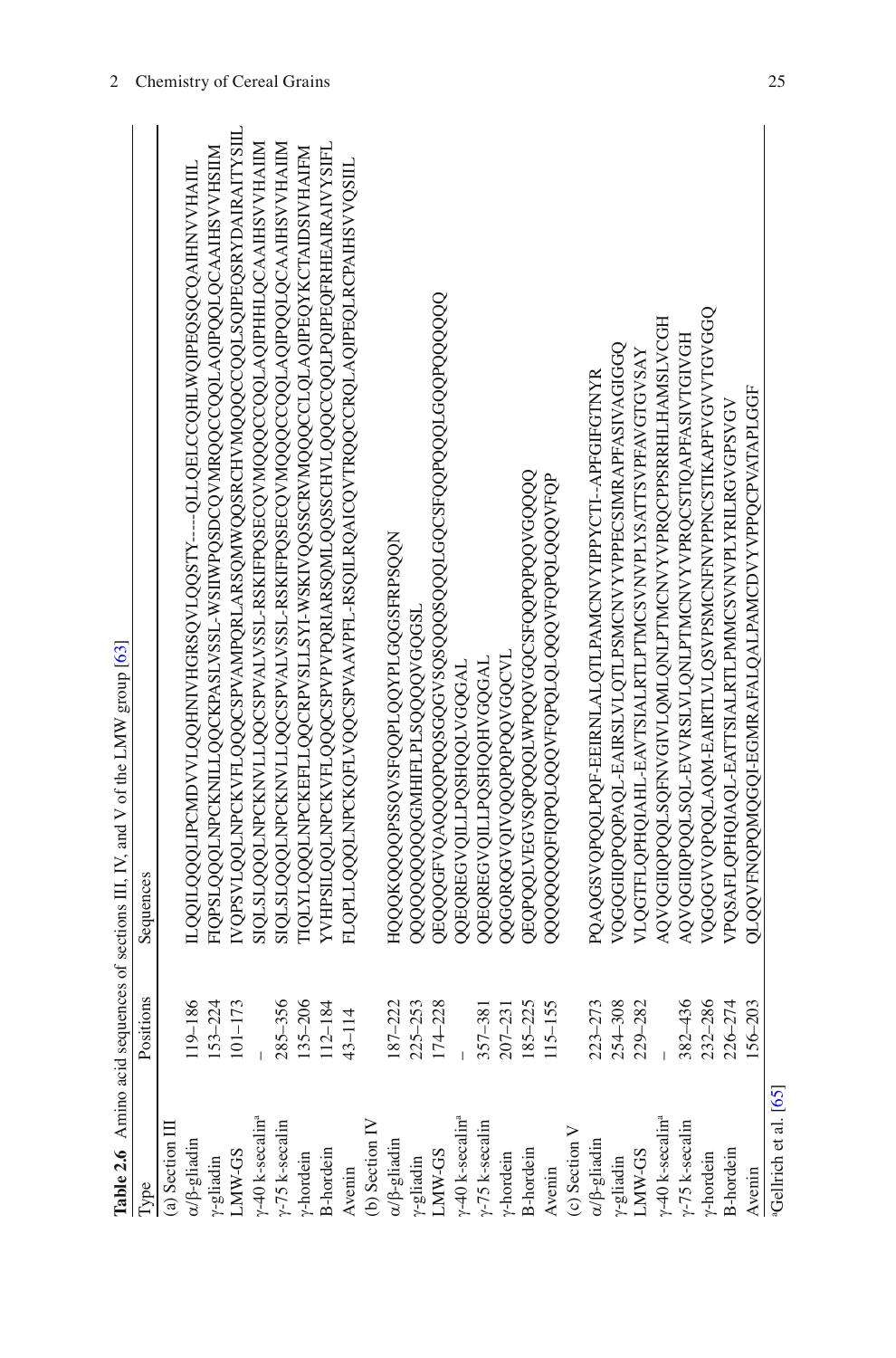| and $0$ and $\frac{1}{2}$ $\frac{1}{2}$ $\frac{1}{2}$ $\frac{1}{2}$ $\frac{1}{2}$ $\frac{1}{2}$ $\frac{1}{2}$ |                |            |            |            |      |                  |
|---------------------------------------------------------------------------------------------------------------|----------------|------------|------------|------------|------|------------------|
|                                                                                                               |                | Group      |            |            |      |                  |
|                                                                                                               |                | <b>HMW</b> | <b>MMW</b> | <b>LMW</b> |      |                  |
| Cereal                                                                                                        | Variety        | a          | m          | a          | m    | m/a <sup>a</sup> |
| Common wheat                                                                                                  | Rektor         | 9.1        | 10.4       | 25.1       | 55.4 | 1.9              |
| Spelt wheat                                                                                                   | Schwabenkorn   | 6.6        | 10.4       | 17.7       | 65.3 | 3.1              |
| Durum wheat                                                                                                   | Biodur         | 5.0        | 6.7        | 19.3       | 69.0 | 3.1              |
| Emmer                                                                                                         | Unknown        | 2.6        | 10.8       | 10.0       | 76.6 | 6.9              |
| Einkorn                                                                                                       | Unknown        | 3.5        | 12.8       | 19.3       | 64.5 | 3.4              |
| Rye                                                                                                           | Halo           | 9.0        | 17.6       | 48.4       | 25.0 | 0.7              |
| Barley                                                                                                        | Golden promise | 5.0        | 35.8       | 34.1       | 25.1 | 1.6              |

<span id="page-15-0"></span> **Table 2.7** Proportions (%) of storage protein types of different wheat species, rye, and barley  $[68-70]$ 

a *a* aggregative, *m* monomeric

![](_page_15_Figure_4.jpeg)

 $\gamma$ -gliadins (Taken from [94])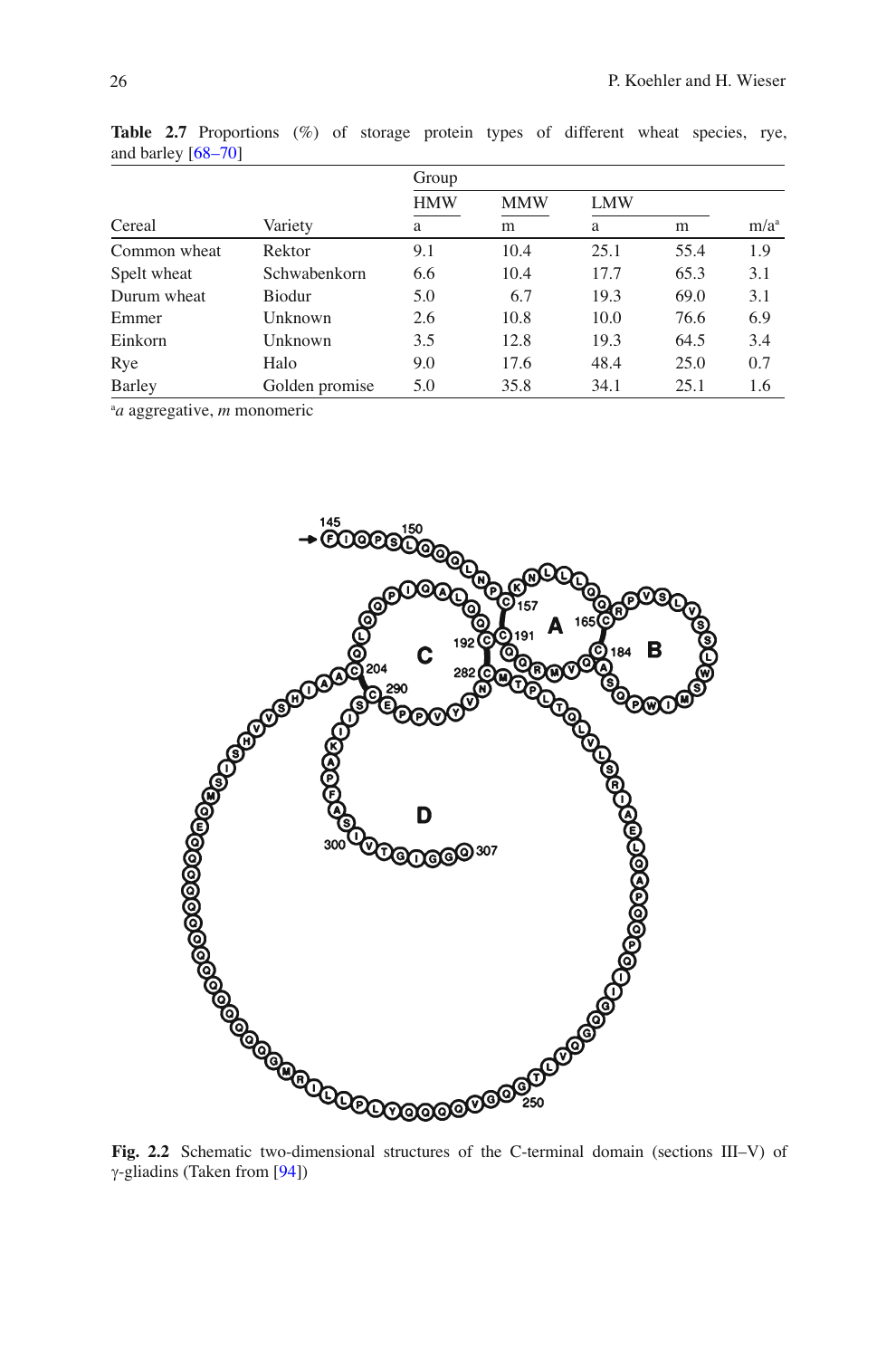Because HMW-GS do not occur as monomers, it is generally assumed that they form interchain disulfide bonds. The x-type subunits, except subunit  $1Dx5$ , have three cysteine residues in domain A and one in domain C (Fig. [2.1](#page-11-0)). Cysteines  $C^a$ and  $C^b$  were found to be linked by an intrachain bond, thus, the others  $(C^d, C^z)$  are available for interchain bonds. Subunit 1Dx5 has an additional cysteine residue at the beginning of domain B, and it has been suggested that this might form another interchain bond. Recently, a so-called head-to-tail disulfide bond between HMW-GS has been identified  $[71]$ . The y-type subunits have five cysteine residues in domain A and one in each of domains B and C. At present, interchain linkages have only been found for adjacent cysteine residues of domain A ( $C^{c_1}$ ,  $C^{c_2}$ ), which are connected in parallel with the corresponding residues of another y-type subunit, and for cysteine  $C^y$  of domain B, which is linked to  $C^x$  of section IV of LMW-GS. Thus, HMW- and LMW-GS fulfill the requirement that at least two cysteines forming interchain disulfide bonds are necessary to participate in a growing polymer; they act as "chain extenders." The most recent glutenin model suggests a backbone formed by HMW-GS linked by end-to-end, probably head-to-tail interchain disulfide bonds [65]. LMW-GS form also linear polymers via cysteine residues of sections I and IV; they are linked to domain B of y-type HMW-GS. y-Type HMW-secalins of rye have a second cysteine in domain C, which opens the possibility that an intrachain disulfide bond within domain C is formed inhibiting an interchain bond for polymerization  $[72]$ . As far as is known, D-hordeins possess ten  $(!)$  cysteine residues  $[63]$ ; the formation of a regular polymer backbone appears to be impossible.

### **2.3.2.3 Molecular Weight Distribution**

 Most information on the quantitative MW distribution (MWD) of native storage (gluten) proteins is available for wheat, because MWD of gluten proteins has been recognized as one of the main determinants of the rheological properties of wheat dough. Native gluten proteins consist of monomeric  $\alpha/\beta$ - and y-gliadins with MW around 30,000 and monomeric  $\omega$ 5- and  $\omega$ 1,2-gliadins with MW between 40,000 and 55,000. They are alcohol-soluble and amount to ~50% of gluten proteins (Fig. [2.3 \)](#page-17-0). Besides monomers the alcohol-soluble fraction contains oligomers with MW roughly ranging between 60,000 and 600,000. They are formed by modified gliadins with an odd number of cysteine residues and LMW-GS via interchain disulfide bonds and account for  $\sim$ 15% of gluten proteins. Composition and quantity of the oligomeric fraction are strongly determined by the conditions of alcohol extraction, for example by temperature and duration. The remaining proteins  $(\sim 35\%)$  are alcohol-insoluble and mainly composed of LMW-GS and HMW-GS linked by disulfide bonds. Their MW ranges approximately from 600,000 to more than 10 million. The largest polymers termed "glutenin macropolymers" (GMP) are insoluble in SDS solutions and have MW well into the multimillions indicating that they may belong to the largest proteins in nature  $[73, 74]$ . Their amounts in flour  $(20-40 \text{ mg/g})$  are strongly correlated with dough strength and bread volume. GMP is characterized by higher ratios of HMW-GS to LMW-GS and x-type to y-type HMW-GS in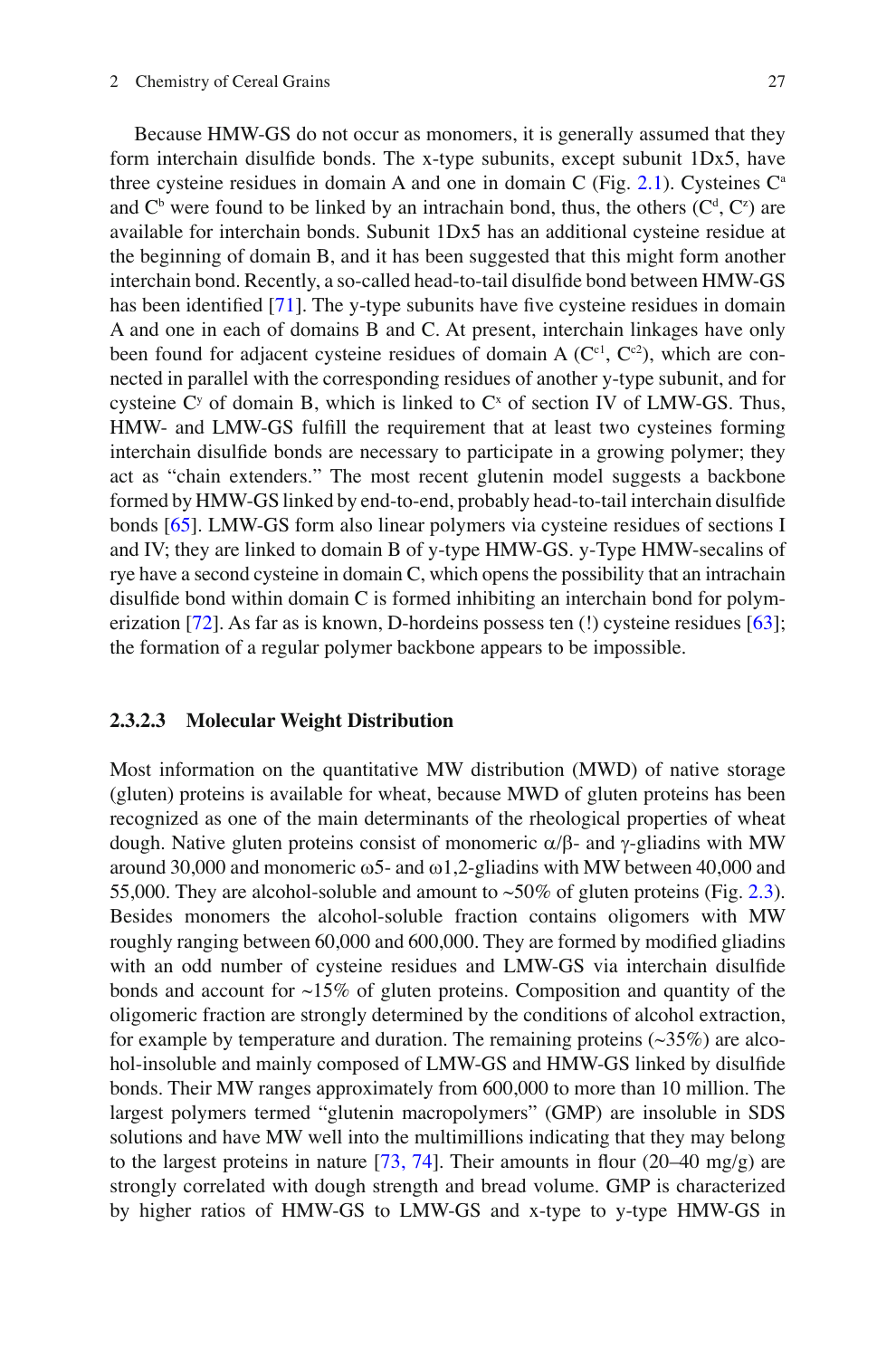<span id="page-17-0"></span>![](_page_17_Figure_1.jpeg)

comparison with total glutenins; the HMW-GS combination  $1Dx5+1Dy10$ appears to produce higher GMP concentrations than  $1Dx^2 + 1Dy^2$  [73].

 Rye storage proteins have a strongly different MWD as compared to wheat. Although rye shows higher proportions of aggregative to monomeric storage pro-teins than wheat (Table [2.7](#page-15-0)), the proportions of polymers is much lower  $(\sim 23\%)$  and the amount of GMP ( $\sim$ 5 mg/g flour) strongly reduced [75, 76]. The deficiency of polymeric proteins is balanced by the higher proportion of oligomers (~30%), whereas the proportion of rye monomers  $(\sim 47\%)$  is similar to that of wheat. Obviously rye storage proteins consist of many more chain terminations (e.g.,  $\gamma$ -75 k-secalins, y-type HMW-secalins) and less chain extenders than wheat, which apparently prevents gluten formation during dough mixing. Information about the MWD of native barley and oat proteins is not yet available .

### **2.3.2.4 Influence of External Parameters**

 Many studies have substantiated that both structures and quantities of storage proteins are exposed to a continuous change from the growing period of plants to the processing of end products. Because of the importance of wheat as a unique "bread cereal," most investigations have been focused on gluten proteins. In principle, however, the effect of external parameters is similar for all cereal proteins.

#### Fertilization

 The supply with minerals during growing is essential for optimal plant development. Nitrogen (N) fertilization is, in particular, important for common wheat, because a high N supply provides a high flour protein content and thus, increased bread volume. Fertilization with different N amounts demonstrated that the quantities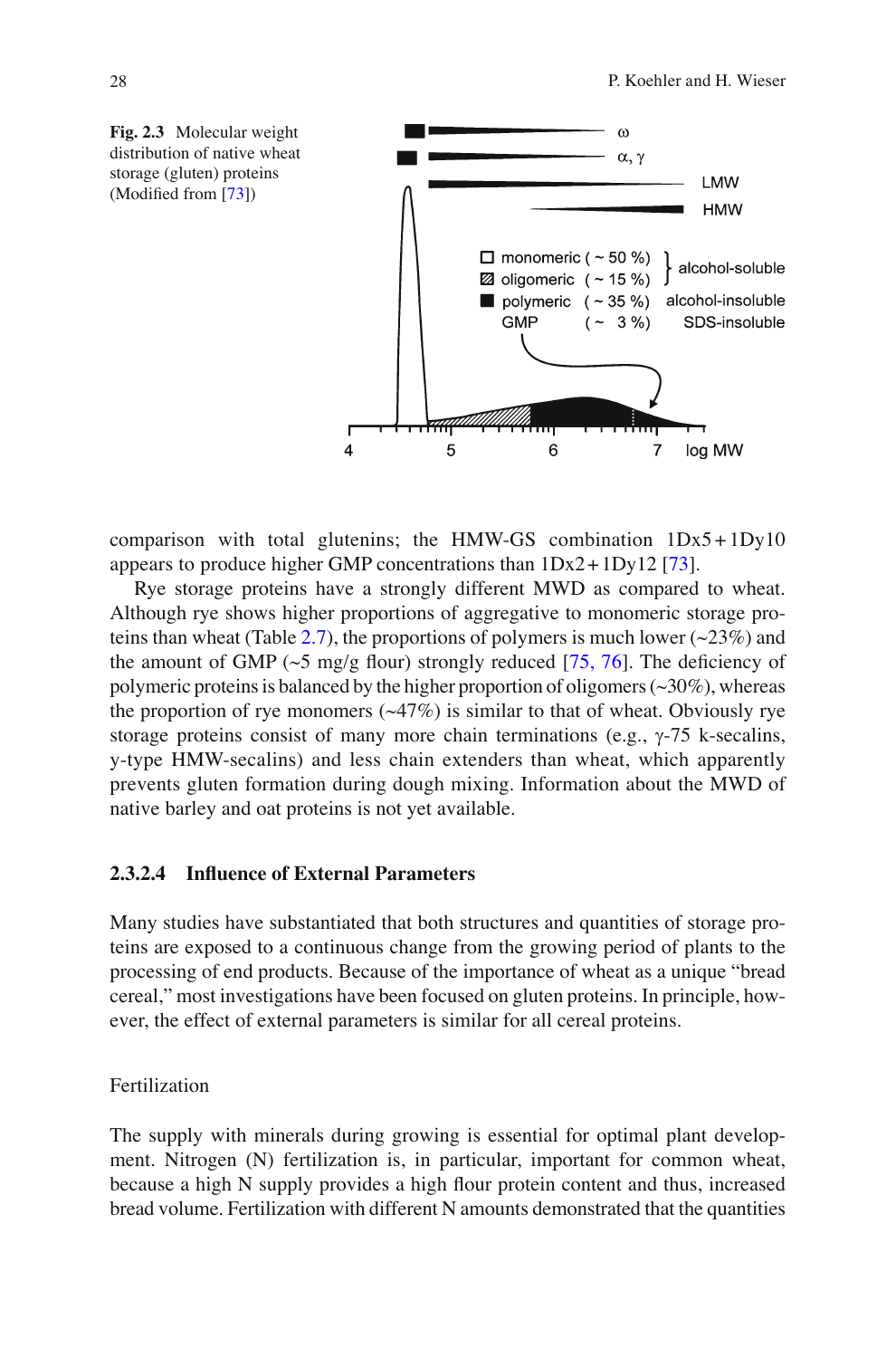of albumins/globulins are scarcely influenced, whereas those of gluten proteins increase with higher N supply [77]. The effects on gliadins are more pronounced than on glutenins resulting in an elevated gliadin/glutenin ratio. Particularly, the proportions of  $\omega$ -type gliadins are strongly enhanced by high N supply.

 In the past, sulfur (S)-containing fertilizers were not widely used for cereal crops, because air pollution from industry and traffic provided sufficient amounts of S in the soil. The massive decrease in the input of S from atmospheric deposition over the last decades reduced S availability in soils dramatically, and has led to a severe S deficiency in cereals, which exerts a large influence on protein composition and technological properties. In the case of wheat, S deficiency provokes a drastic increase of S-free  $\omega$ -type gliadins and a decrease of S-rich  $\gamma$ -gliadins and LMW-GS [78]. Moreover, S deficiency has been reported to impair dough and bread properties [79].

#### Infections

 The infection of cereal plants with *Fusarium* strains induces a premature fading of individual spikelets and then, a fading of the whole ears. An outbreak of this infection is often accompanied by mycotoxin contamination of grains and flours, for example by the trichothecene deoxinivalenol. Studies on wheat demonstrated that infection with *Fusarium* caused a distinct reduction in the content of both total glutenins and HMW-GS and impaired dough and bread quality [80]. Glutenins of common wheat have been shown to be more strongly affected than those of emmer and storage proteins of naked barley [81, 82].

### Germination

 Proteins as well as other constituents are stable in dry grains. Water supply, however, induces germination of grains accompanied by the activation of enzymes, in particular, amylases and peptidases. The latter have been shown, for instance, to cause a fast degradation of prolamins of wheat, rye, barley, and oats during germination  $[83]$ . Studies on the Osborne fractions of wheat demonstrated that both monomeric gliadins and polymeric glutenins were strongly degraded during germination for 168 h at 15–30  $^{\circ}$ C, whereas albumins/globulins were scarcely affected [84]. The degradation of gluten proteins has a drastic negative effect on the bread-making quality of wheat.

### Oxidation

 Grains contain a considerable amount of LMW thiols such as glutathione, which are known to affect the structures and functional properties of polymeric storage proteins by thiol/disulfide interchange reactions during dough preparation  $[64]$ . To prevent this deleterious effect on the bread-making quality of wheat, week-long storage of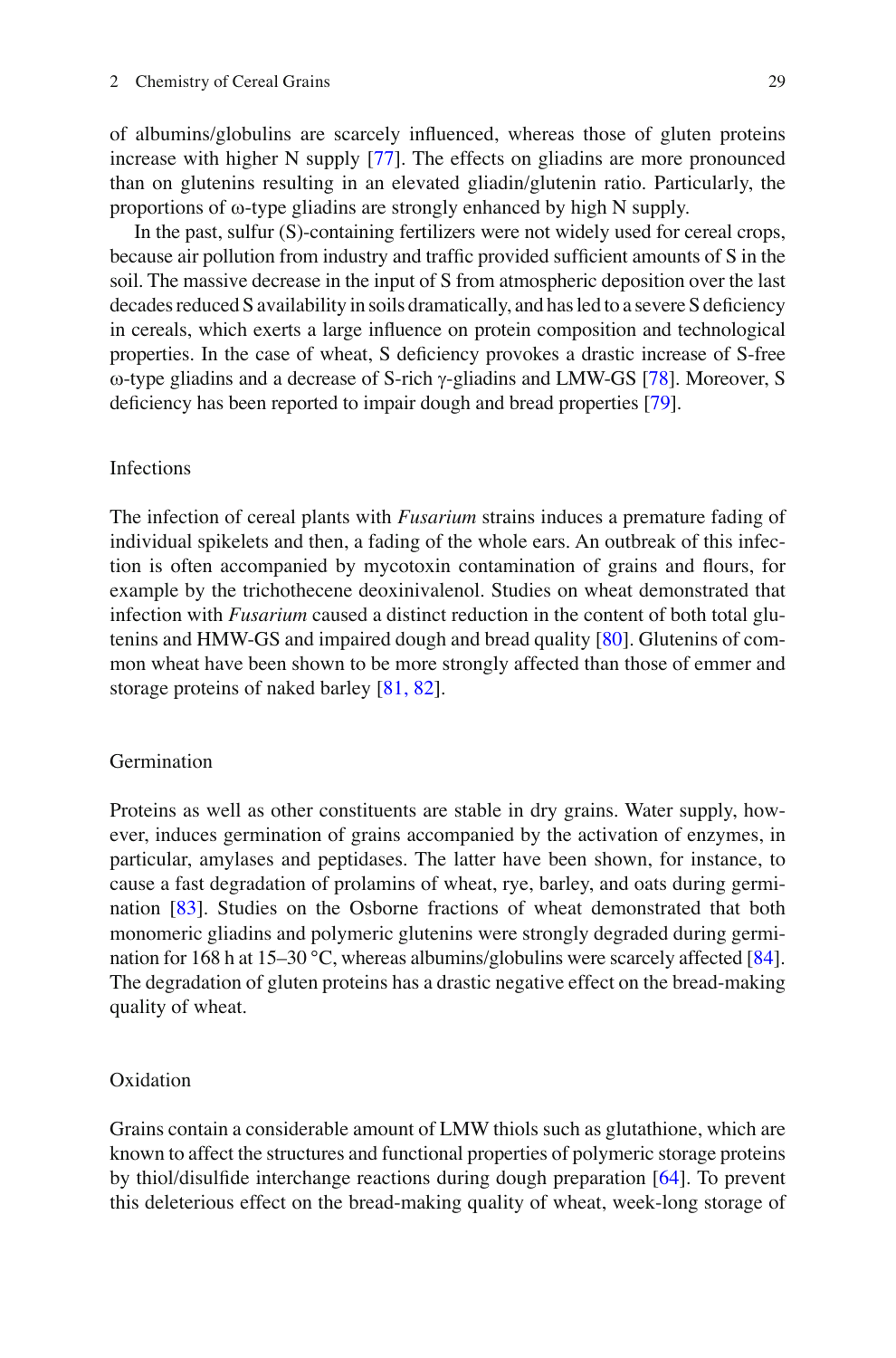flour under air (direct oxidation of LMW thiols) and treatment with L-ascorbic acid (indirect oxidation catalyzed by glutathione dehydrogenase) are recommended.

#### Enzymes

 Breads prepared from rye and wheat sourdoughs are of increasing consumer interest due to the improvement of sensorial and nutritional quality, the prolongation of shelf life, and the delay in staling. Wheat storage proteins, however, which are responsible for the viscoelastic and gas-holding properties of dough and for the texture of the bread crumb, are profoundly degraded [ [85 \]](#page-32-0) . Protein degradation during fermentation is primarily due to acidic peptidases present in flour and activated by the lowered pH caused by *Lactobacillus* strains. The strongest decrease was found for the glutenin macropolymer and total glutenins. The extent of the decrease of monomeric gliadins was lower and more pronounced for the  $\gamma$ -type than for the  $\alpha/\beta$ - and  $\omega$ -types.

### Heat

 The baking process involves a drastic heat-treatment of proteins, with temperatures of more than 200  $^{\circ}$ C on the outer layer (crust) and near 100  $^{\circ}$ C in the interior (crumb) of bread. HPLC analysis of crust proteins from wheat bread indicated serious structural damage of both gliadins and glutenins  $[86]$ . With respect to crumb, the extractability of total gliadins with 60% ethanol is strongly reduced compared with those from flours. The single gliadin types are affected differently,  $\omega$ -type gliadins less and  $\alpha/\beta$ - and  $\gamma$ -types much more. Most gliadins can be recovered in the glutenin fraction after reduction of disulfide bonds suggesting that major heat-induced crosslinks of gliadins to glutenins are disulfide bonds.

#### High Pressure

 The effect of hydrostatic pressure is similar to that of heat. Treatment of gluten with pressure in the range of 300–600 MPa at 60 °C for 10 min provokes a strong reduction of gliadin extractability [87]. Within gliadin types, cysteine containing  $\alpha/\beta$ - and  $\gamma$ -type gliadins, but not cysteine-free  $\omega$ -type gliadins, are sensitive to pressure and are transferred to the ethanol-insoluble glutenin fraction. Cleavage and rearrangement of disulfide bonds have been proposed as being responsible for pressureinduced aggregation.

### **2.3.2.5 Wheat Gluten**

 Wheat is unique among cereals in its ability to form a cohesive, viscoelastic dough, when flour is mixed with water. Wheat dough retains the gas produced during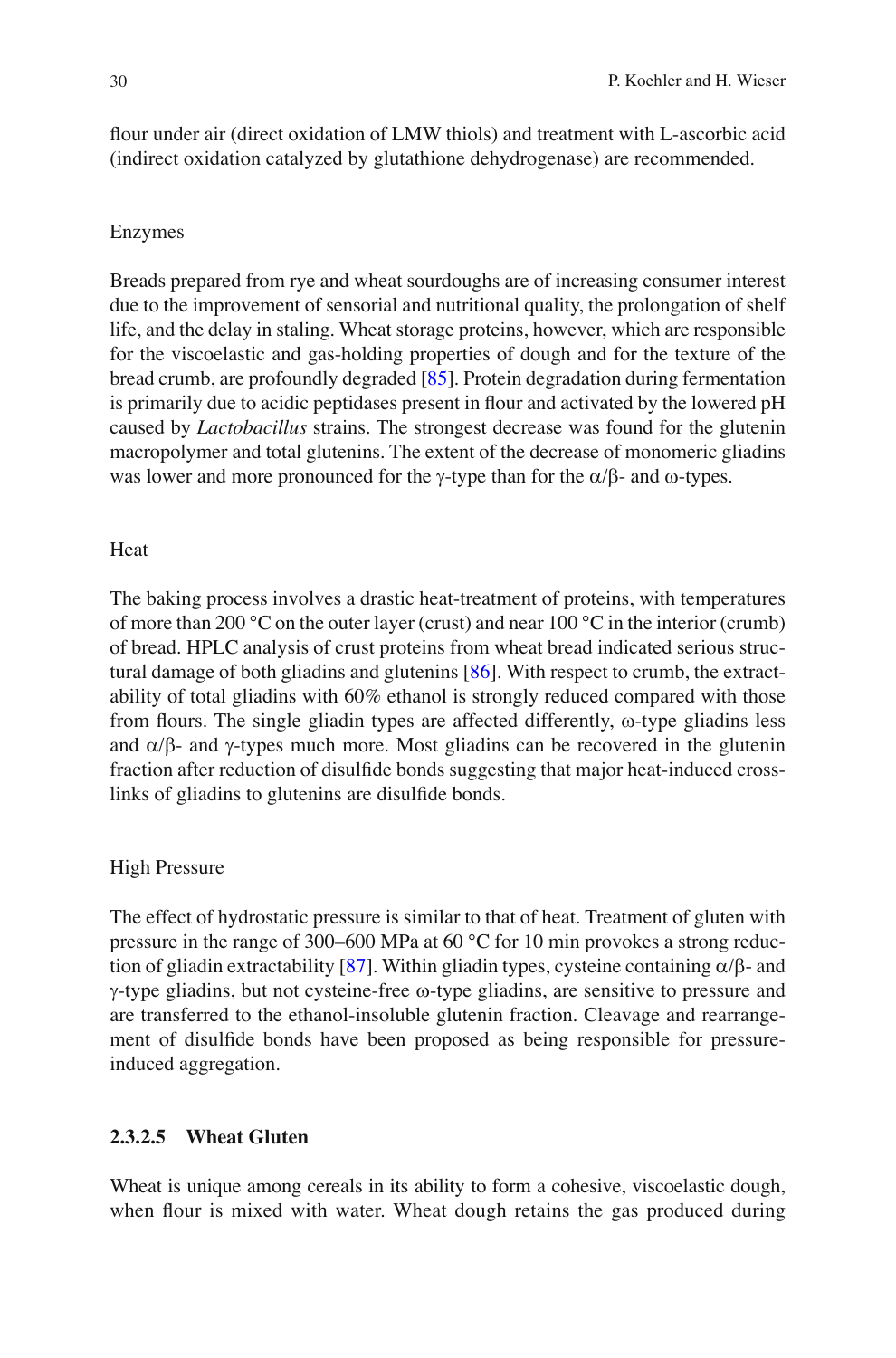fermentation and this results in a leavened loaf of bread after baking. It is commonly accepted that gluten proteins (gliadins and glutenins) decisively account for the physical properties of wheat dough. Both protein fractions are important contributors to these properties, but their functions are divergent. Hydrated monomeric and oligomeric proteins of the gliadin fraction have little elasticity and are less cohesive than glutenins; they contribute mainly to the viscosity and extensibility of dough. In contrast, hydrated polymeric glutenins are both cohesive and elastic, and are responsible for dough strength and elasticity. Thus, gluten is a "two-component glue," in which gliadins can be understood as a "plasticizer" or "solvent" for glutenins [ [65](#page-31-0) ] . A proper mixture  $(\sim 2.1)$  of the two is essential to give desirable dough and bread properties.

 Native gluten proteins are amongst the most complex protein networks in nature due to the presence of several hundred different protein components. Even small differences in the qualitative and quantitative protein composition decide on the end-use quality of wheat varieties. Numerous studies demonstrated that the total amounts of gluten proteins (highly correlated with the protein content of flour), the ratio of gliadins to glutenins, the ratio of HMW-GS to LMW-GS, the amount of GMP, and the presence of specific HMG-GS determine dough and bread quality.

Amongst chemical bonds disulfide linkages (Fig.  $2.1$ ) play a key role in determining the structure and properties of gluten proteins. Intrachain bonds stabilize the steric structure of both monomeric and aggregative proteins; interchain bonds provoke the formation of large glutenin polymers. The disulfide structure is not in a stable state, but undergoes a continuous change from the maturing grain to the end product (e.g., bread), and is chiefly influenced by redox reactions. These include  $(1)$ the oxidation of free SH groups to S-S linkages, which supports the formation of large aggregates, (2) the presence of chain terminators (e.g., glutathione and gliadins with an odd number of cysteine), which stop polymerization, and (3) SH-SS interchange reactions, which affect the degree of polymerization of glutenins. Consequently, oxygen is known to be essential for optimal dough development and oxidizing agents, for example potassium bromide, azodicarbonimide, and dehydroascorbic acid (the oxidation product of ascorbic acid) have been found to be useful as bread improvers [88].

Conversely, reducing agents such as cysteine and sodium metabisulfite are used to soften strong doughs, accompanied by decreased dough development and resistance and increased extensibility. They are specifically in use as dough softeners for biscuits. The overall effect is to reduce the average MW of glutenin aggregates by SH/SS interchange.

Beside disulfide bonds, dityrosine and isopeptide bonds have been described as further covalent cross-links between gluten proteins. Compared with the concentration of disulfide bonds  $(\sim 10 \text{ }\mu\text{mol} \text{ per g flow})$  tyrosine-tyrosine cross-links  $(-0.7 \text{ mmol per g flour})$  appear to be only of marginal importance [89]. Interchain cross-links between lysine and glutamine residues (isopeptide bonds) are catalyzed by the enzyme transglutaminase (TG). Addition of TG to flour results in a decrease in the quantity of extractable gliadins and an increase of the glutenin fraction and the nonextractable fraction [90]. Thereby, dough properties and bread-making quality can be positively influenced, similar to the actions of chemical oxidants.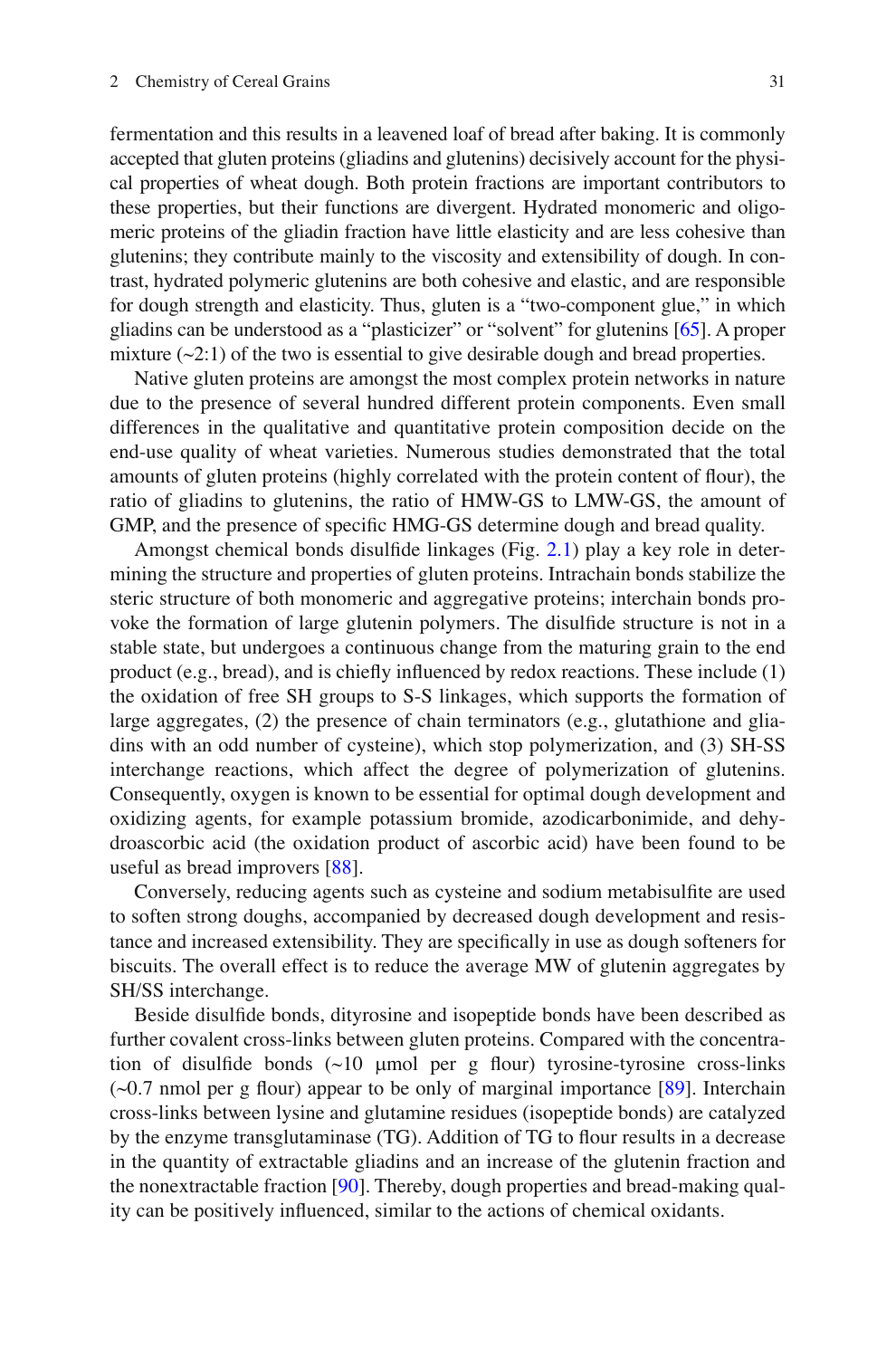<span id="page-21-0"></span>![](_page_21_Figure_1.jpeg)

**Fig. 2.4** A model double unit for the interchain disulfide structure of LMW-GS and HMW-GS of glutenin polymers (Adapted from [65])

 The covalent structure of gluten proteins is complemented by noncovalent bonds (hydrogen bonds, ionic bonds, hydrophobic bonds). Glutamine, predestinated for hydrogen bonds, is the most abundant amino acid in gluten proteins (Table [2.4](#page-10-0) ) and chiefly responsible for the water-binding capacity of gluten. In fact, dry gluten absorbs about twice its own weight of water. Moreover, glutamine residues are involved in frequent protein-protein hydrogen bonds. Though the number of ionizable side chains is relatively low, ionic bonds are of importance for the interactions between gluten proteins. For example, salts such as NaCl are known to strengthen dough, obviously via ionic bonds with glutenins [91]. Hydrophobic bonds can also contribute to the properties of gluten. Because the energy of hydrophobic bonds increase with increased temperature, this type of noncovalent bonds is particularly important for protein interactions during the oven phase.

 Both covalent and noncovalent bonds determine the native steric structures (conformation) of gliadins and glutenins. Studies on the secondary structure have indicated that the repetitive sequences of gliadins and LMW-GS are characterized by  $\beta$ -turn conformation, whereas the nonrepetitive sections contain considerable proportions of  $\alpha$ -helix and  $\beta$ -sheet structures [92]. The nonrepetitive sections of  $\alpha/\beta$ -,  $\gamma$ -gliadins, and LMW-GS include intrachain disulfide bonds, which are concentrated in a relatively small area and form compact structures including two or three small rings and a big ring (Fig.  $2.2$ ) [93]. The nonrepetitive sections A and C of HMW-GS are dominated by  $\alpha$ -helix and  $\beta$ -sheet structures, whereas the repetitive section B is characterized by regularly repeated  $\beta$ -turns [94]. They form a loose  $\beta$ -spiral similar to that of mammalian connective tissue elastin;  $\beta$ -spirals have been proposed to transfer elasticity to gluten.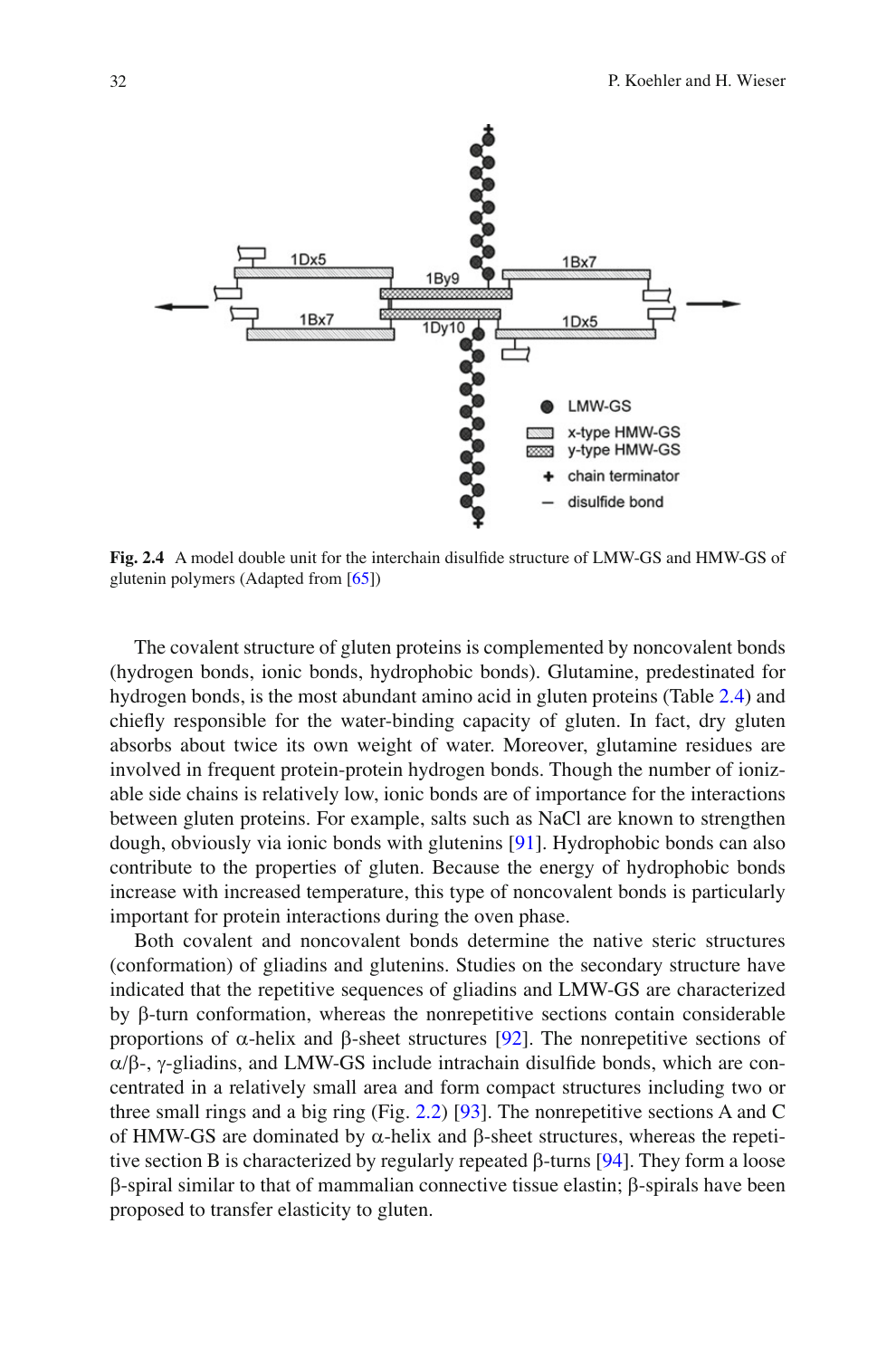#### <span id="page-22-0"></span>2 Chemistry of Cereal Grains 33

 A range of models has been developed to explain the structure and functionality of glutenins. Most recently, the experimental findings on disulfide bonds were transformed into a two-dimensional model  $[65]$  (Fig. 2.4). HMW-GS and LMW-GS polymerize separately, both forming linear backbone polymers. Both polymers are cross-linked by a disulfide bond between section IV of LMW-GS and section B of y-type HMW-GS. The backbone of HMW-GS is established by end-to-end, probably head-to-tail linkages. LMW-GS polymers are linked between two sections I and between sections I and IV. The polymerization of HMW-GS and LMW-GS is terminated by chain terminators, either by modified gliadins or LMW thiol compounds.

# *2.3.3 Storage Proteins of Corn, Millet, Sorghum, and Rice*

 Overall, the storage proteins of corn, sorghum, millet, and rice are, in part, related and differ significantly from those of wheat, rye, barley, and oats. According to the amino acid composition they contain less glutamine and proline and more hydrophobic amino acids such as leucine [\[ 56](#page-31-0) ] . Corn storage proteins, called zeins, can be subgrouped into alcohol-soluble monomeric zeins and cross-linked zeins alcoholsoluble only on heating or after reduction of disulfide bonds. With respect to different structures zeins have been divided into four different subclasses [95].  $\alpha$ -Zeins are the major subclass (71–85% of total zeins), followed by  $\gamma$ - (10–20%),  $\beta$ - (1–5%) and  $\delta$ -zeins (1–5%), respectively [96].  $\alpha$ -Zeins are monomeric proteins with apparent MW of 19,000 and 22,000 determined by SDS-PAGE. Their amino acid sequences contain up to ten tandem repeats [97]. Proteins of the other subclasses are cross-linked by disulfide bonds and their subunits have apparent MW of 18,000 and 27,000 ( $\gamma$ -zein), 18,000 ( $\beta$ -zein), and 10,000 ( $\delta$ -zein).

In many ways the storage proteins of sorghum and millet called kafirins are similar to zeins. Sorghum kafirins have also been subdivided into  $\alpha$ ,  $\beta$ -,  $\gamma$ - and  $\delta$ -subclasses based on solubility, MW, and structure [98].  $\alpha$ -Kafirins are monomeric proteins and represent the major subclass accounting for around 65–85% of total ka firins. Proteins of the other subclasses are highly cross-linked and alcohol-soluble only after reduction of disulfide bonds. On average, each of them accounts for less than  $10\%$  of total kafirins [99, 100]. Within the numerous millet species and varieties the proteins of foxtail millet were studied in detail [101]. SDS-PAGE of unreduced kafirins revealed bonds with apparent MW ranging from 11,000 to 150,000. After the reduction of disulfide bonds two major bands with MW of  $11,000$  (subunit A) and 16,000 (subunit B) were obtained. Unreduced proteins with higher MW were formed by cross-links of A and/or B subunits. The storage proteins of rice are characterized by the highly unbalanced ratio of prolamins to glutelins  $(\sim 1:30)$  [102]. Both fractions show the lowest proline content  $(\sim 5 \text{ mol-}\%)$  amongst cereal storage proteins [ [56 \]](#page-31-0) . SDS-PAGE patterns of rice prolamins (oryzins) showed a major band with MW 17,000 and a minor band with MW 23,000  $[103]$ . The apparent MW of glutelin subunits was in a range from 20,000 to 38,000.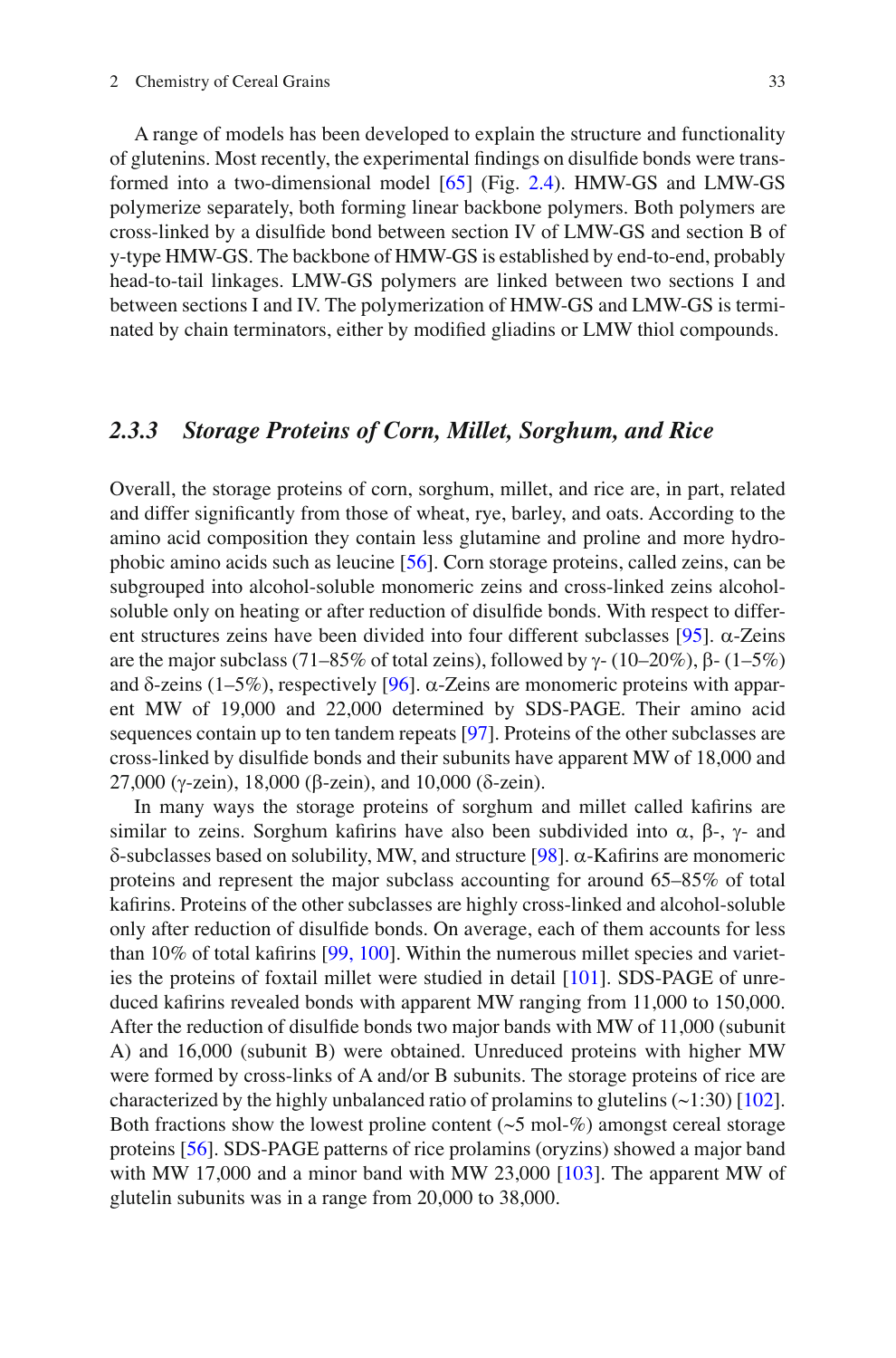# <span id="page-23-0"></span> *2.3.4 Metabolic Proteins*

 Most proteins of the albumin and globulin fractions are metabolic proteins, mainly enzymes and enzyme inhibitors. The corresponding extensive studies have been summarized by Kruger and Reed [104] and recently by Delcour and Hoseney [105]. Many of these proteins are located in the embryo and aleurone layer; others are distributed throughout the endosperm. They have nutritionally better amino acid compositions than storage proteins, particularly because of their higher lysine contents. Those enzymes that hydrolyze carbohydrates and proteins and, thereby, provide the embryo with nutrients and energy during germination, are of most significant importance.

### **2.3.4.1 Hydrolyzing Enzymes**

Carbohydrate-Degrading Enzymes

The many carbohydrate-degrading enzymes include  $\alpha$ -amylases,  $\beta$ -amylases, debranching enzymes, cellulases, b -glucanases, and glucosidases. Amylases are enzymes that hydrolyze the polysaccharides in starch granules. They can be classified as endohydrolases, which attack glucosidic bonds within the polysaccharide molecules and exohydrolases, which attack glucosidic bonds at or near the end of chains. The most important enzyme of the endohydrolase type is  $\alpha$ -amylase. The enzyme hydrolyzes  $\alpha$ -1,4-glucosidic bonds of amylose and amylopectin and produces a mixture of dextrins together with smaller amounts of maltose and oligosaccharides; the pH-optimum is about 5. The other major amylase type is  $\beta$ -amylase, an exohydrolase, which hydrolyzes  $\alpha$ -1,4-glucosidic bonds near the nonreducing ends of amylose and amylopectin to produce maltose. Its pHoptimum is similar to that of  $\alpha$ -amylase. Both amylase types exist in multiple forms or isoenzymes with different chemical and physical properties. Neither  $\alpha$ - nor  $\beta$ -amylase can break  $\alpha$ -1,6-glucosidic bonds present in amylopectin. For this kind of hydrolysis debranching enzymes are present in cereal grains. Along with  $\alpha$ -glucosidases they assist  $\alpha$ - and  $\beta$ -amylases in a more complete conversion of starch to simple sugars and small dextrins. A number of other carbohydrate degrading enzymes exist, their amounts, however, are very low compared to amylases. Examples are  $\alpha$ - and  $\beta$ -glucosidases, cellulases, and arabinoxylanases.

Proteolytic Enzymes

 Enzymes that hydrolyze proteins are called proteinases, proteases, or peptidases. They attack the peptide bond between amino acid residues and include both endoand exopeptidases. The latter are divided into carboxypeptidases, when acting from the carboxy terminal and aminopeptidases, when acting from the amino terminal.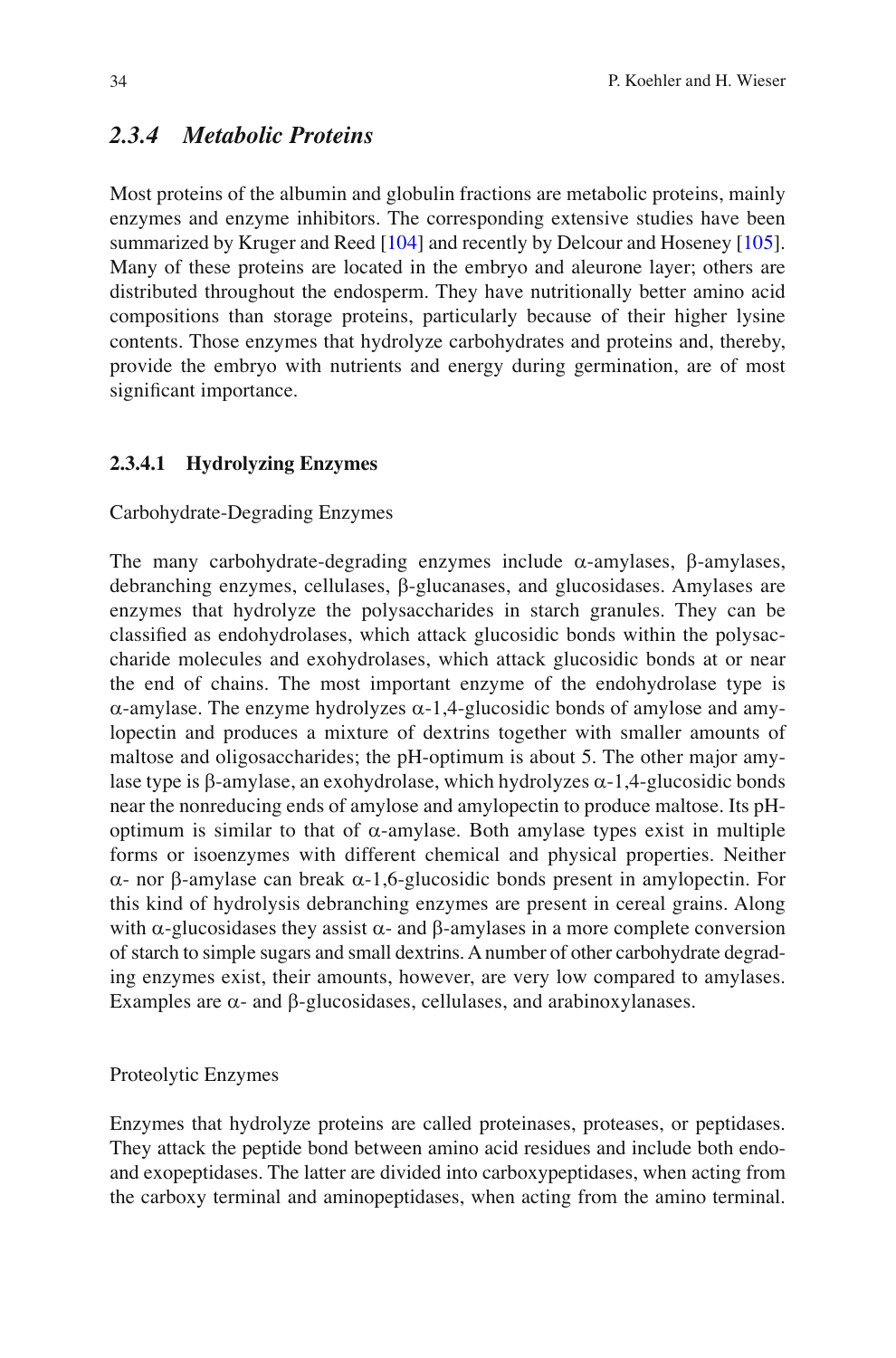The most important proteolytic enzymes are acidic peptidases. They exist in multiple forms having pH-optima between 4.2 and 5.5 and include both endo- and exotypes. On the basis of their catalytic mechanism they can be classified as serine, metallo-, aspartic, and serine peptidases. According to their biological function to provide the embryo with amino acids, their activity is highest during the germination of grains.

#### Other Hydrolyzing Enzymes

 Lipases are the most important enzymes that hydrolyze ester bonds. They attack triacylglycerols yielding mono- and diacylglycerols and free fatty acids. Lipase activity is important, because free fatty acids are more susceptible to oxidative rancidity than fatty acids bound in triacylglycerols. The activity varies widely among cereals with oats and millet having the highest activity. Exogenous lipases are in use to improve the baking performance of wheat flour.

 Phytase is an esterase that hydrolyzes phytic acid to inositol and free phosphoric acid. Even partial hydrolysis of phytic acid by phytase is desirable from a nutritional point of view, because the strong complexation of cations such as zinc, calcium, and magnesium ions by phytic acid is significantly reduced.

### **2.3.4.2 Oxidizing Enzymes**

 Lipoxygenase is present in high levels in the germ. It catalyzes the peroxidation of certain polyunsaturated fatty acids by molecular oxygen. Its typical substrate is linoleic acid containing a methylene-interrupted, doubly unsaturated carbon chain with double bonds in the *cis*-configuration.

 Polyphenoloxidases preferably occur in the outer layers of the grains. They catalyze the oxidation of phenols, such as catechol, pyrogallol, and gallic acid, to quinons by molecular oxygen. Peroxidase and catalase may be classified as hydroperoxidases catalyzing the oxidation of a number of aromatic amines and phenols, for example ferulic acid in arabinoxylans, by hydrogen peroxide. Other oxidizing enzymes are ascorbic acid oxidase and glutathione dehydrogenase.

#### **2.3.4.3 Enzyme Inhibitors**

 Many investigators have isolated and characterized enzyme inhibitors from germ and endosperm. Most important inhibitors are targeted on hydrolyzing enzymes to prevent the extensive degradation of starch and storage proteins during grain development and to defend plant tissues from animal (insect) or microbial enzymes. Predominant classes are amylase and protease inhibitors concentrated in the albumin/globulin fractions. Amylase inhibitors can be directed towards both cereal and noncereal amylases and protease inhibitors towards proteases from both cereals and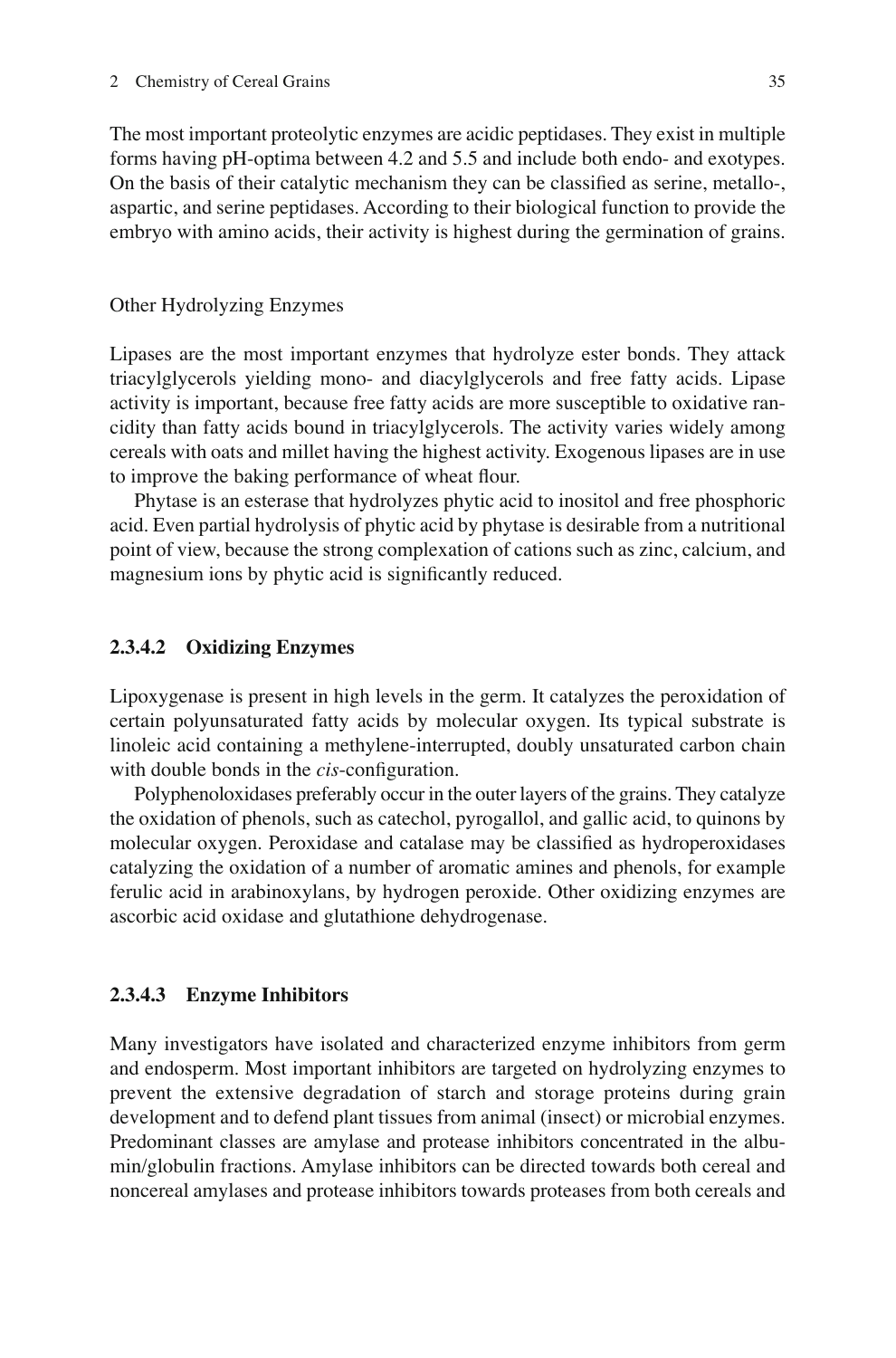animals. Some inhibitors appear to be bifunctional inhibiting amylases as well as proteases.

# **2.4 Lipids**

### *2.4.1 Lipid Composition*

 Cereal lipids originate from membranes, organelles, and spherosomes and consist of different chemical structures. Depending on cereal species average lipid contents of 1.7–7% in the grains are present (Table [2.2 \)](#page-2-0). Lipids are mainly stored in the germ, to a smaller extent in the aleurone layer and to the lesser extent in the endosperm. In particular oats are rich in lipids  $(6–8%)$  in contrast to wheat and rye  $(1.7%)$ . Cereal lipids have similar fatty acid compositions, in which linoleic acid reaches contents of 39–69%, while oleic acid and palmitic acid make up  $11-36\%$  and  $18-28\%$ . respectively  $[106, 107]$ . Although wheat lipids are only a minor constituent of the flour, they greatly impact the baking performance and have, therefore, been extensively studied.

 While triglycerides are the dominating lipid class in the germ and the aleurone layer, phospho- and glycolipids are present in the endosperm (Fig.  $2.5$ ). Depending on the extraction rate wheat flour contains  $0.5-3\%$  lipids [108]. Extraction with a polar solvent at ambient temperature, i.e., water-saturated butanol, dissolves the nonstarch lipids that make up approximately  $75\%$  of the total flour lipids [109]. The residual 25% are the so-called starch lipids. The composition of the nonstarch lipids is given in Table [2.8](#page-26-0) . They contain about 60% nonpolar lipids, 24% glycolipids, and 15% phospholipids. By extraction with solvents of different polarities they can be further subdivided into a free and a bound fraction. The nonpolar lipids are mainly present in the free lipid fraction, whereas glyco- and phospholipids are part of the bound fraction, in which they can be associated, for example with proteins [106, 107]. The major glycolipid class is the digalactosyldiglycerides. Starch lipids are primarily composed of lysophospholipids, which form inclusion complexes with amylose helices already in native starch  $[28]$ .

# *2.4.2 Effects of Lipids on the Baking Performance of Wheat Flour*

 Only nonstarch lipids affect the rheological properties of wheat doughs. Interactions between starch lipids and starch are sufficiently strong so that this lipid fraction is not available before the starch gelatinizes. Studies with nonstarch lipids have shown that only the polar lipids have a positive effect on baking performance, whereas the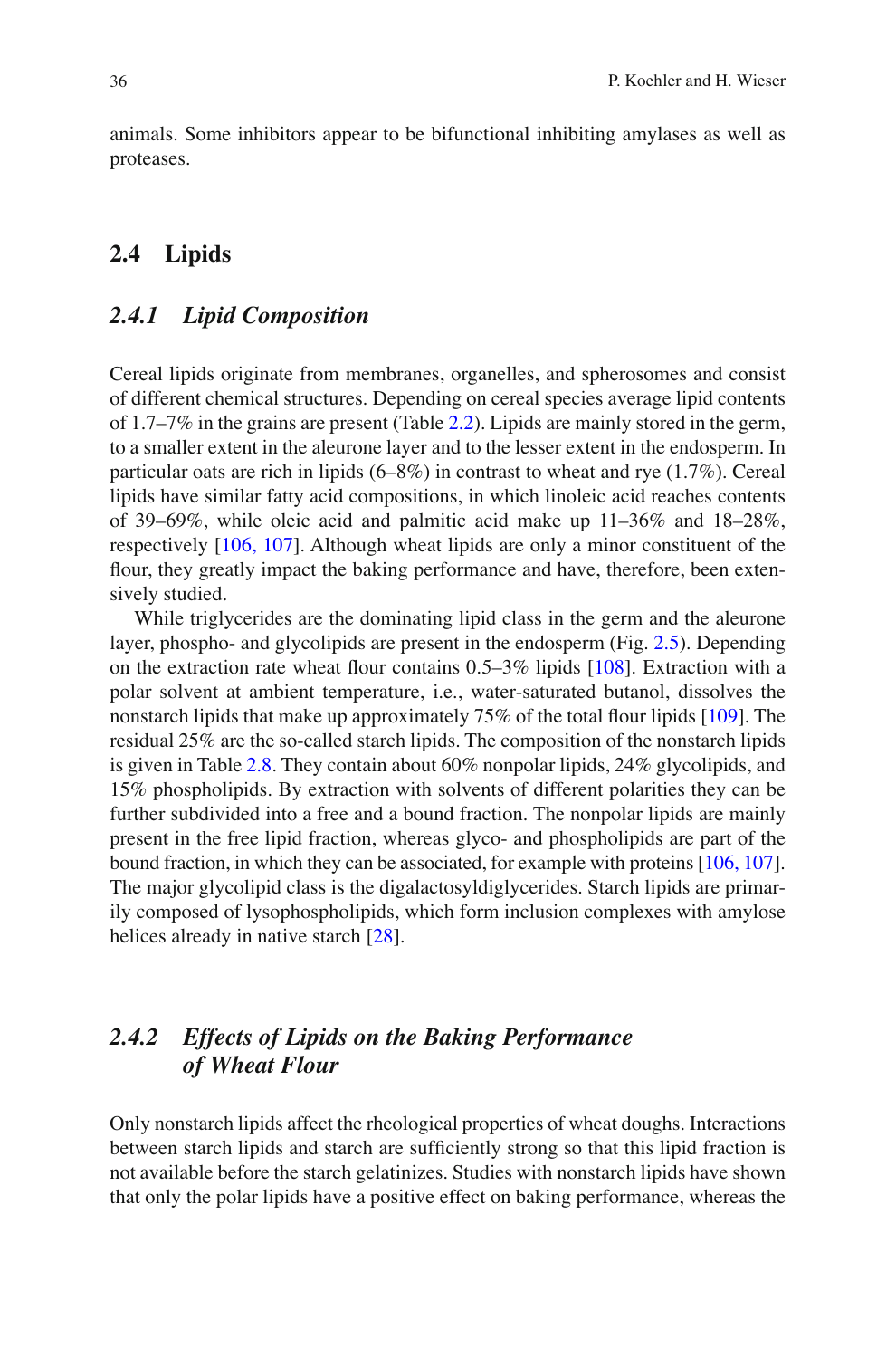<span id="page-26-0"></span> **Fig. 2.5** Polar lipids that affect the baking performance of wheat

![](_page_26_Figure_2.jpeg)

glycolipids (digalactosyldiglyceride)

![](_page_26_Figure_4.jpeg)

**Table 2.8** Composition of nonstarch lipids of wheat flour  $[107]$ . Content  $(g/100 g)$  based on total lipid

| Nonstarch lipids: $1.70-1.95$ g/100 g flour        |               |                                                           |             |
|----------------------------------------------------|---------------|-----------------------------------------------------------|-------------|
| Polar                                              | $36 - 42$     | Nonpolar                                                  | $58 - 64$   |
| Phospholipids                                      | $14 - 16$     | Sterol esters                                             | $1.9 - 4.2$ |
| Acylphosphatidyl ethanolamine                      | $4.2 - 4.9$   | Triglycerides                                             | 39.5-49.4   |
| Acyllysophosphatidyl ethanolamine                  | $1.6 - 2.3$   | Diglycerides                                              | $3.3 - 5.4$ |
| Phosphatidyl ethanolamine/phosphatidyl<br>glycerol | $0.7 - 1.1$   | Esterified monogalactosyldi-<br>glycerides/monoglycerides | $2.7 - 3.9$ |
| Phosphatidyl choline                               | $3.8 - 4.9$   | Esterified sterolglycerides                               | $0.8 - 4.2$ |
| Phosphatidyl serine/phosphatidyl inosit            | $0.4 - 0.7$   |                                                           |             |
| Lysophosphatidyl ethanolamin                       | $0.3 - 0.5$   |                                                           |             |
| Lysophosphatidyl glycerol                          | $0.2 - 0.3$   |                                                           |             |
| Lysophosphatidyl choline                           | $1.4 - 2.1$   |                                                           |             |
| Glycolipids                                        | $22 - 26$     |                                                           |             |
| Monogalactosyldiglycerides                         | $5.0 - 5.9$   |                                                           |             |
| Monogalactosylmonoglycerides                       | $0.9 - 0.4$   |                                                           |             |
| Digalactosyldiglycerides                           | $12.6 - 16.5$ |                                                           |             |
| Digalactosylmonoglycerides                         | $0.6 - 3.4$   |                                                           |             |

nonpolar lipids have the opposite effect  $[110]$ . In particular glycolipids have been shown to contribute to the high baking performance of wheat flour  $[29, 111-113]$ , whereas the functionality of the phospholipids has been found to be less important. If the term "specific baking activity" would be defined, polar lipids would be found to affect the baking performance of wheat flour to a considerably greater extent than proteins. The addition of only 0.13% polar lipids would yield the same increase of loaf volume as a protein content that would be increased by 1%. Polar lipids affect dough properties in many ways, i.e., the dough handling properties are improved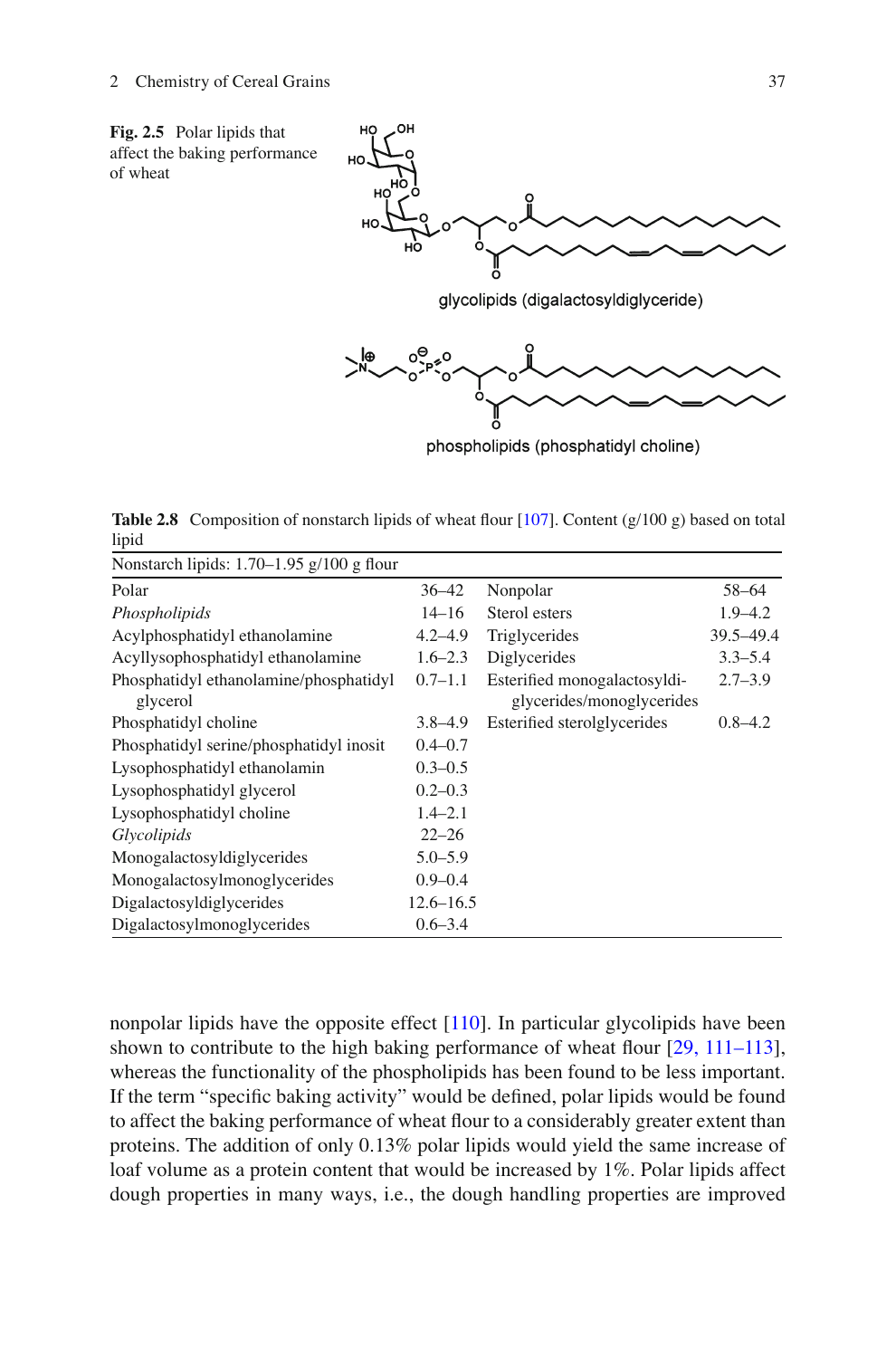and the gas-holding capacity during proofing is increased enabling a prolonged oven spring, increased loaf volume, better crumb resilience, and, in some cases, retardation of bread staling.

# *2.4.3 Modes of Action of Polar Lipids in Baking*

 The high baking activities of polar lipids, in particular of the glycolipids, might be explained by modes of action based on the formation of liquid films at the dough liquor/gas cell interface. Possible modes of action are the direct influence of the surfactants on the liquid film lamellae and gas cell interfaces through direct adsorption resulting in an increase of surface activity as suggested by Gan et al. [49, 114] and Sroan et al.  $[115]$  as the secondary stabilizing mechanism in the so-called dual film theory. It suggests the presence of liquid lamellae, providing an independent mechanism of gas cell stabilization. As shown recently, the effects of different surface active components may be explained by the type of monolayer that they form [116].

 However, in particular the positive effect of some polar lipids such as acylated sterol glucosides and sterol glucosides cannot be explained with this mode of directly stabilizing the liquid film lamellae. Here another mode of action could be the answer, for example the indirect stabilization of the dough liquor/gas cell interface through this type of surfactant  $[116, 117]$ . These polar lipid classes have a positive influence on the phase behavior of the endogenous lipids present in the dough liquor in that they lead to an increase in surface activity of the endogenous lipids and hence a better availability and accumulation at the liquid film lamellae/gas cell interface, thus increasing gas cell stabilization, and consequently the bread volume.

 Inclusion complexes between amylose helices and polar lipids with one fatty acid residue are responsible for two effects. Complexes present in native starch (starch lipids) increase the temperature of gelatinization and, thus, prolong the oven spring. Inclusion complexes between amylose helices and polar lipids with one fatty acid residue may also form during and after the gelatinization process and are responsible for the anti-staling effect of some polar lipids, for example monoglycerides.

### **2.5 Minor Constituents**

# *2.5.1 Minerals*

The mineral content of cereals ranges from ca. 1.0 to 2.5% (Table [2.2](#page-2-0)). Compared to other foods this is an intermediate concentration with milk, meat, and vegetables having somewhat lower mineral contents and pulses, which are extraordinarily rich in minerals (mean mineral content  $\sim$ 3.5%). As cereals are among the most important staple foods, and are consumed in high quantities, they are important sources of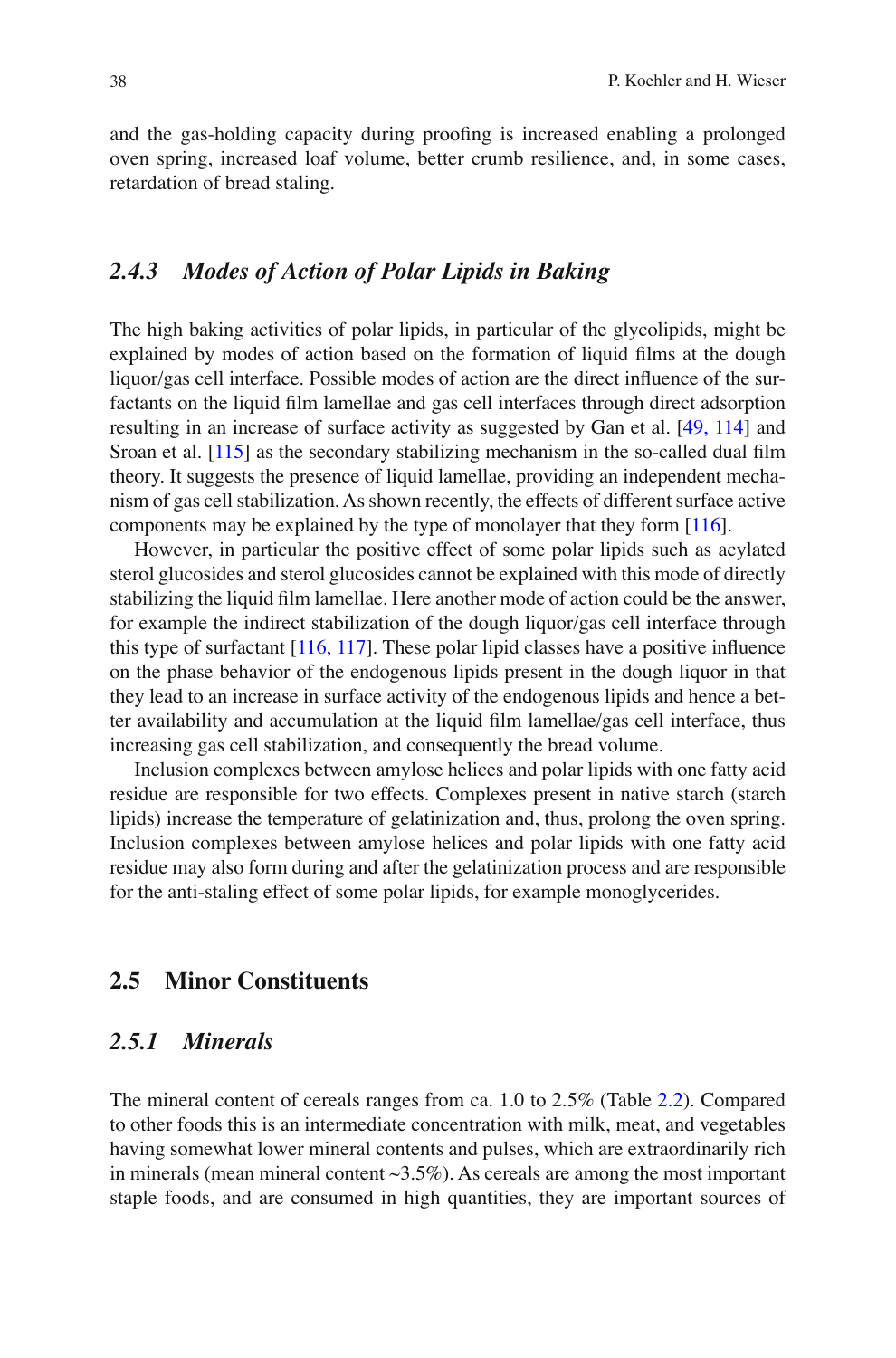minerals in the human diet. The major portion of the minerals (>90%) is located in the outer layers of the grains, namely in the bran, the aleurone layer, and the germ. Consequently, products made from whole grains should increasingly be introduced into human nutrition to benefit from the mineral content of cereals.

### *2.5.2 Vitamins*

 Cereals contain vitamins in concentrations ranging from below 1 to ca. 50 mg/kg, depending on the compound (Table 2.2). Thus, cereals are a good source of vitamins from the B-group, and, in industrial countries, they cover about 50–60% of the daily requirement of B-vitamins. The most important fat-soluble vitamins are the tocopherols, which are present in concentrations exceeding 20 mg/kg. Like the minerals, vitamins are concentrated in the outer layers of the grains, in particular in the aleurone layer as well as in the germ. Therefore, milling of cereals into white flour will remove most of the vitamins. Consequently, the use of whole-grain products or products enriched in vitamin-containing tissues will be of nutritional benefit for the consumer.

# **Abbreviations**

| AX          | Arabinoxylans                          |
|-------------|----------------------------------------|
| <b>DSC</b>  | Differential scanning calorimetry      |
| <b>GMP</b>  | Glutenin macropolymer                  |
| GS          | Glutenin subunits                      |
| <b>HMW</b>  | High-molecular-weight                  |
| <b>HPLC</b> | High-performance liquid chromatography |
| <b>LMW</b>  | Low-molecular-weight                   |
| m/a         | Monomeric/aggregated                   |
| <b>MMW</b>  | Medium-molecular-weight                |
| MW          | Molecular weight                       |
| <b>MWD</b>  | Molecular weight distribution          |
| <b>NSP</b>  | Nonstarch polysaccharides              |
| <b>PAGE</b> | Polyacrylamide gel electrophoresis     |
| <b>SDS</b>  | Sodium dodecyl sulfate                 |
| TG          | Transglutaminase                       |
| WEAX        | Water-extractable arabinoxylans        |
| <b>WUAX</b> | Water-unextractable arabinoxylans      |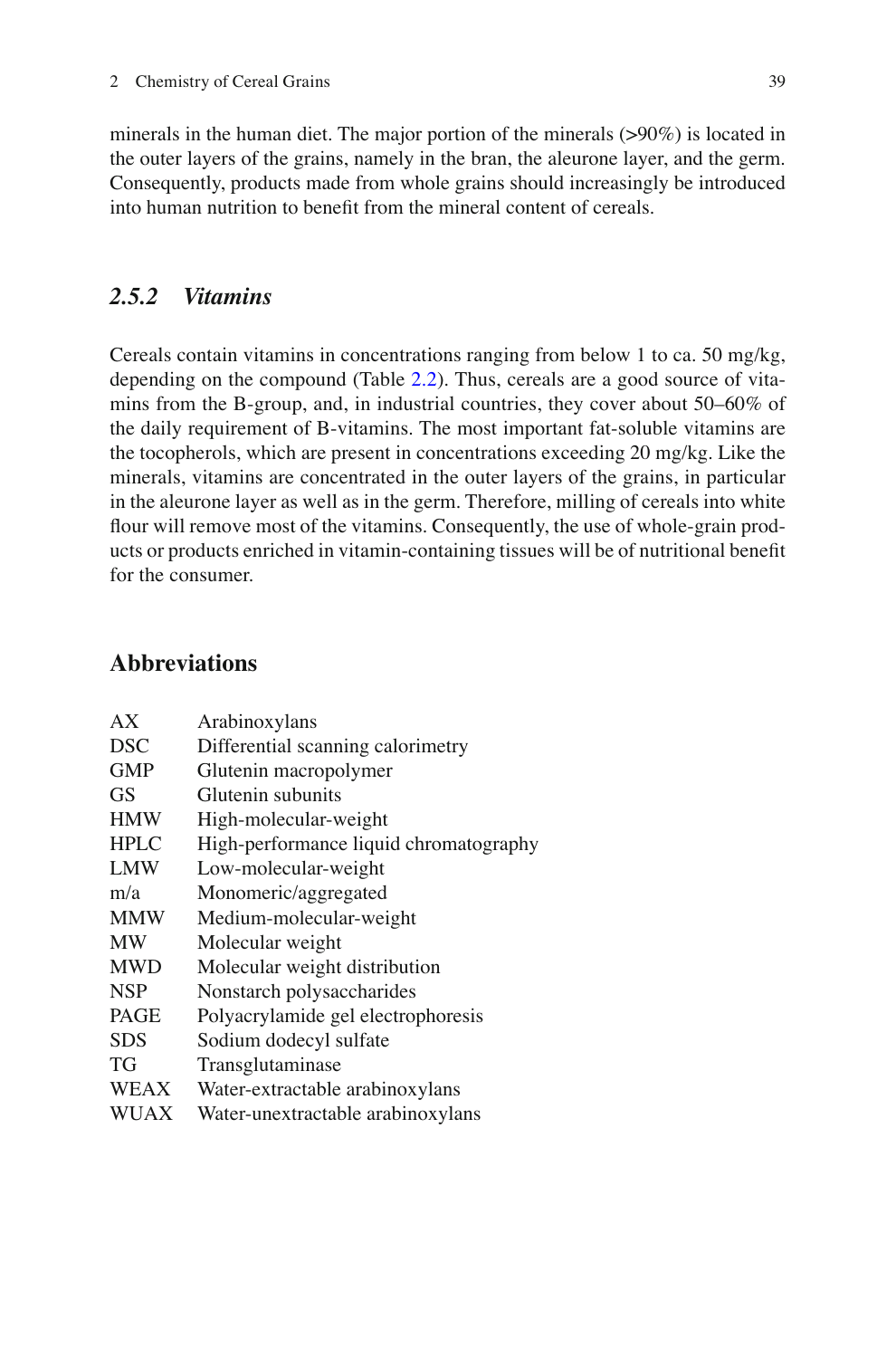# <span id="page-29-0"></span> **References**

- 1. Food and Agriculture Organization of the United Nations (2012) FAOSTAT Database. [http://](http://faostat.fao.org/site/567/default.aspx#ancor) [faostat.fao.org/site/567/default.aspx#ancor](http://faostat.fao.org/site/567/default.aspx#ancor). Accessed 18 May 2012
- 2. Souci SW, Fachmann W, Kraut H (2008) In: Deutsche Forschungsanstalt für Lebensmittelchemie (ed) Food composition and nutrition tables. Deutsche Forschungsanstalt für Lebensmittelchemie. MedPharm Scientific Publishers, Stuttgart
- 3. Belitz H-D, Grosch W, Schieberle P (2009) Cereals and cereal products. In: Belitz H-D, Grosch W, Schieberle P (eds) Food chemistry, 4th edn. Springer, Berlin, pp 670–675
- 4. Goesaert H, Brijs C, Veraverbeke WS, Courtin CM, Gebruers K, Delcour JA (2005) Wheat constituents: how they impact bread quality, and how to impact their functionality. Trends Food Sci Tech 16:12–30
- 5. Zeeman SC, Kossmann J, Smith AM (2010) Starch: its metabolism, evolution, and biotechnological modification in plants. Annu Rev Plant Biol 61:209–234
- 6. Colonna P, Buléon A (1992) New insights on starch structure and properties. In: Cereal chemistry and technology: a long past and a bright future. In: Proceedings of the 9th international cereal and bread congress, 1992, Paris, France, Institut de Recherche Technologique Agroalimentaire des Céréales (IRTAC), Paris, France, 1992; pp. 25–42
- 7. Van Hung P, Maeda T, Morita N (2006) Waxy and high-amylose wheat starches and flourscharacteristics, functionality and application. Trends Food Sci Tech 17:448–456
- 8. Jonnala RS, MacRitchie F, Smail VW, Seabourn BW, Tilley M, Lafiandra D, Urbano M (2010) Protein and quality characterization of complete and partial near-isogenic lines of waxy wheat. Cereal Chem 87:538–545
- 9. Topping DL, Segal I, Regina A, Conlon MA, Bajka BH, Toden S, Clarke JM, Morell MK, Bird AR (2010) Resistant starch and human health. In: Van der Kamp W (ed) Dietary fibre: new frontiers for food and health, proceedings of the 4th international dietary fibre conference, Vienna, Austria, Wageningen Academic Publishers, Wageningen, pp 311–321
- 10. Hizukuri S, Takeda Y, Yasuda M (1981) Multi-branched nature of amylose and the action of debranching enzymes. Carbohyd Res 94:205–213
- 11. Shibanuma K, Takeda Y, Hizukuri S, Shibata S (1994) Molecular structures of some wheat starches. Carbohyd Polym 25:111–116
- 12. Buléon A, Colonna P, Planchot V, Ball S (1998) Starch granules: structure and biosynthesis. Int J Biol Macromol 23:85–112
- 13. Zobel HF (1988) Starch crystal transformations and their industrial importance. Starch/Stärke 40:1–7
- 14. Hizukuri S (1986) Polymodal distribution of the chain lengths of amylopectins and its significance. Carbohyd Res 147:342-347
- 15. Peat S, Whelan WJ, Thomas GJ (1956) The enzymic synthesis and degradation of starch. XXII. Evidence of multiple branching in waxy maize starch. J Chem Soc: 3025–3030
- 16. French D (1984) Organization of starch granules. In: Whistler RL, BeMiller JN, Paschal EF (eds) Starch chemistry and technology, 2nd edn. Academic, New York, pp 183–212
- 17. Hejazi M, Fettke J, Paris O, Steup M (2009) The two plastidial starch-related dikinases sequentially phosphorylate glucosyl residues at the surface of both the A-and B-type allomorphs of crystallized maltodextrins but the mode of action differs. Plant Physiol 150:962–976
- 18. Karlsson R, Olered R, Eliasson A-C (1983) Changes in starch granule size distribution and starch gelatinisation properties during development and maturation of wheat, barley and rye. Starch/Stärke 35:335–340
- 19. Hizukuri S (1996) Starch: analytical aspects. In: Eliasson A-C (ed) Carbohydrates in food. Marcel Dekker, Inc, New York, pp 347–429
- 20. Jenkins PJ, Cameron RE, Donald AM (1993) A universal feature in the structure of starch granules from different botanical sources. Starch/Stärke 45:417–420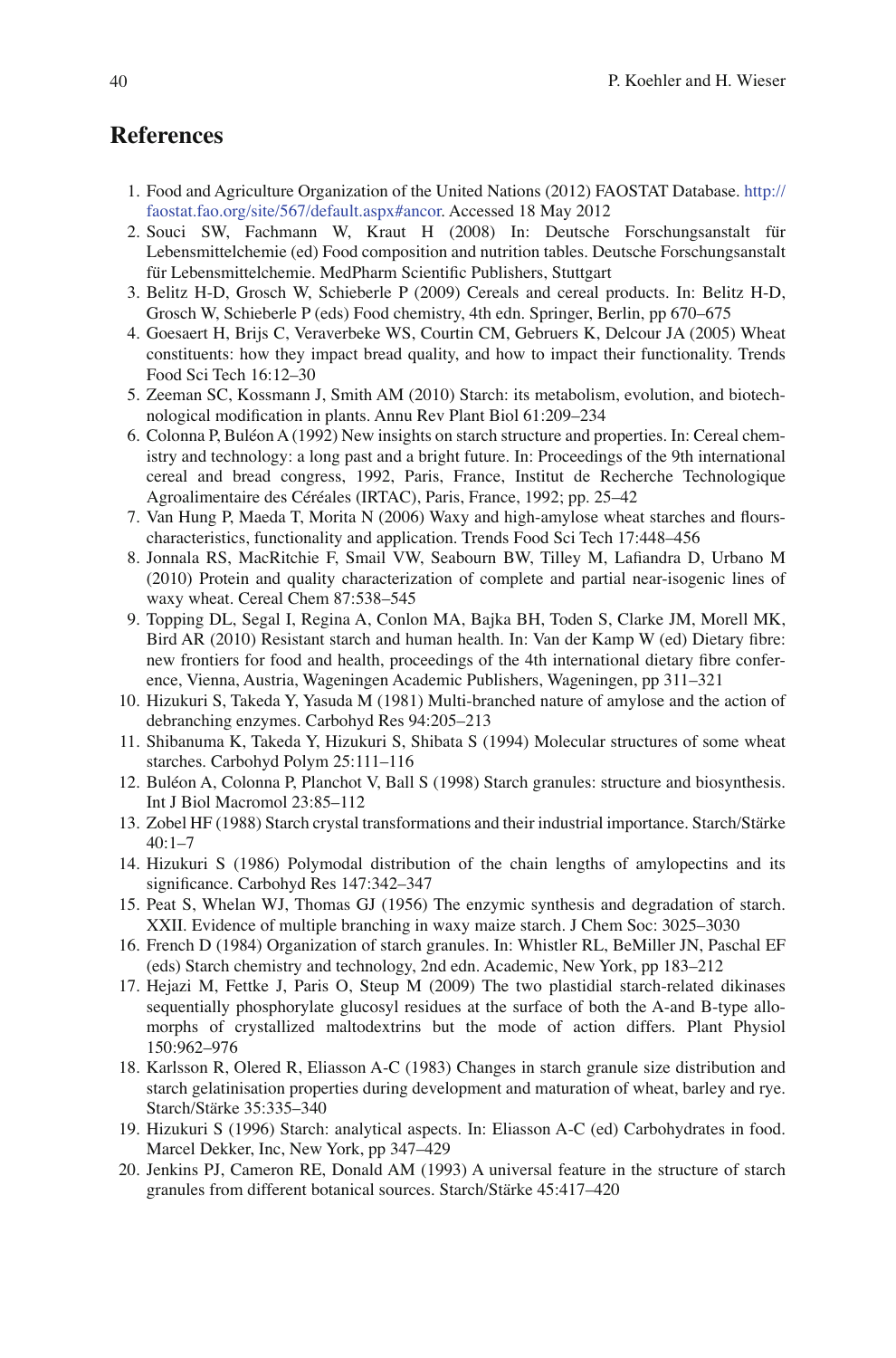#### <span id="page-30-0"></span>2 Chemistry of Cereal Grains 41

- 21. Gallant DJ, Bouchet B, Baldwin PM (1997) Microscopy of starch: evidence of a new level of granule organization. Carbohyd Polym 32:177–191
- 22. Atwell WA, Hood LF, Lineback DR, Varriano-Marston E, Zobel HF (1988) The terminology and methodology associated with basic starch phenomena. Cereal Foods World 33:306–311
- 23. Tester RF, Debon SJJ (2000) Annealing of starch—a review. Int J Biol Macromol 27:1–12
- 24. Waigh TA, Gidley MJ, Komanshek BU, Donald AM (2000) The phase transformations in starch during gelatinisation: a liquid crystalline approach. Carbohyd Res 328:165–176
- 25. Kalichevsky MT, Ring SG (1987) Incompatibility of amylase and amylopectin in aqueous solution. Carbohyd Res 162:323–328
- 26. Eliasson A-C, Gudmundsson M (1996) Starch: physicochemical and functional aspects. In: Eliasson A-C (ed) Carbohydrates in food. Marcel Dekker, Inc, New York, pp 431–503
- 27. Miles MJ, Morris VJ, Orford PD, Ring SG (1985) The roles of amylose and amylopectin in the gelation and retrogradation of starch. Carbohyd Res 135:271–281
- 28. Morrison WR, Law RV, Snape CE (1993) Evidence for inclusion complexes of lipids with V-amylose in maize, rice and oat starches. J Cereal Sci 18:107–109
- 29. Selmair PL, Koehler P (2008) Baking performance of synthetic glycolipids in comparison to commercial surfactants. J Agric Food Chem 56:6691–6700
- 30. Morrison WR, Gadan H (1987) The amylose and lipid contents of starch granules in developing wheat endosperm. J Cereal Sci 5:263–275
- 31. Blackwood AD, Salter J, Dettmar PW, Chaplin MF (2000) Dietary fibre, physicochemical properties and their relationship to health. J Roy Soc Promot Health 120:242–247
- 32. Lu ZX, Walker KZ, Muir JG, Mascara T, O'Dea K (2000) Arabinoxylan fi ber, a byproduct of wheat flour processing, reduces the postprandial glucose response in normoglycemic subjects. Am J Clin Nutr 71:1123–1128
- 33. Lu ZX, Walker KZ, Muir JG, O'Dea K (2004) Arabinoxylan fibre improves metabolic control in people with type II diabetes. Eur J Clin Nutr 58:621–628
- 34. Garcia AL, Steiniger J, Reich SC, Weickert MO, Harsch I, Machowetz A, Mohlig M, Spranger J, Rudovich NN, Meuser F, Doerfer J, Katz N, Speth M, Zunft HJF, Pfeiffer AHF, Koebnick C (2006) Arabinoxylan fibre consumption improved glucose metabolism, but did not affect serum adipokines in subjects with impaired glucose tolerance. Hormone Meta Res 38:761–766
- 35. Garcia AL, Otto B, Reich SC, Weickert MO, Steiniger J, Machowetz A, Rudovich NN, Mohlig M, Katz N, Speth M, Meuser F, Doerfer J, Zunft HJ, Pfeiffer AH, Koebnick C (2007) Arabinoxylan consumption decreases postprandial serum glucose, serum insulin and plasma total ghrelin response in subjects with impaired glucose tolerance. Eur J Clin Nutr 61:334–341
- 36. Babio N, Balanza R, Basulto J, Bullo M, Salas-Salvado J (2010) Dietary fibre: influence on body weight, glycemic control and plasma cholesterol profile. Nutr Hospital 25:327–340
- 37. Izydorczyk MS, Biliaderis CG (1995) Cereal arabinoxylans: advances in structure and physicochemical properties. Carbohyd Polym 28:33–48
- 38. Meuser F, Suckow P (1986) Non-starch polysaccharides. In: Blanshard JMV, Frazier PJ, Galliard T (eds) Chemistry and physics of baking. The Royal Society of Chemistry, London, pp 42–61
- 39. Perlin AS (1951) Isolation and composition of the soluble pentosans of wheat flour. Cereal Chem 28:370–381
- 40. Perlin AS (1951) Structure of the soluble pentosans of wheat flours. Cereal Chem 28:282–393
- 41. Fausch H, Kündig W, Neukom H (1963) Ferulic acid as a component of a glycoprotein from wheat flour. Nature 199:287
- 42. Delcour JA, Van Win H, Grobet PJ (1999) Distribution and structural variation of arabinoxylans in common wheat mill streams. J Agric Food Chem 47:271–275
- 43. Maes C, Delcour JA (2002) Structural characterisation of water-extractable and waterunextractable arabinoxylans in wheat bran. J Cereal Sci 35:315–326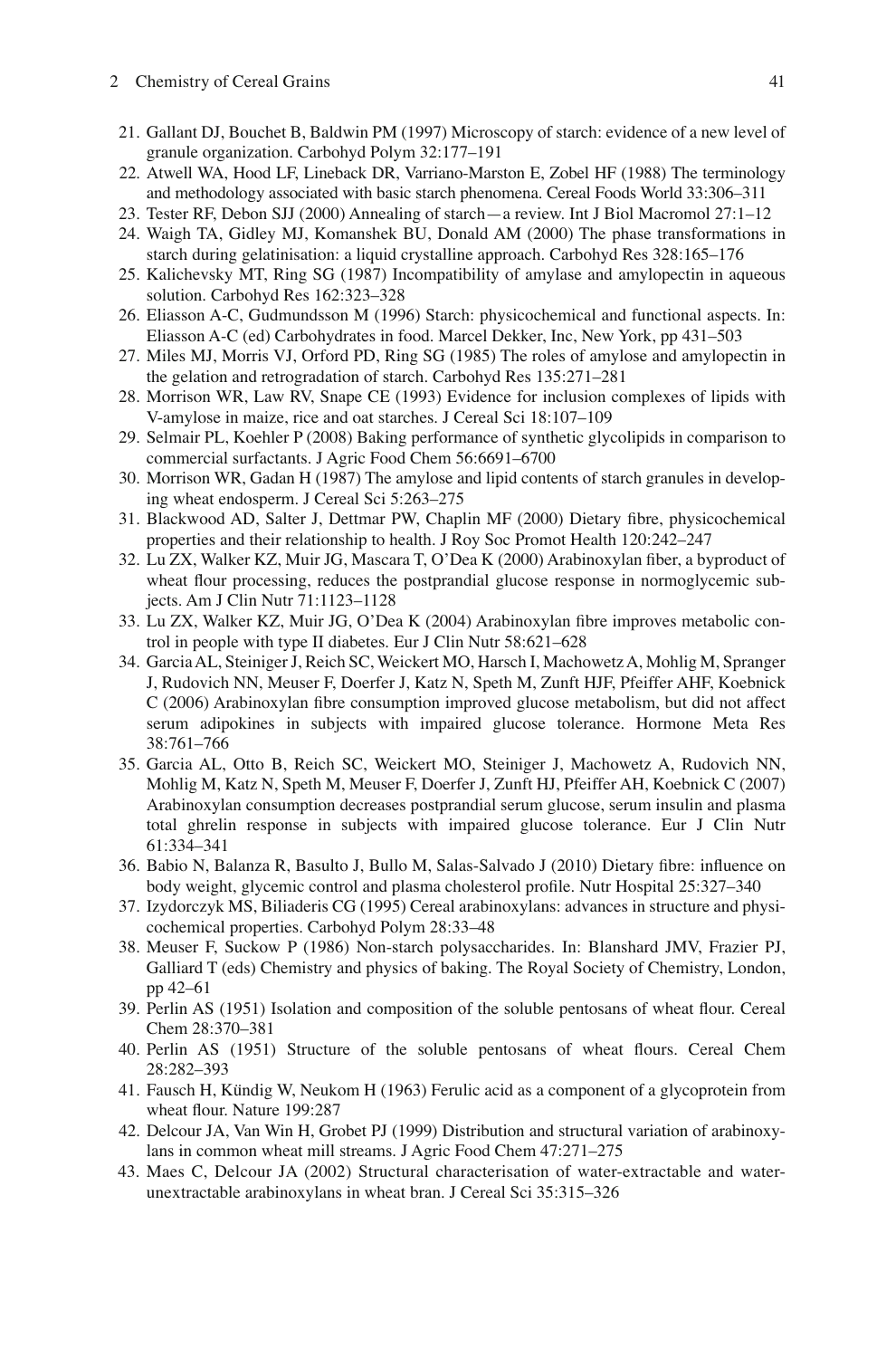- <span id="page-31-0"></span> 44. Dervilly G, Saulnier L, Roger P, Thibault J-F (2000) Isolation of homogeneous fractions from wheat water-soluble arabinoxylans. Influence of the structure on their macromolecular characteristics. J Agric Food Chem 48:270–278
- 45. Gruppen H, Hamer RJ, Voragen AGJ (1992) Water-unextractable cell wall material from wheat flour. II. Fractionation of alkali-extractable polymers and comparison with water extractable arabinoxylans. J Cereal Sci 16:53–67
- 46. Gruppen H, Komelink FJM, Voragen AGJ (1993) Water-unextractable cell wall material from wheat flour. III. A structural model for arabinoxylans. J Cereal Sci 19:111-128
- 47. Mares DJ, Stone BA (1973) Studies on wheat endosperm. I. Chemical composition and ultrastructure of the cell walls. Aust J Bio Sci 26:793–812
- 48. Mares DJ, Stone BA (1973) Studies on wheat endosperm. II. Properties of the wall components and studies on their organization in the wall. Aust J Bio Sci 26:813–830
- 49. Gan Z, Ellis PR, Schofield JD (1995) Mini review: gas cell stabilisation and gas retention in wheat bread dough. J Cereal Sci 21:215–230
- 50. Atwell WA (1998) Method for reducing syruping in refrigerated doughs. Patent application 1998; WO 97/26794
- 51. Izydorczyk MS, Biliaderis CG, Bushuk W (1990) Oxidative gelation studies of water-soluble pentosans from wheat. J Cereal Sci 11:153–169
- 52. Figueroa-Espinoza MC, Rouau X (1998) Oxidative crosslinking of pentosans by a fungal laccase and horseradish peroxidase: mechanism of linkage between feruloylated arabinoxylans. Cereal Chem 75:259–265
- 53. Vinkx CJA, Van Nieuwenhove CG, Delcour JA (1991) Physicochemical and functional properties of rye nonstarch polysaccharides. III. Oxidative gelation of a fraction containing watersoluble pentosans and proteins. Cereal Chem 68:617–622
- 54. Courtin CM, Roelants A, Delcour JA (1999) Fractionation-reconstitution experiments provide insight into the role of endoxylanases in bread-making. J Agric Food Chem 47:1870–1877
- 55. Courtin CM, Gelders GG, Delcour JA (2001) The use of two endoxylanases with different substrate selectivity provides insight into the functionality of arabinoxylans in wheat flour breadmaking. Cereal Chem 78:564–571
- 56. Wieser H, Seilmeier W, Eggert M, Belitz H-D (1983) Tryptophangehalt von Getreideproteinen. Z Lebensm Unters Forsch 177:457–460
- 57. Osborne TB (1907) The proteins of the wheat kernel, vol 84. Carnegie Inst, Washington, DC
- 58. Peterson DM (1978) Subunit structure and composition of oat seed globulin. Plant Physiol 62:506–509
- 59. Shewry PR, Tatham AS (1990) The prolamin storage proteins of cereal seeds: structure and evolution. Biochem J 267:1–12
- 60. Wieser H (1994) Cereal protein chemistry. In: Feighery C, O'Farrelly C (eds) Gastrointestinal immunology and gluten-sensitive disease. Oak Tree Press, Dublin, pp 191–202
- 61. Wieser H, Koehler P (2008) The biochemical basis of celiac disease. Cereal Chem 85:1–13
- 62. Payne PI, Nightingale MA, Krattinger AF, Holt LM (1987) The relationship between HMW glutenin subunit composition and the bread-making quality of British-grown wheat varieties. J Sci Food Agric 40:51–65
- 63. Database Uni Prot KB/TREMBL.<http://pir.georgetown.edu>
- 64. Grosch W, Wieser H (1999) Redox reactions in wheat dough as affected by ascorbic acid. J Cereal Sci 29:1–16
- 65. Wieser H, Bushuk W, MacRitchie F (2006) The polymeric glutenins. In: Wrigley C, Bekes F, Bushuk W (eds) Gliadin and glutenin: the unique balance of wheat quality. AACC International, St. Paul, pp 213–240
- 66. Gellrich C, Schieberle P, Wieser H (2005) Studies of partial amino acid sequences of  $\gamma$ -40 k secalins of rye. Cereal Chem 82:541–545
- 67. Robert LS, Nozzolillo C, Altosaar I (1985) Characterization of oat ( *Avena sativa* L.) residual proteins. Cereal Chem 62:276–279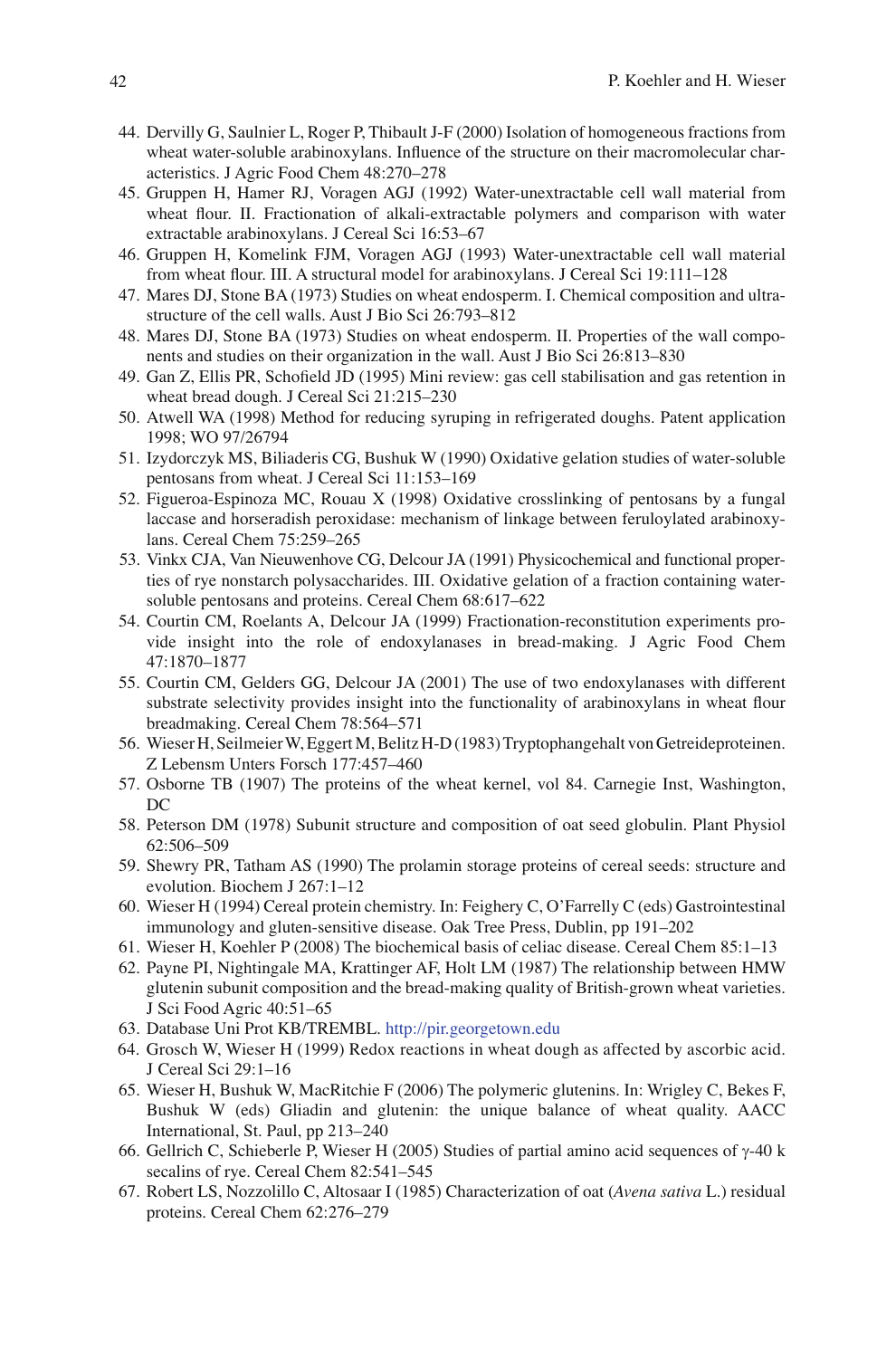- <span id="page-32-0"></span> 68. Wieser H (2000) Comparative investigations of gluten proteins from different wheat species. I. Qualitative and quantitative composition of gluten protein types. Eur Food Res Tech 211:262–268
- 69. Gellrich C, Schieberle P, Wieser H (2003) Biochemical characterization and quantification of the storage protein (secalin) types in rye flour. Cereal Chem 80:102–109
- 70. Lange M, Vincze E, Wieser H, Schjoerring JK, Holm PB (2007) Suppression of C-hordein synthesis in barley by antisense constructs results in a more balanced amino acid composition. J Agric Food Chem 55:6074–6081
- 71. Lutz E, Wieser H, Koehler P (2012) Identification of disulfide bonds in wheat gluten proteins by means of mass spectrometry/electron transfer dissociation. J Agric Food Chem 60:3708–3716
- 72. Köhler P, Wieser H (2000) Comparative studies of high  $M_r$  subunits of rye and wheat. III. Localisation of cysteine residues. J Cereal Sci 32:189–197
- 73. Koehler P (2010) Structure and functionality of gluten proteins: an overview. In: Branlard G (ed) Gluten proteins 2009. INRA, Paris, France, pp 84–88
- 74. Weegels PL, Hamer RJ, Schofield JD (1996) Functional properties of wheat glutenin. J Cereal Sci 23:1–18
- 75. Wrigley CW (1996) Giant proteins with flour power. Nature 381:738–739
- 76. Altpeter F, Popelka JC, Wieser H (2004) Stable expression of 1Dx5 and 1Dy10 high-molecular-weight glutenin subunit genes in transgenic rye drastically increases the polymeric glutelin fraction in rye. Plant Mol Biol 54:783–792
- 77. Wieser H, Seilmeier W, Kieffer R, Altpeter F (2005) Flour protein composition and functional properties of transgenic rye lines expressing HMW subunits genes of wheat. Cereal Chem 82:594–600
- 78. Wieser H, Seilmeier W (1998) The influence of nitrogen fertilisation on quantities and proportions of different protein types in wheat flour. J Sci Food Agric 76:49–55
- 79. Wieser H, Gutser R, von Tucher S (2004) Influence of sulphur fertilisation on quantities and proportions of gluten protein types in wheat flour. J Cereal Sci 40:239–244
- 80. Zhao FJ, Hawkesford MJ, McGrath SP (1999) Sulphur assimilation and effects on yield and quality of wheat. J Cereal Sci 30:1–17
- 81. Wang J, Wieser H, Pawelzik E, Weinert J, Keutgen AJ, Wolf GA (2005) Impact of the fungal protease produced by *Fusarium culmorum* on the protein quality and bread making properties of winter wheat. Eur Food Res Tech 220:552–559
- 82. Eggert K, Wieser H, Pawelzik E (2010) The influence of *Fusarium* infection and growing location on the quantitative protein composition of (part I) emmer (*Triticum dicoccum*). Eur Food Res Tech 230:837–847
- 83. Eggert K, Wieser H, Pawelzik E (2010) The influence of *Fusarium* infection and growing location on the quantitative protein composition of (part II) naked barley (*Hordeum vulgare nudum* ). Eur Food Res Tech 230:893–902
- 84. Dalby A, Tsai CY (1976) Lysine and tryptophan increases during germination of cereal grains. Cereal Chem 53:222–226
- 85. Koehler P, Hartmann G, Wieser H, Rychlik M (2007) Changes of folates, dietary fiber, and proteins in wheat as affected by germination. J Agric Food Chem 55:4678–4683
- 86. Wieser H, Vermeulen N, Gaertner F, Vogel RF (2008) Effects of different *Lactobacillus* and *Enterococcus* strains and chemical acidification regarding degradation of gluten proteins during sourdough fermentation. Eur Food Res Tech 226:1495–1502
- 87. Wieser H (1998) Investigations on the extractability of gluten proteins from wheat bread in comparison with flour. Z Lebensm Unters Forsch A 207:128-132
- 88. Kieffer R, Schurer F, Köhler P, Wieser H (2007) Effect of hydrostatic pressure and temperature on the chemical and functional properties of wheat gluten: studies on gluten, gliadin and glutenin. J Cereal Sci 45:285–292
- 89. Wieser H (2003) The use of redox agents. In: Cauvin SP (ed) Bread making: improving quality. Woodhead Publishing Limited, Cambridge, UK, pp 424–446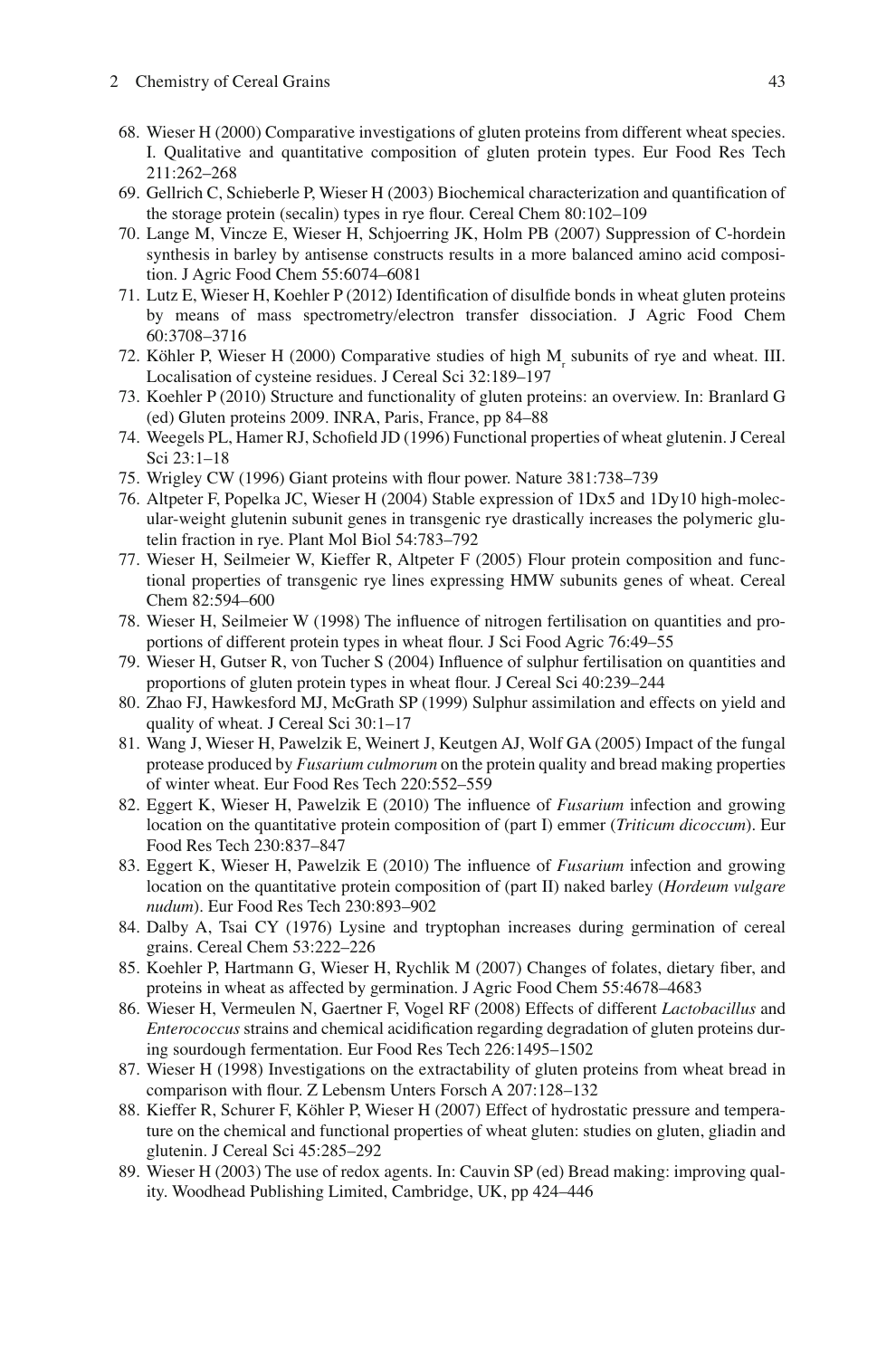- <span id="page-33-0"></span>90. Hanft F, Koehler P (2005) Quantitation of dityrosine in wheat flour and dough by liquid chromatography-tandem mass spectrometry. J Agric Food Chem 53:2418–2423
- 91. Bauer N, Köhler P, Wieser H, Schieberle P (2003) Studies on the effects of microbial transglutaminase on gluten proteins of wheat. I. Biochemical analysis. Cereal Chem 80:781–786
- 92. Kasarda DD (1989) Glutenin structure in relation to wheat quality. In: Pomeranz Y (ed) Wheat is unique. AACC, St. Paul, pp 277–302
- 93. Tatham AS, Shewry PR (1985) The conformation of wheat gluten proteins. The secondary structures and thermal stabilities of  $\alpha$ -,  $\beta$ -,  $\gamma$ - and  $\omega$ -gliadins. J Cereal Sci 3:104–113
- 94. Müller S, Wieser H (1997) The location of disulphide bonds in monomeric  $\gamma$ -type gliadins. J Cereal Sci 26:169–176
- 95. Tatham AS, Miflin BJ, Shewry PR (1985) The  $\beta$ -turn conformation in wheat gluten proteins: relationship to gluten elasticity. Cereal Chem 62:405–412
- 96. Esen A (1987) A proposed nomenclature for the alcohol-soluble proteins (zeins) of maize (zea-mays-l). J Cereal Sci 5:117–128
- 97. Wilson CM (1991) Multiple zeins from maize endosperms characterized by reversed-phase HPLC. Plant Physiol 95:777–786
- 98. Rubenstein I, Geraghty D (1986) The genetic organization of zein. In: Pomeranz Y (ed) Advances in cereal science and technology, vol VIII. AACC, St. Paul, pp 297–315
- 99. Shull JM, Watterson JJ, Kirleis AW (1991) Proposed nomenclature for the alcohol-soluble proteins (kafirins) of *Sorghum bicolor* (L. Moench) based on molecular weight, solubility, and structure. J Agric Food Chem 39:83–87
- 100. Watterson JJ, Shull JM, Kirleis AW (1993) Quantitation of a-, b-, and g-kafirins in vitreous and opaque endosperm of *Sorghum bicolor* . Cereal Chem 70:452–457
- 101. Hamaker BR, Mohamed AA, Habben JE, Huang CP, Larkins BA (1995) Efficient procedure for extracting maize and sorghum kernel proteins reveals higher prolamin contents than the conventional method. Cereal Chem 72:583–588
- 102. Danno G, Natake M (1980) Isolation of foxtail millet proteins and their subunit structure. Agric Biol Chem 44:913–918
- 103. Juliano BO (1985) Polysaccharides, proteins, and lipids. In: Juliano BO (ed) Rice chemistry and technology, 2nd edn. AACC, St. Paul, pp 98–142
- 104. Mandac BE, Juliano BO (1978) Properties of prolamin in mature and developing rice grain. Phytochem 17:611–614
- 105. Kruger JE, Reed G (1988) Enzymes and color. In: Pomeranz Y (ed) Wheat chemistry and technology, vol I, 3rd edn. AACC, St. Paul, pp 441–476
- 106. Delcour JA, Hoseney RC (2010) Principles of cereal science and technology, 3rd edn. AACC International, Inc, St. Paul, pp 40–85
- 107. Eliasson A-C, Larsson KA (1993) Molecular colloidal approach. In: Cereals in breadmaking. Marcel Dekker, Inc, New York
- 108. Hoseney RC (1994) Principles of cereal science and technology, 2nd edn. AACC, St. Paul, pp 81–101, and 229–273
- 109. MacMurray TA, Morrison WR (1970) Composition of wheat-flour lipids. J Sci Food Agric 21:520–528
- 110. Morrison WR, Mann DL, Soon W, Coventry AM (1975) Selective extraction and quantitative analysis of nonstarch and starch lipids from wheat flour. J Sci Food Agric 26:507–521
- 111. MacRitchie F (1981) Flour lipids: theoretical aspects and functional properties. Cereal Chem 58:156–158
- 112. Daftary RD, Pomeranz Y, Shogren M, Finney KF (1968) Functional bread-making properties of wheat flour. II. The role of flour lipid fractions in bread making. Food Technol 22:327–330
- 113. Hoseney RC, Pomeranz Y, Finney KF (1970) Functional (breadmaking) and biochemical properties of wheat flour components. VII. Petroleum ether-soluble lipoproteins of wheat flour. Cereal Chem 47:153-160
- 114. Gan Z, Angold RE, Williams MR, Ellis PR, Vaughan JG, Galliard T (1990) The microstructure and gas retention of bread dough. J Cereal Sci 12:15–24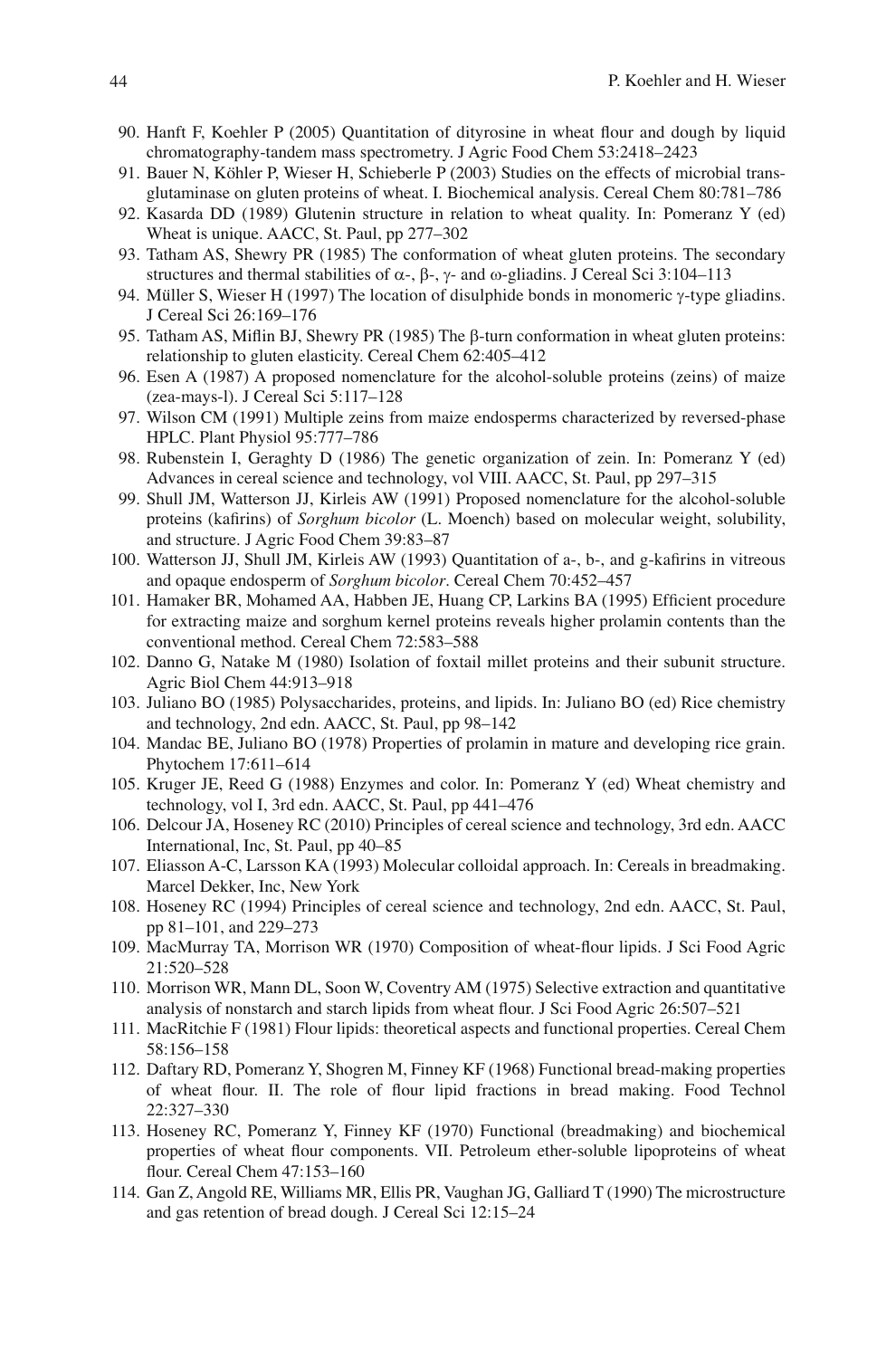#### <span id="page-34-0"></span>2 Chemistry of Cereal Grains 45

- 115. Sroan BS, Bean SR, MacRitchie F (2009) Mechanism of gas cell stabilization in bread making. I. The primary gluten-starch matrix. J Cereal Sci 49:32–40
- 116. Sroan BS, MacRitchie F (2009) Mechanism of gas cell stabilization in breadmaking. II. The secondary liquid lamellae. J Cereal Sci 49:41–46
- 117. Selmair PL, Koehler P (2009) Molecular structure and baking performance of individual glycolipid classes from lecithins. J Agric Food Chem 57:5597–5609